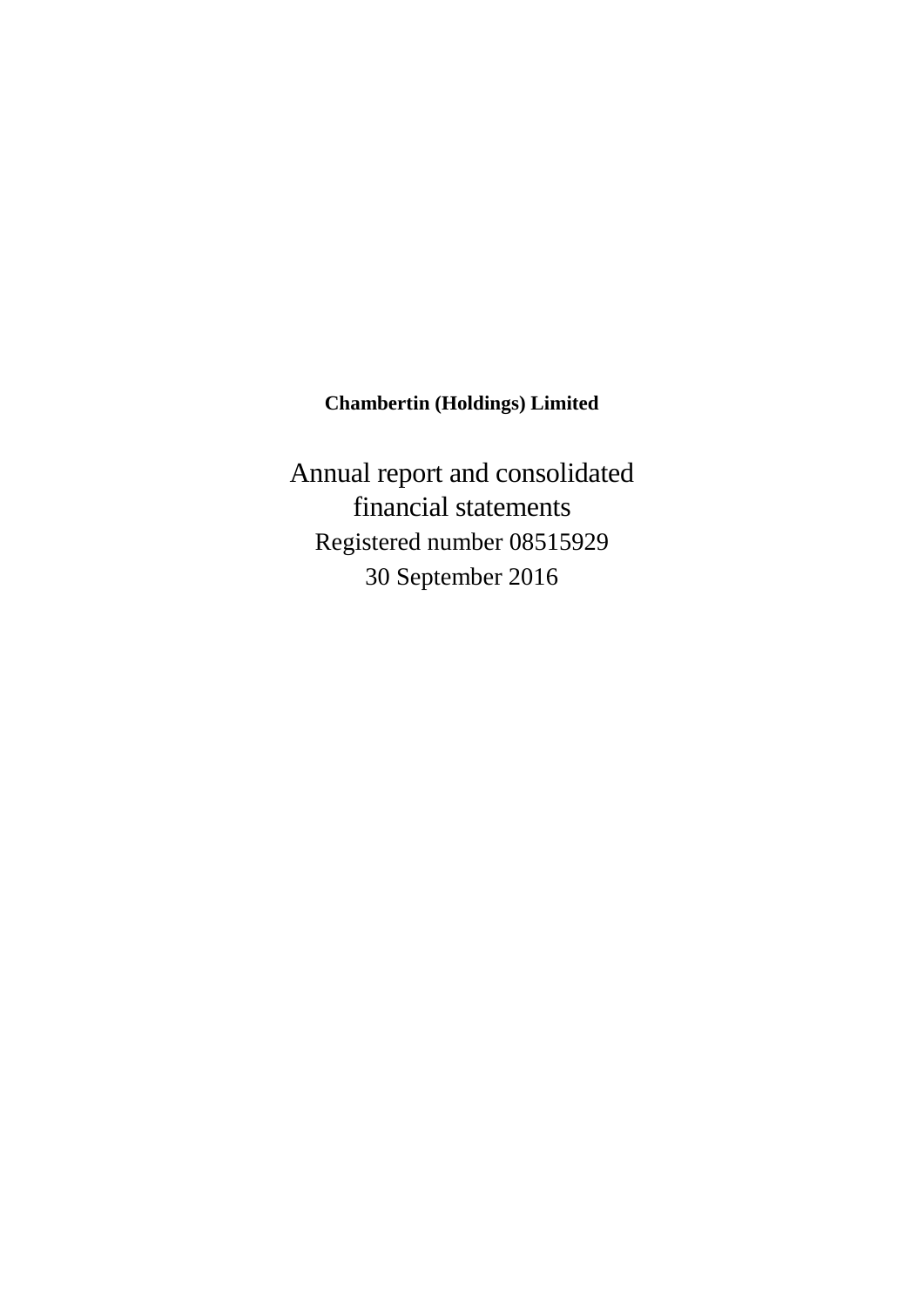# **Contents**

| Directors' Report and Strategic Report                                                                | $\mathbf{1}$ |
|-------------------------------------------------------------------------------------------------------|--------------|
| Statement of directors' responsibilities in respect of the annual report and the financial statements | 7            |
| Independent auditor's report to the members of Chambertin (Holdings) Limited                          | 8            |
| <b>Consolidated Profit and Loss Account</b>                                                           | 10           |
| Consolidated Other Comprehensive Income                                                               | 11           |
| <b>Consolidated Balance Sheet</b>                                                                     | 12           |
| Company Balance Sheet                                                                                 | 13           |
| Consolidated Statement of Changes in Equity                                                           | 14           |
| Company Statement of Changes in Equity                                                                | 15           |
| <b>Consolidated Cash Flow Statement</b>                                                               | 16           |
| <b>Notes</b>                                                                                          | 17           |
|                                                                                                       |              |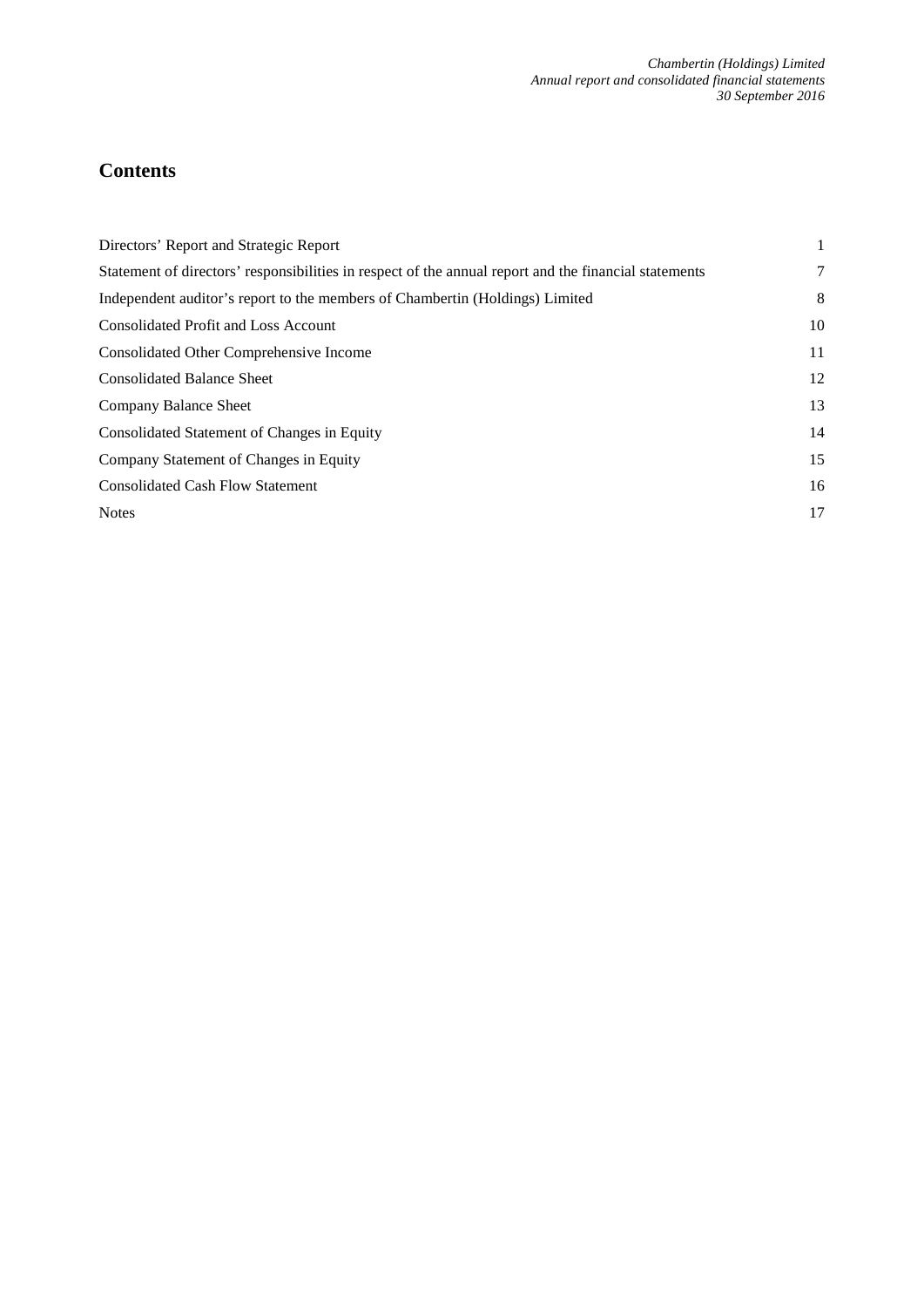# **Directors' Report and Strategic Report**

The directors present their report and the audited consolidated financial statements for the year ended 30 September 2016.

#### **Principal activities**

The principal activities of the Group are the provision of software, digital solutions and technology-based outsourcing services, primarily to the public sector and regulated markets in the United Kingdom, Australasia, South-East Asia and North America

# **Strategic Report**

#### **Business model**

The Civica vision is to help organisations achieve better outcomes through more connected ways of working, enabled by the use of digital technology and automation. This vision is delivered through a business model which has three core capabilities to deliver value to our customers:

- **1. Critical software** to improve and automate daily tasks from critical front line services to back office administration;
- **2. Digital** solutions to deliver a new generation of services from concept to implementation, helping organisations to transform their customers' experience and improve lives;
- **3. Outsourcing** solutions and managed services, with a distinctive platform-based approach, combining business process expertise with technology know-how to help customers reduce cost and risk, improve performance and support widespread business transformation.

#### **Business review**

During the year to 30 September 2016, turnover grew 14.4% to £267.693 million *(year ended 30 September 2015: £234.052 million)* and operating profit before depreciation, amortisation and exceptional charges increased by 17.7% to £55.109 million *(year ended 30 September 2015: £46.821 million)*.

Our performance continues to be driven and sustained by a clear and consistent strategy, aligned to customer needs to improve service delivery and efficiency through automation, which is focused on:

- Maximising the penetration of specialist IPR software;
- Growing the scope and scale of digital solutions for our customers;
- Expanding technology-based BPS activities in areas of domain expertise; and
- Complementary acquisitions to strengthen capability and build scale.

During the year we made good progress across all dimensions of our strategy, increasing our scale of activity. We have also continued to put in place the building blocks for our future growth, with particular focus on a scalable operating platform for product development, sales & marketing and operations globally.

We continue to be regarded as a strong and stable partner by our customers, critical to which is sustained investment in employee development and our culture which continues to be a key differentiator for Civica. The business has also benefitted from a 'One Civica' focus, from building out our hub office strategy to increased collaboration globally.

Our ability to out-perform the market and our competitors demonstrates the resilience of our business model and the value we add to our customers. Together with improved visibility of earnings through long-term recurring revenues which increased in the year to 49.5 per cent of overall turnover, the Group strengthened its financial position which is also an important determinant for customers as they seek resilient partners as their requirements continue to evolve.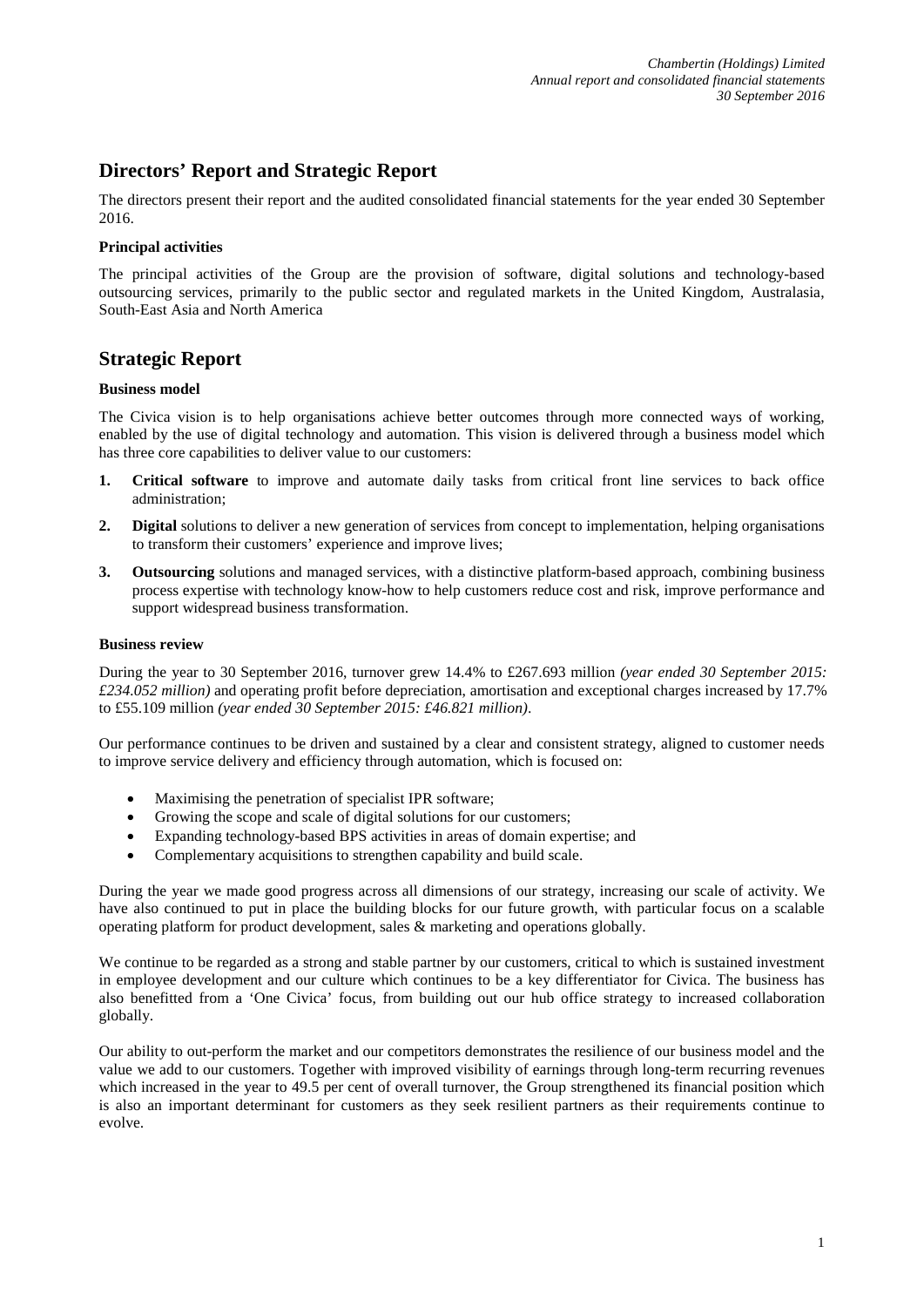#### **Business review** *(continued)*

We made further investments in the year to strengthen capability, resources and management, which also supported significant new contract awards in the UK, Australia and the USA including major software systems, cloud-based services and BPO partnerships.

The Group increased revenues in each of our geographies during 2016, with revenues from our largest territory in the UK increased by 16 per cent to £217.6 million, driven by a strong performance in local government, social housing and health & care together with expansion in the government and national security vertical. Similarly, we grew revenues related to each of our core capabilities of software, digital and outsourcing, with revenues from digital solutions increased by 150 per cent to £44.8 million.

With a record order book of £815 million, a strong financial foundation and an ambitious management team, Civica remains in a very good position to sustain our growth performance as we move into 2017, and we anticipate further market opportunities as customers seek to respond to rapid and significant changes especially in the public sector.

#### **Our people and our values**

At Civica our people matter and we actively invest and support their development, including through our Learning Academy. Our people are the ones who build lasting relationships with our customers, the ones who have ideas and make them happen, and the ones who bring our business to life.

Our people, their know-how and their commitment to do well for customers, colleagues and communities is a defining characteristic for Civica. Recognising the difference this makes, we continue to recruit and retain people with the values (Knowledge, Integrity and Action), ability and attitude to succeed. We aim to ensure that Civica remains a great place to work and continues to be an employer of choice with a strong employee brand that attracts a high calibre. Our culture encourages personal development and growth, with the support and autonomy to put ideas into action and to transform the way we, and our customers, work. Corporate responsibility is integral to our business activity and we continue to progress existing and new programmes focused around employees, customers and communities. Policies and procedures are designed to support our dynamic, people-centric culture and our values for a diverse workforce. During 2016 we launched our Net Promoter System survey as a platform for employee engagement, with divisions linking the results into existing Investors in People-based plans.

The Group continued its record of growth, adding more than 900 people during the period. With progress across our software, digital and outsourcing activities including excellent new acquisitions, we maintained our focus on ensuring smooth take-on and transitions with positive feedback from the teams involved. Successful transfers including the 220 people who joined under TUPE through our new partnership with Hull City Council and an extension to our existing Gloucester City Council contract, underpinned a strong performance on new outsourcing contracts and further strengthened our distinctive culture. Supported by internal advertising, Civica continued to appoint and promote employees into new roles across the business supporting retention of key skills and experience. As a member of the 5% Club the company invests in the recruitment of graduates and apprentices who now make up 3 per cent of our current workforce.

We constantly review our management structure to ensure that as we grow we remain effective, efficient and agile, giving our teams the autonomy and support to respond to the needs of the business. During 2016 we consolidated a number of common support functions to align and streamline operational processes to give customers and colleagues a stronger and more consistent experience. The Group continued to build on its network of hub offices, which offer a more open and dynamic environment that provide improved working spaces, allow teams to work better together and support agile working and creativity. During the year we grew the number of people working from our South West Hub. We recognise the importance of two-way communications in engaging our employees, ensuring they understand our business and the role they play in delivering our strategy, and supporting our culture. Activities range from regular business news, briefings and leadership dinners, to global calls including our regular CEO & CFO 'Cascade', and 'Limelite' innovation updates. A high level of feedback is encouraged including regular listening boards, employee surveys and workshops.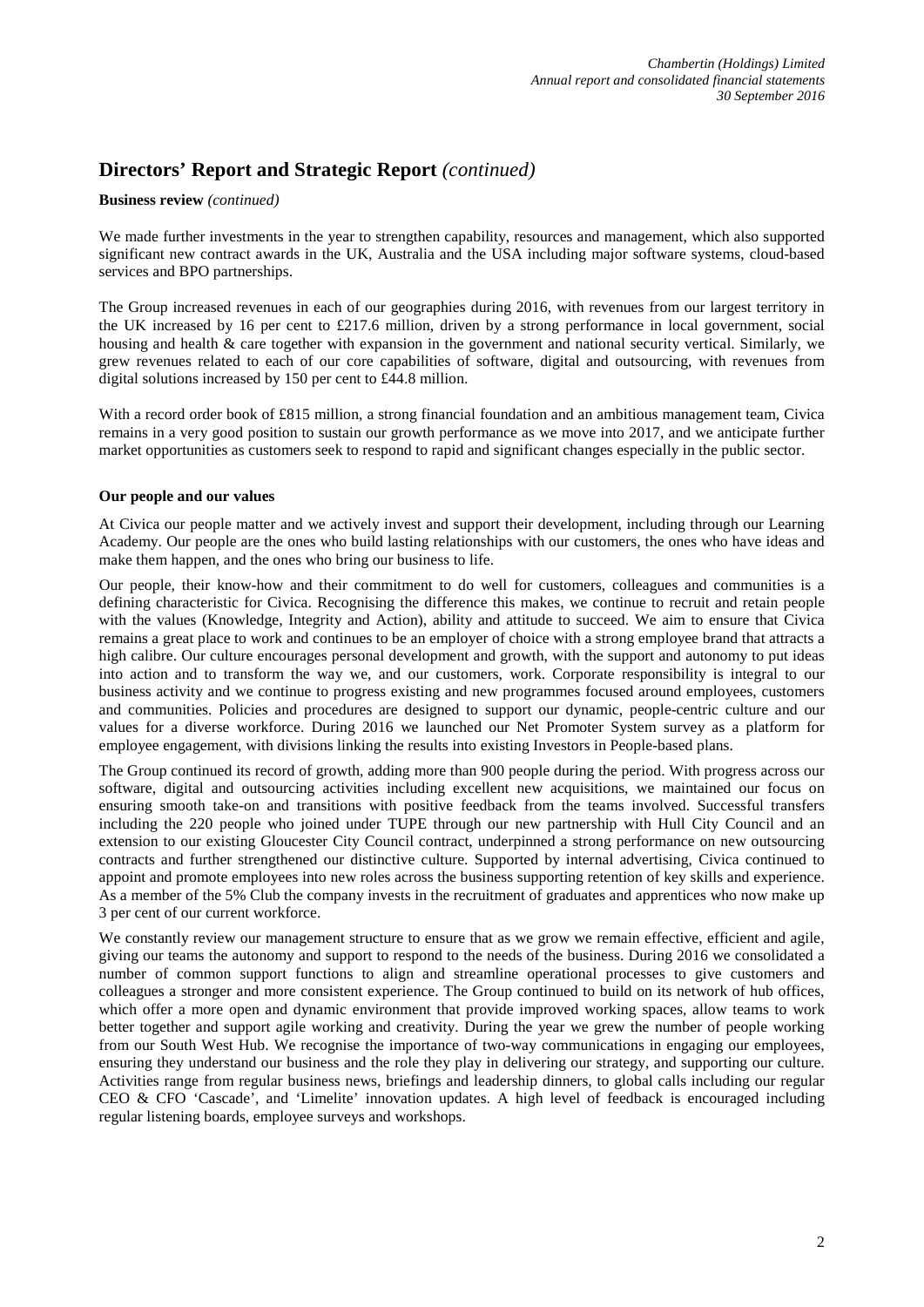#### **Our people and values** *(continued)*

The Group provides a competitive benefits package, including flexible elements that employees can tailor to their specific needs including additional holiday, life insurance and critical illness cover. People also have access to an employee discount scheme, and externally managed confidential assistance helpline, together with our 'Positive Health' wellbeing programme linked to the Civica Academy to help achieve a better work-life balance. The exceptional efforts of individuals and teams and their contribution to the reputation and performance of the business continues to be recognised through initiatives ranging from Civica's Special Thanks and Recognition (CSTAR) points reward scheme to our annual UK and International Employee Awards, which received over 500 nominations.

The Group's Learning Academy provides a consistent programme of training, development and talent management to support our people through their careers and help them reach their potential. We combine formal training with mentor-based and cross-business programmes, supported with planned and ad-hoc communications, networking opportunities and online communities to ensure a detailed understanding of our business, the markets we serve and the skills and behaviours needed to manage and work effectively and to deliver for our customers. The Academy continues to adapt to our changing circumstances and the evolving needs of our people and our customers. New programmes introduced during the year included 'Inspirational Leadership', to underpin our high performing culture and our junior management programme 'Potential' to equip people with the skills to succeed in a management role. We also incorporated best practice from recent acquisitions to improve a number of existing activities including 'Horizons', Civica's graduate, apprentice and placement programme and our 'Top Gear' business development programme. This year we welcomed a record number of young joiners and are on track with our 5% Club commitment.

Run by volunteers from across the business the Civica Foundation provides a focal point for our charitable fundraising and community support. We continue to support employees and teams in making a positive difference and raising funds for charities through a wide range of activities. The Foundation also provides individuals with a one-off donation to stimulate charitable initiatives. Nominated charities for the Group include the Prince's Trust, Action for Children, Shelter and Water for Kids. Projects include employees cycling or running in the UK Tour de Civica, and active involvement in the annual Byte Night sleep out to raise money for Action for Children and help tackle the issue of youth homelessness. In addition to our Group fundraising, our office 'Charity Champions' play a fundamental role in organising local events to raise awareness and money for a variety of initiatives including national events such as Macmillan's Coffee Morning and Children in Need. We also continue to promote a number of company-wide schemes, including 'Donate a Day', whereby employees are able to take a day out from work to support a local charity or community scheme of their choice, and 'Pennies from Heaven', through which they can donate the pence of their salary each month to a charity of their choice.

Civica is committed to high standards and the Civica Management System encompasses our approach to quality, environment and health and safety. Accreditations include, among others, ISO 9001 (quality), ISO 14001 (environmental management), ISO 27001 (information security), ISO 20000 (IT service management) and OHSAS 18001 (health & safety). The Group continued to progress its operational excellence programme designed to embed consistent best practice in support of the continued growth and ambition of the company. Civica is committed to sound and fair business practices. Prevention, deterrence and detection of fraud or bribery is the responsibility of all and the company encourages employees to report any suspicion in confidence. We are also committed to identifying and assessing any potential risks and eliminating the possibility of modern slavery and human trafficking occurring in our business, including in our supply chains.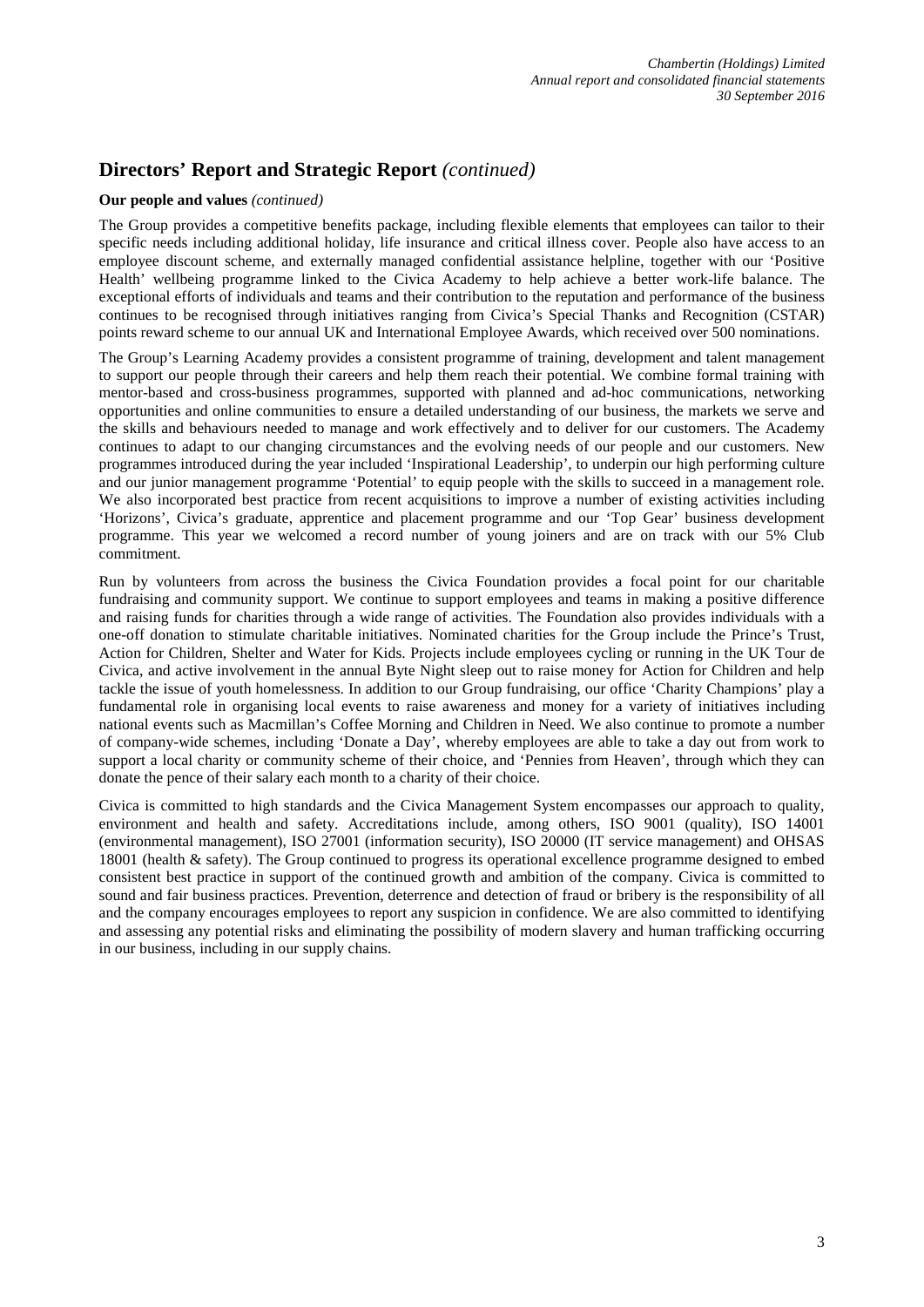#### **Acquisitions**

Civica continued its successful record of selectively acquiring and integrating complementary businesses which enhance our market position and extend the Group's capability in line with our vision and strategy, in particular, in the areas of government and digital transformation

During the year the Group acquired the following businesses:

Alahar Limited, the owner of legal IT solutions provider **Norwel Computer Services Limited**. Based in Cheadle, Norwel specialises in application software and related services for the legal sector, supplying more than 60 customers in both public and private sectors. Its products for legal practice and case management, including cloudbased software-as-a-service (SaaS) solutions, are used by customers to automate day-to-day processes for improved services and increased productivity.

Digital transformation specialist **IPL Group Limited**. Based in Bath, IPL specialises in designing, building and managing secure business-critical software solutions for customers in both public and private sectors with core capabilities in digital and mobile solutions, data management and analytics. IPL has a successful 37-year history of delivering secure software solutions to help improve customer experience, operational efficiency and risk management for more than 400 organisations across government, security and intelligence, transport, infrastructure and financial service sectors. Customers include the Foreign and Commonwealth Office, the Environment Agency, Highways England, Nationwide Building Society, First Group and Kent Police.

Digital specialist **SFW Limited**. SFW, based in Woking with an offshore development centre in Vadodara, India, specialises in building and managing digital solutions for the public sector, supplying 70 organisations predominantly in UK national and local government. Core capabilities are focused around digital engagement, CRM-based applications and workplace collaboration. SFW has a strong record of helping organisations to digitise internal processes and customer interactions. Government customers include the Home Office, DEFRA and DECC, together with non-departmental bodies such as the Environment Agency, Acas and the Electoral Commission, which deployed a digital service created by SFW to collate the results of the EU Referendum. The company also works with local public services and regulated markets.

The acquisitions made during the year strengthen Civica's position and capability as a leading digital partner for the markets it serves, adding to the specialist capability within the Group to support digital transformation which now comprises almost a third of the company's employees.

The impact of acquisitions during the year are outlined in note 2.

### **Subsequent event**

Subsequent to the balance sheet date, the Group has acquired the entire share capital of **Abritas Limited**, a company incorporated in the United Kingdom. Its principal activities are the provision of web-based application software and related services for the UK social housing sector.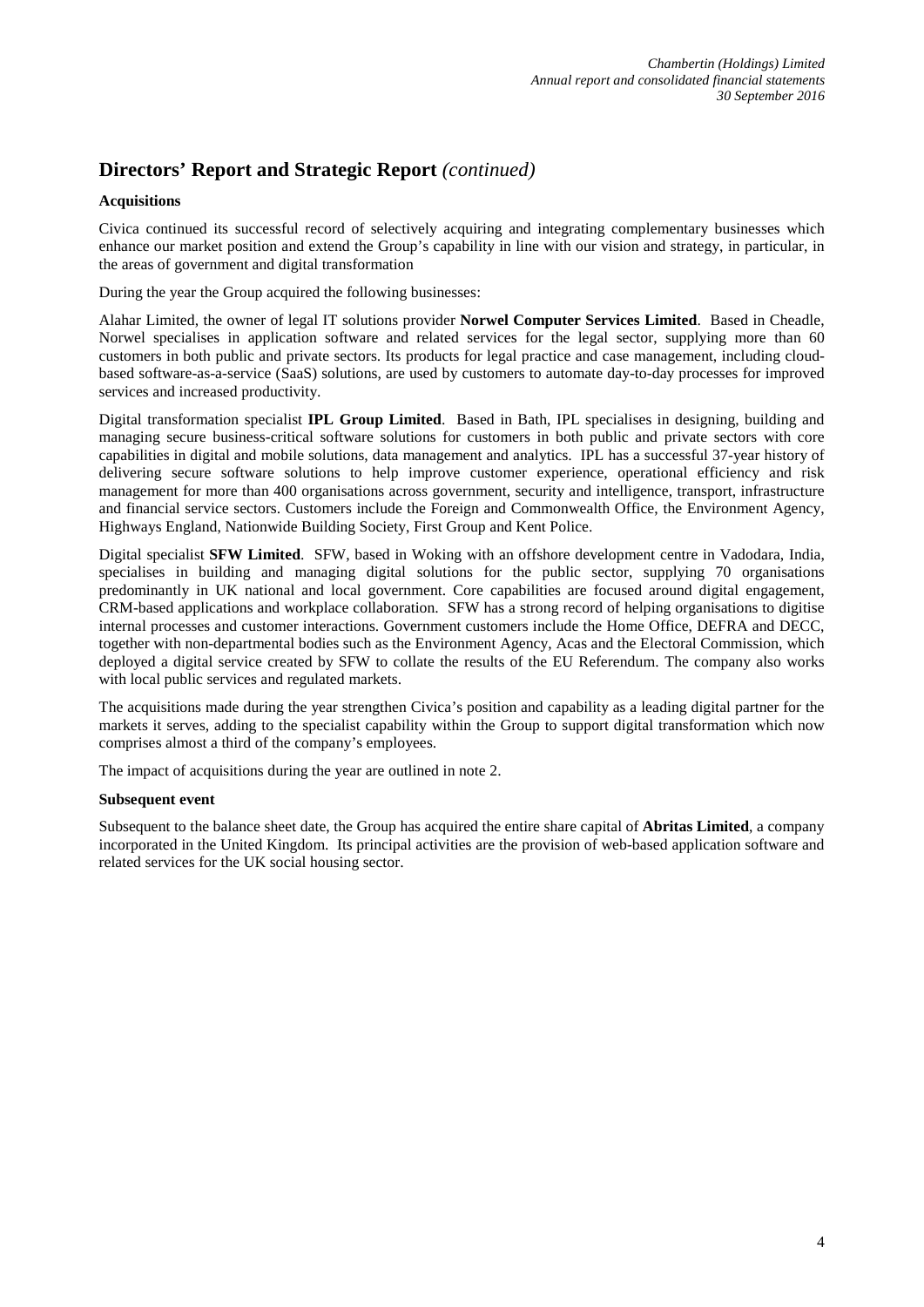### **Key performance indicators**

Management use various key performance indicators (KPIs) to routinely monitor the Group's performance and development. Those KPIs include:

- Turnover;
- Gross profit;
- Operating profit before amortisation and exceptional charges;
- Operating profit before depreciation, amortisation, exceptional charges, Project Centum costs and interest (EBITDAE);
- Operating cash flow before exceptional items, Project Centum, defined benefit pension scheme contributions, provision movements and taxation; and
- Operating cash flow conversion as a percentage of EBITDAE.

These KPIs for the year ended 30 September 2016 and for the previous 2 financial years were:

|                                                                 |      | Year<br>ended 30<br>September | Year<br>ended 30<br>September | Year<br>ended 30<br>September |
|-----------------------------------------------------------------|------|-------------------------------|-------------------------------|-------------------------------|
|                                                                 |      | 2016                          | 2015                          | 2014                          |
| Turnover                                                        | £000 | 267,693                       | 234,052                       | 220,055                       |
| Gross profit                                                    | £000 | 221,843                       | 181,928                       | 162,819                       |
| $\frac{0}{0}$                                                   |      | 82.9%                         | 77.7%                         | 74.0%                         |
| Operating profit before amortisation and<br>exceptional charges | £000 | 49,754                        | 41,735                        | 38,443                        |
| $\frac{0}{0}$                                                   |      | 18.6%                         | 17.8%                         | 17.5%                         |
| <b>EBITDAE</b><br>$\frac{0}{0}$                                 | £000 | 55,109<br>20.6%               | 46,821<br>20.0%               | 43,607<br>19.8%               |
| Operating cash flow                                             | £000 | 50,202                        | 41,837                        | 37,814                        |
| Operating cash flow as a % of EBITDAE                           |      | 91.1%                         | 89.4%                         | 86.7%                         |

#### **Principal risks and uncertainties**

The board is responsible for the Group's approach to assessing risk and accepts that in creating value for the Group, the Group must take on and accept some risk. The executive directors are responsible for implementing the board's policies on risk and control and monitoring compliance with these policies across the Group. This system is designed to manage, rather than eliminate, the risk of failure to achieve corporate objectives. Accordingly, it can only provide reasonable but not absolute assurance against material misstatement or loss.

As with all other entities providing specialist software and systems, managed services and outsourcing solutions primarily to the public sector, the main risks and uncertainties facing the Group surround the level of public sector funding available in future periods, the risks of technological advancement and the threat of competition.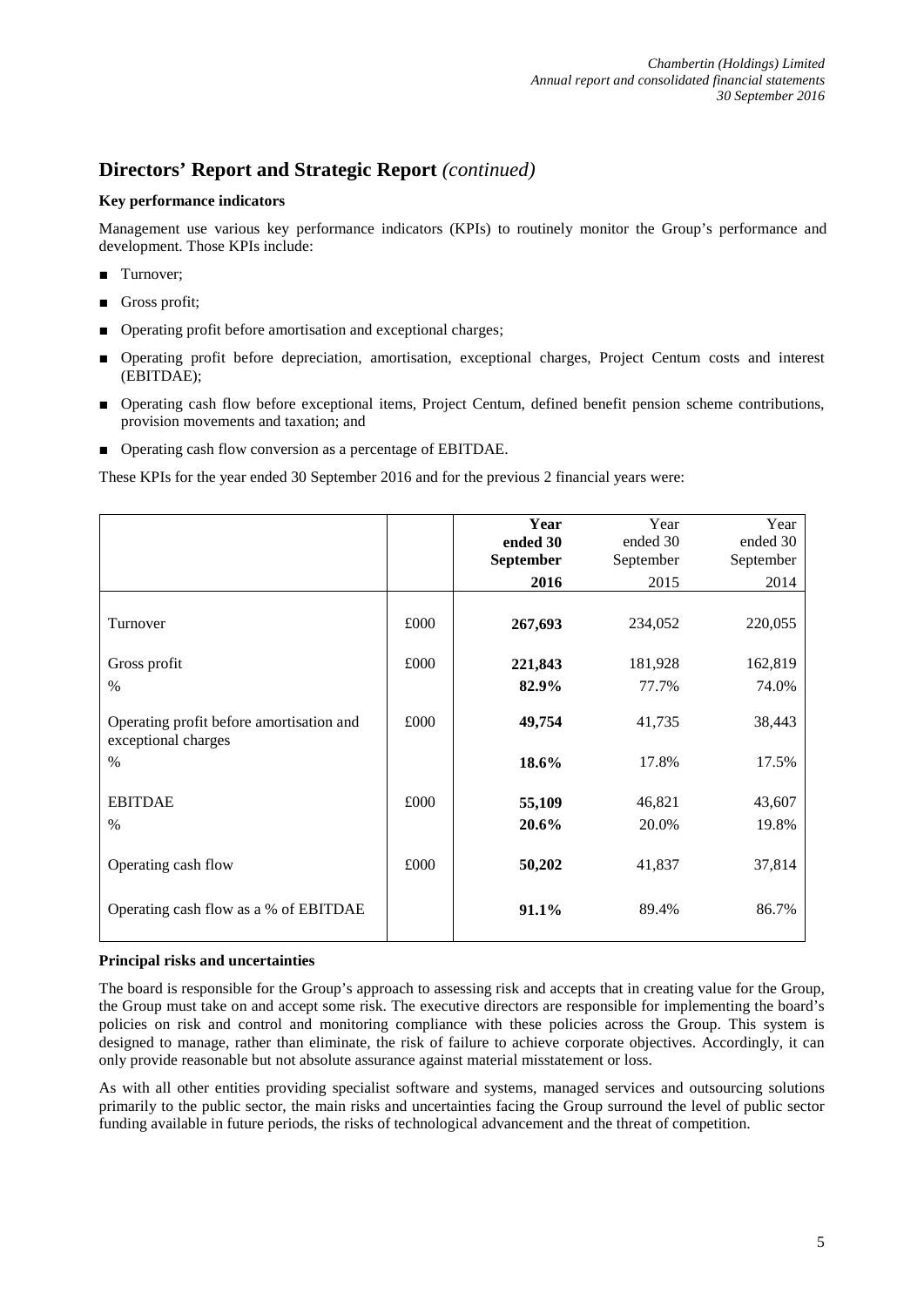#### **Future developments**

The Group continues to increase its global profile and is valued for its combination of people, technology and business process expertise. With a resilient business and well developed strategy, we believe the Group is extremely well placed as a strong and stable partner for our customers as they continue to respond to rapid and significant change.

#### **Dividends**

The directors do not recommend the payment of a dividend  $(2015: \text{Enil})$ .

#### **Directors**

The directors who held office during the year were as follows:

Executive directors:

| Simon Downing    | Chairman (Chief Executive Officer prior to July 2016) |
|------------------|-------------------------------------------------------|
| Wayne Story      | Chief Executive Officer (appointed 4 July 2016)       |
| Phillip Rowland  | Chief Financial Officer                               |
| Michael Stoddard | Company Secretary                                     |

Non-executive directors:

| Michael Jeffries  | Independent non-executive director (Chairman prior to July 2016)    |
|-------------------|---------------------------------------------------------------------|
| Martin Le Huray   | <b>OMERS</b> Private Equity Inc representative                      |
| Isabelle Pagnotta | OMERS Private Equity Inc representative (appointed 23 October 2015) |
| Mark Redman       | OMERS Private Equity Inc representative (resigned 23 October 2015)  |
| Lisa Melchior     | OMERS Private Equity Inc representative (resigned 7 June 2016)      |

Certain directors benefit from qualifying third party indemnity provisions in place during the financial year and at the date of this report.

#### Disclosure of information to auditor

The directors who held office at the date of approval of this directors' report confirm that, so far as they are each aware, there is no relevant audit information of which the company's auditor is unaware; and each director has taken all the steps that he/she ought to have taken as a director to make himself/herself aware of any relevant audit information and to establish that the company's auditor is aware of that information.

#### **Other information**

An indication of likely future developments in the business and particulars of significant events which have occurred since the end of the financial year have been included in the Strategic Report.

#### Auditor

Pursuant to Section 487 of the Companies Act 2006, the auditor will be deemed to be reappointed and KPMG LLP will therefore continue in office.

By order of the board

**Phillip Rowland** Director

2 Burston Road Putney London **SW15 6AR** 

26 January 2017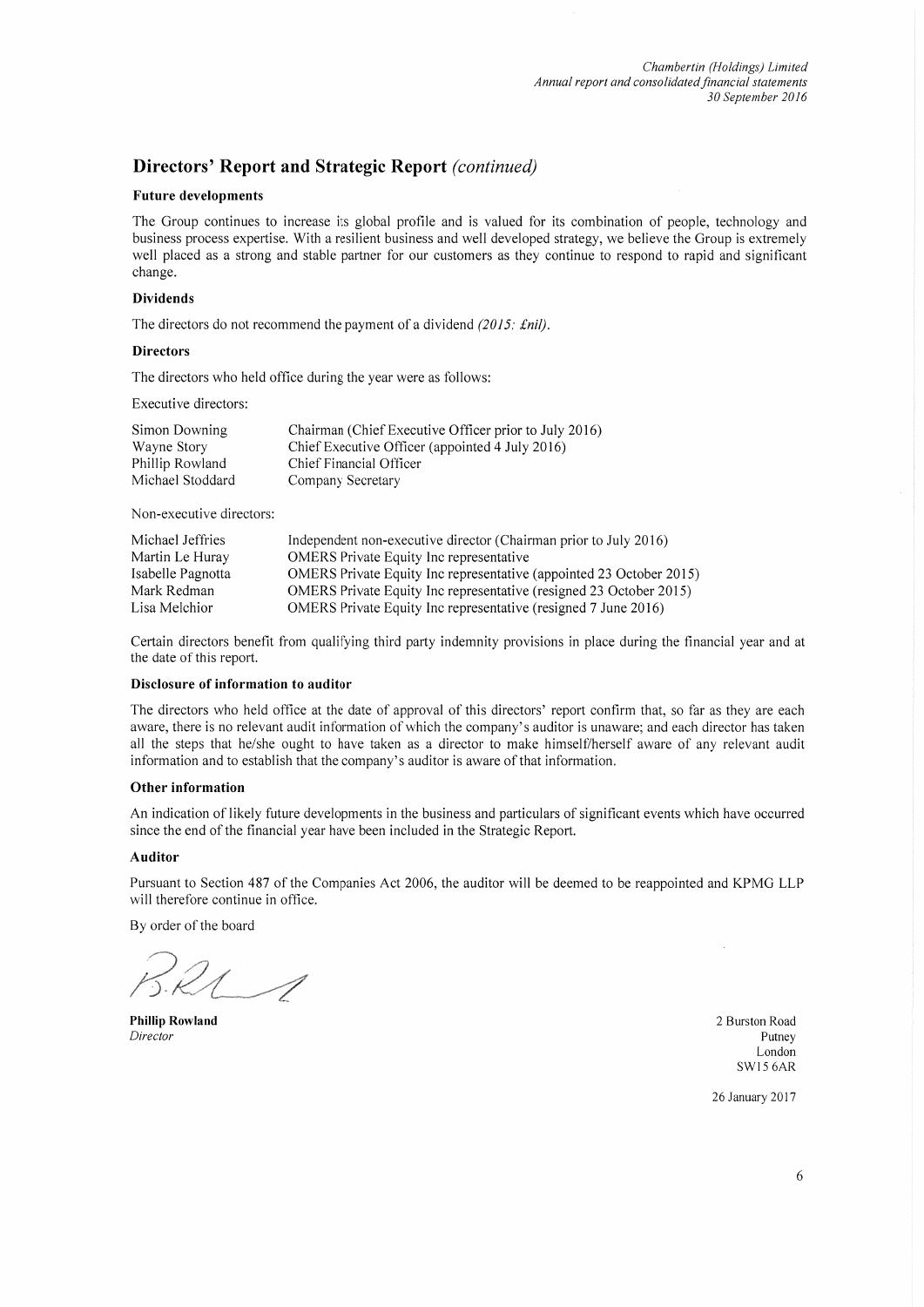# **Statement of directors' responsibilities in respect of the annual report and the financial statements**

The directors are responsible for preparing the Strategic Report, the Directors' Report and the financial statements in accordance with applicable law and regulations.

Company law requires the directors to prepare financial statements for each financial year. Under that law they have elected to prepare the group and parent company financial statements in accordance with UK Accounting Standards and applicable law (UK Generally Accepted Accounting Practice), including FRS 102 *The Financial Reporting Standard applicable in the UK and Republic of Ireland*.

Under company law the directors must not approve the financial statements unless they are satisfied that they give a true and fair view of the state of affairs of the group and parent company and of their profit or loss for that period. In preparing each of the group and parent company financial statements, the directors are required to:

- select suitable accounting policies and then apply them consistently;
- make judgments and estimates that are reasonable and prudent;
- state whether applicable UK Accounting Standards have been followed, subject to any material departures disclosed and explained in the financial statements; and
- prepare the financial statements on the going concern basis unless it is inappropriate to presume that the group and the parent company will continue in business.

The directors are responsible for keeping adequate accounting records that are sufficient to show and explain the parent company's transactions and disclose with reasonable accuracy at any time the financial position of the parent company and enable them to ensure that its financial statements comply with the Companies Act 2006. They have general responsibility for taking such steps as are reasonably open to them to safeguard the assets of the group and to prevent and detect fraud and other irregularities.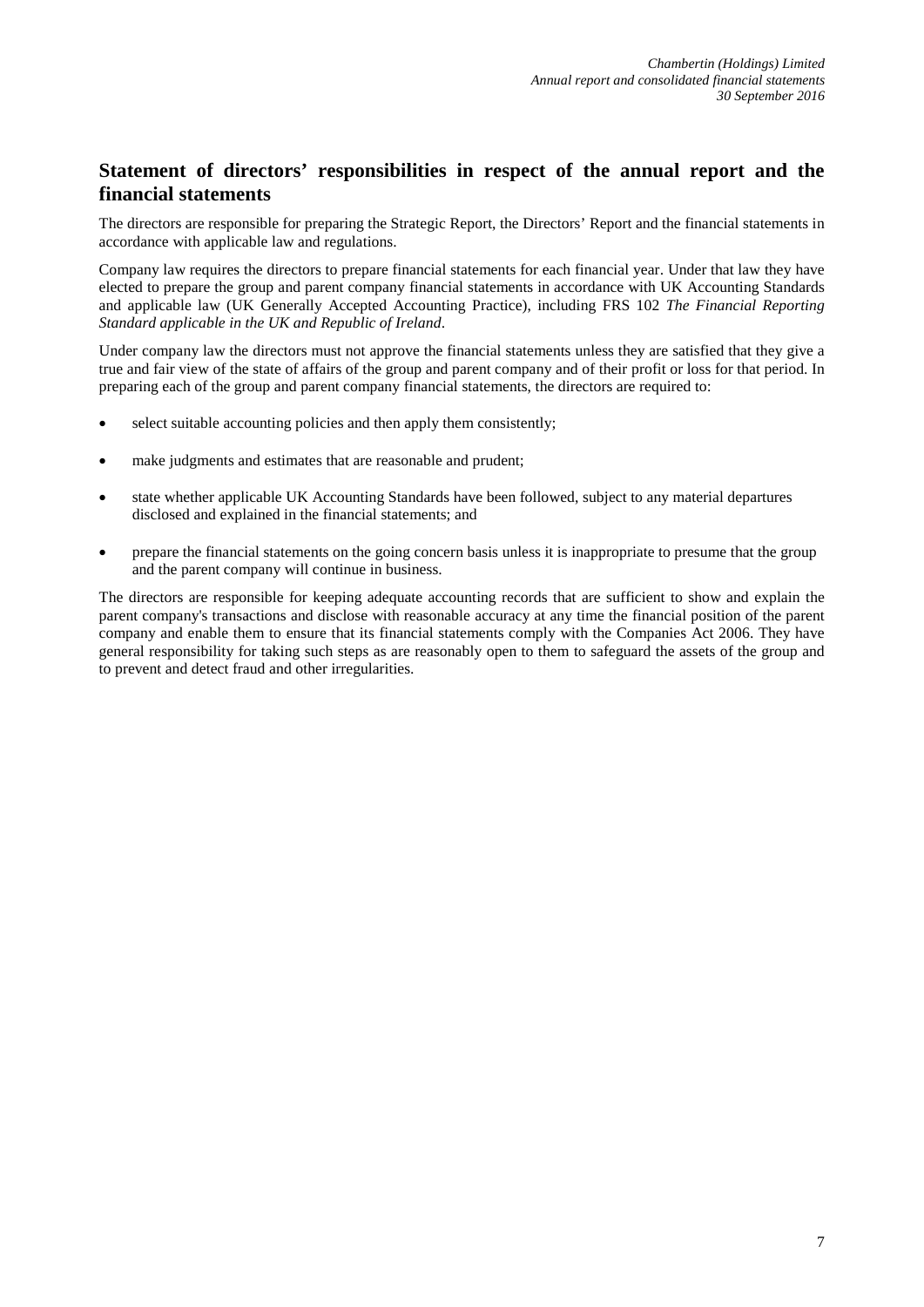

KPMG LLP 1 Sovereign Square Sovereign Street Leeds LS1 4DA United Kingdom

# **Independent auditor's report to the members of Chambertin (Holdings) Limited**

We have audited the financial statements of Chambertin (Holdings) Limited for the year ended 30 September 2016 set out on pages 10 to 46. The financial reporting framework that has been applied in their preparation is applicable law and UK Accounting Standards (UK Generally Accepted Accounting Practice), including FRS 102 *The Financial Reporting Standard applicable in the UK and Republic of Ireland*.

This report is made solely to the company's members, as a body, in accordance with Chapter 3 of Part 16 of the Companies Act 2006. Our audit work has been undertaken so that we might state to the company's members those matters we are required to state to them in an auditor's report and for no other purpose. To the fullest extent permitted by law, we do not accept or assume responsibility to anyone other than the company and the company's members, as a body, for our audit work, for this report, or for the opinions we have formed.

#### **Respective responsibilities of directors and auditor**

As explained more fully in the Directors' Responsibilities Statement set out on page x, the directors are responsible for the preparation of the financial statements and for being satisfied that they give a true and fair view. Our responsibility is to audit, and express an opinion on, the financial statements in accordance with applicable law and International Standards on Auditing (UK and Ireland). Those standards require us to comply with the Auditing Practices Board's Ethical Standards for Auditors.

#### **Scope of the audit of the financial statements**

A description of the scope of an audit of financial statements is provided on the Financial Reporting Council's website at www.frc.org.uk/auditscopeukprivate.

#### **Opinion on financial statements**

In our opinion the financial statements:

- give a true and fair view of the state of the group's and of the parent company's affairs as at 30 September 2016 and of the group's loss for the year then ended;
- have been properly prepared in accordance with UK Generally Accepted Accounting Practice; and
- have been prepared in accordance with the requirements of the Companies Act 2006.

#### **Opinion on other matters prescribed by the Companies Act 2006**

In our opinion the information given in the Strategic Report and the Directors' Report for the financial year for which the financial statements are prepared is consistent with the financial statements.

Based solely on the work required to be undertaken in the course of the audit of the financial statements and from reading the Strategic report and the Directors' report:

- we have not identified material misstatements in those reports; and
- in our opinion, those reports have been prepared in accordance with the Companies Act 2006.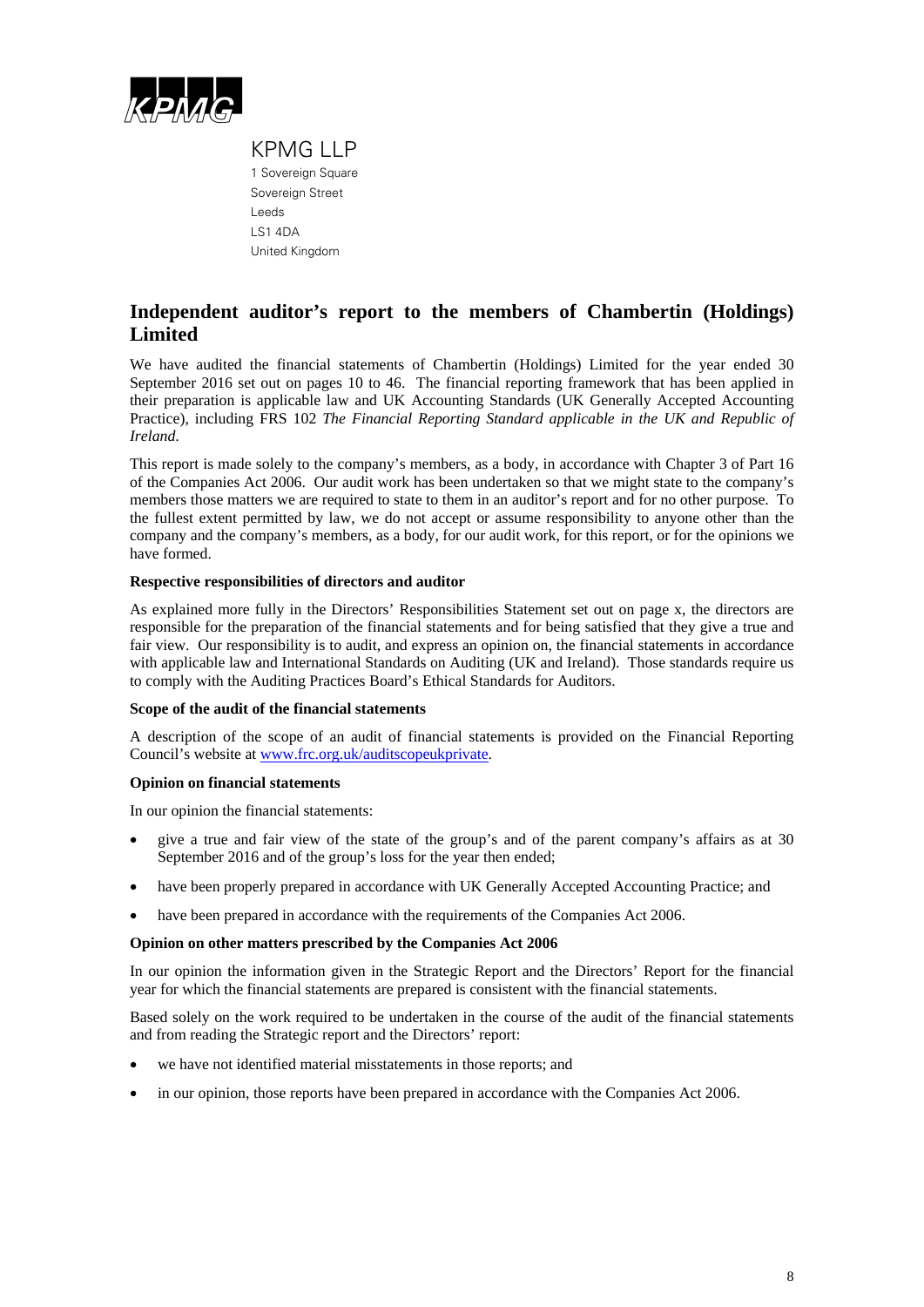# **Independent auditor's report to the members of Chambertin (Holdings) Limited** *(continued)*

### **Matters on which we are required to report by exception**

We have nothing to report in respect of the following matters where the Companies Act 2006 requires us to report to you if, in our opinion:

- adequate accounting records have not been kept by the parent company, or returns adequate for our audit have not been received from branches not visited by us; or
- the parent company financial statements are not in agreement with the accounting records and returns; or
- certain disclosures of directors' remuneration specified by law are not made; or
- we have not received all the information and explanations we require for our audit.

# **Mike Barradell (Senior Statutory Auditor)**

#### **for and on behalf of KPMG LLP, Statutory Auditor**

*Chartered Accountants*  1 Sovereign Square Sovereign Street Leeds LS1 4DA

27 January 2017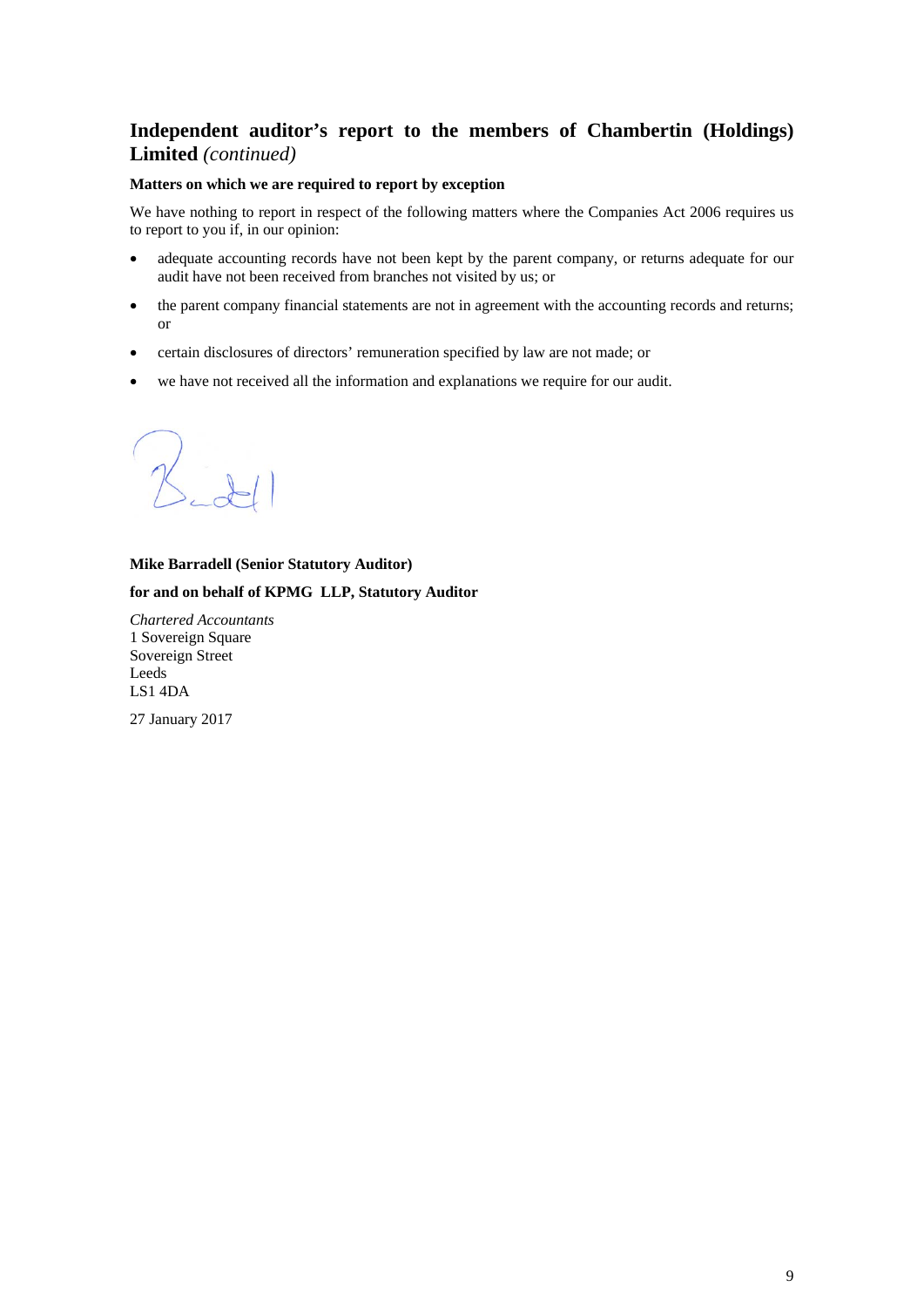# **Consolidated Profit and Loss Account**

*for year ended 30 September 2016*

|                                                                                | Note                 | <b>Year ended</b><br>30 September 2016 | Restated<br>Year ended<br>30 September 2015 |
|--------------------------------------------------------------------------------|----------------------|----------------------------------------|---------------------------------------------|
|                                                                                |                      | £000                                   | £000                                        |
| <b>Turnover</b><br>Cost of sales                                               | 1,3                  | 267,693<br>(45, 850)                   | 234,052<br>(52, 124)                        |
| <b>Gross profit</b>                                                            |                      | 221,843                                | 181,928                                     |
| Administrative expenses                                                        |                      | (211, 837)                             | (172, 687)                                  |
| Operating profit before amortisation and<br>exceptional charges                |                      | 49,754                                 | 41,735                                      |
| <b>Exceptional charges</b><br>Amortisation                                     | $\overline{4}$<br>10 | (2,378)<br>(37,370)                    | (2,797)<br>(29, 697)                        |
| Group operating profit                                                         |                      | 10,006                                 | 9,241                                       |
| Interest receivable and similar income<br>Interest payable and similar charges | 7<br>8               | 189<br>(46, 871)                       | 2,445<br>(41,573)                           |
| Loss on ordinary activities before taxation                                    |                      | (36, 676)                              | (29, 887)                                   |
| Tax on loss on ordinary activities                                             | 9                    | 270                                    | (1,226)                                     |
| Loss for the financial year                                                    |                      | (36, 406)                              | (31, 113)                                   |

All turnover and results are derived from continuing activities.

The notes on pages 17 to 46 form part of the financial statements.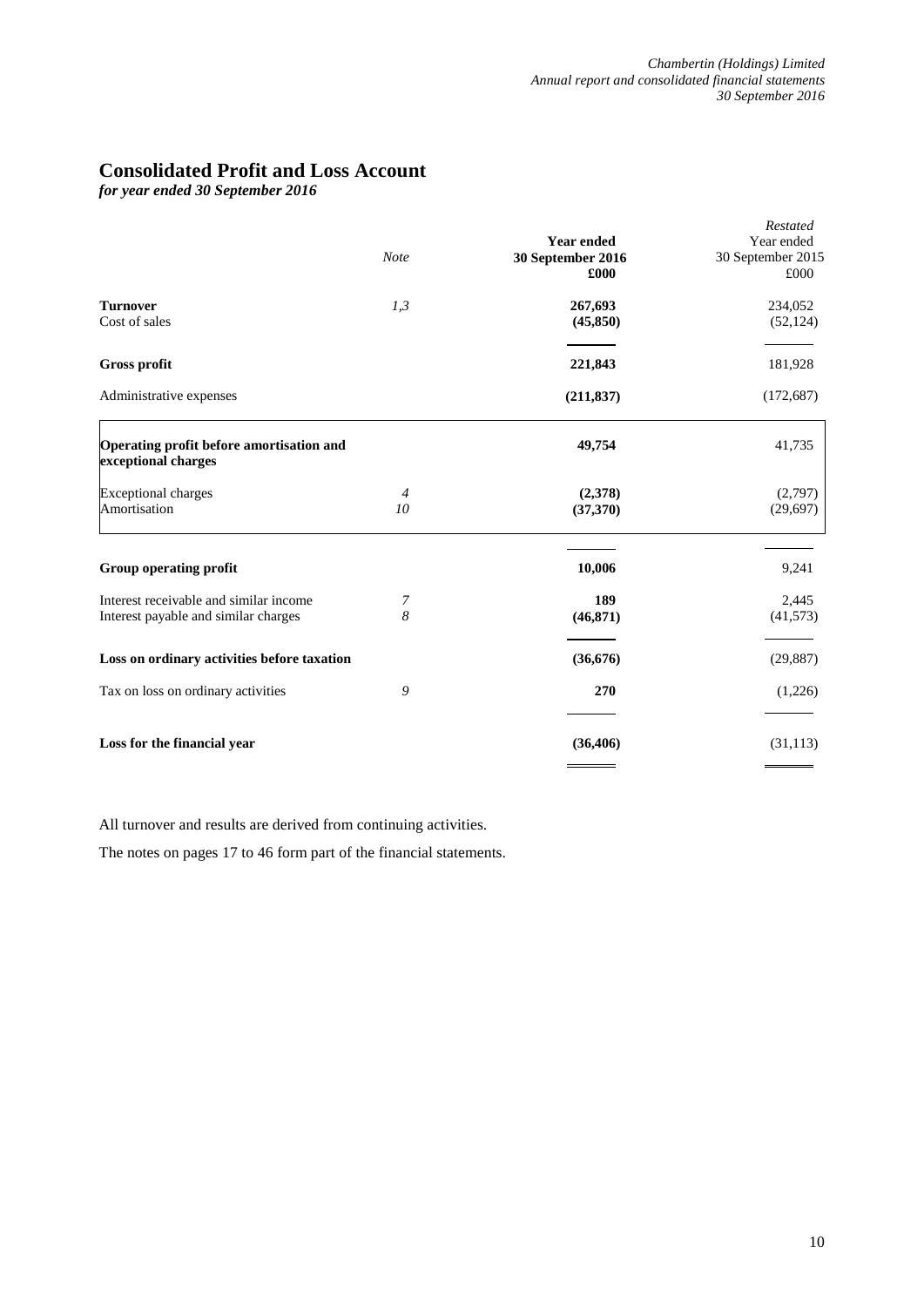# **Consolidated Other Comprehensive Income**

*for year ended 30 September 2016*

|                                                                   | <b>Note</b> | <b>Year ended</b><br>30 September 2016<br>£000 | Restated<br>Year ended<br>30 September 2015<br>£000 |
|-------------------------------------------------------------------|-------------|------------------------------------------------|-----------------------------------------------------|
| Loss for the year                                                 |             | (36, 406)                                      | (31, 113)                                           |
| Other comprehensive income                                        |             |                                                |                                                     |
| Foreign exchange differences on translation of foreign operations |             | 4,805                                          | (3,704)                                             |
| Remeasurement of the net defined benefit liability                | 20          | (851)                                          | (82)                                                |
| Deferred tax on other comprehensive income                        |             | 50                                             | 17                                                  |
| Other comprehensive income for the year, net of income tax        |             | 4,004                                          | (3,769)                                             |
| Total comprehensive income for the year                           |             | (32, 402)                                      | (34, 882)                                           |
|                                                                   |             |                                                |                                                     |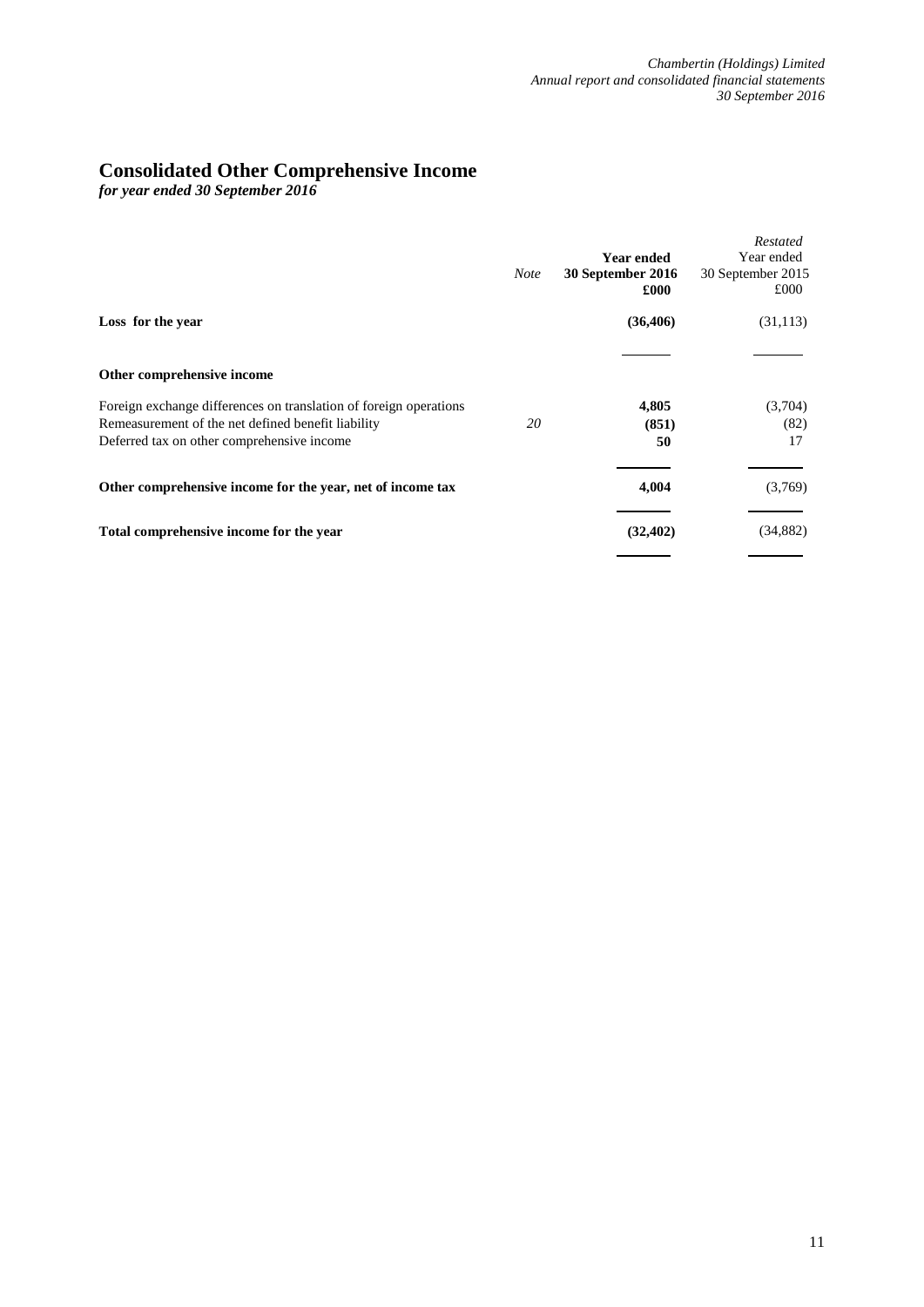# **Consolidated Balance Sheet**

at 30 September 2016

|                                                |      |                  |            | Restated         |            |
|------------------------------------------------|------|------------------|------------|------------------|------------|
|                                                | Note | 2016             |            | 2015             |            |
|                                                |      | £000             | £000       | £000             | £000       |
| <b>Fixed assets</b>                            |      |                  |            |                  |            |
| Intangible assets<br>Goodwill                  | 10   | 416,839          |            | 398,975          |            |
| Other intangibles                              | 10   | 51,780           |            | 20,415           |            |
|                                                |      |                  |            |                  |            |
|                                                |      |                  | 468,619    |                  | 419,390    |
|                                                | II   |                  | 12,374     |                  | 6,734      |
| Tangible assets                                |      |                  |            |                  |            |
|                                                |      |                  | 480,993    |                  | 426,124    |
| <b>Current assets</b>                          |      |                  |            |                  |            |
| Debtors                                        | 13   | 92,006<br>49,932 |            | 88,321<br>36,559 |            |
| Cash at bank and in hand                       |      |                  |            |                  |            |
|                                                |      | 141,938          |            | 124,880          |            |
| Creditors: amounts falling due within one year | 14   | (119, 519)       |            | (116, 534)       |            |
|                                                |      |                  |            |                  |            |
| Net current assets                             |      |                  | 22,419     |                  | 8,346      |
|                                                |      |                  |            |                  |            |
| Total assets less current liabilities          |      |                  | 503,412    |                  | 434,470    |
| Creditors: amounts falling due after more than | 15   |                  | (603, 727) |                  | (505, 022) |
| one year                                       |      |                  |            |                  |            |
| <b>Provisions for liabilities</b>              | 19   | (3,787)          |            | (1, 735)         |            |
| Provisions<br>Pensions and similar obligations | 20   | (3,978)          |            | (3, 408)         |            |
|                                                |      |                  |            |                  |            |
|                                                |      |                  | (7,765)    |                  | (5, 143)   |
|                                                |      |                  |            |                  |            |
| <b>Net liabilities</b>                         |      |                  | (108, 080) |                  | (75, 695)  |
|                                                |      |                  |            |                  |            |
| Capital and reserves                           |      |                  |            |                  |            |
| Called up share capital                        | 21   |                  | 2          |                  | 2<br>982   |
| Share premium account                          |      |                  | 999        |                  |            |
| Profit and loss account                        |      |                  | (109, 081) |                  | (76, 679)  |
| Shareholders' deficit                          |      |                  | (108, 080) |                  | (75,695)   |
|                                                |      |                  |            |                  |            |

The notes on pages 17 to 46 form part of the financial statements.

These financial statements were approved by the board of directors on 26 January 2017 and were signed on its behalf by:

 $\overline{\mathcal{A}}$ 

**Phillip Rowland** Director

Company registered number: 8515929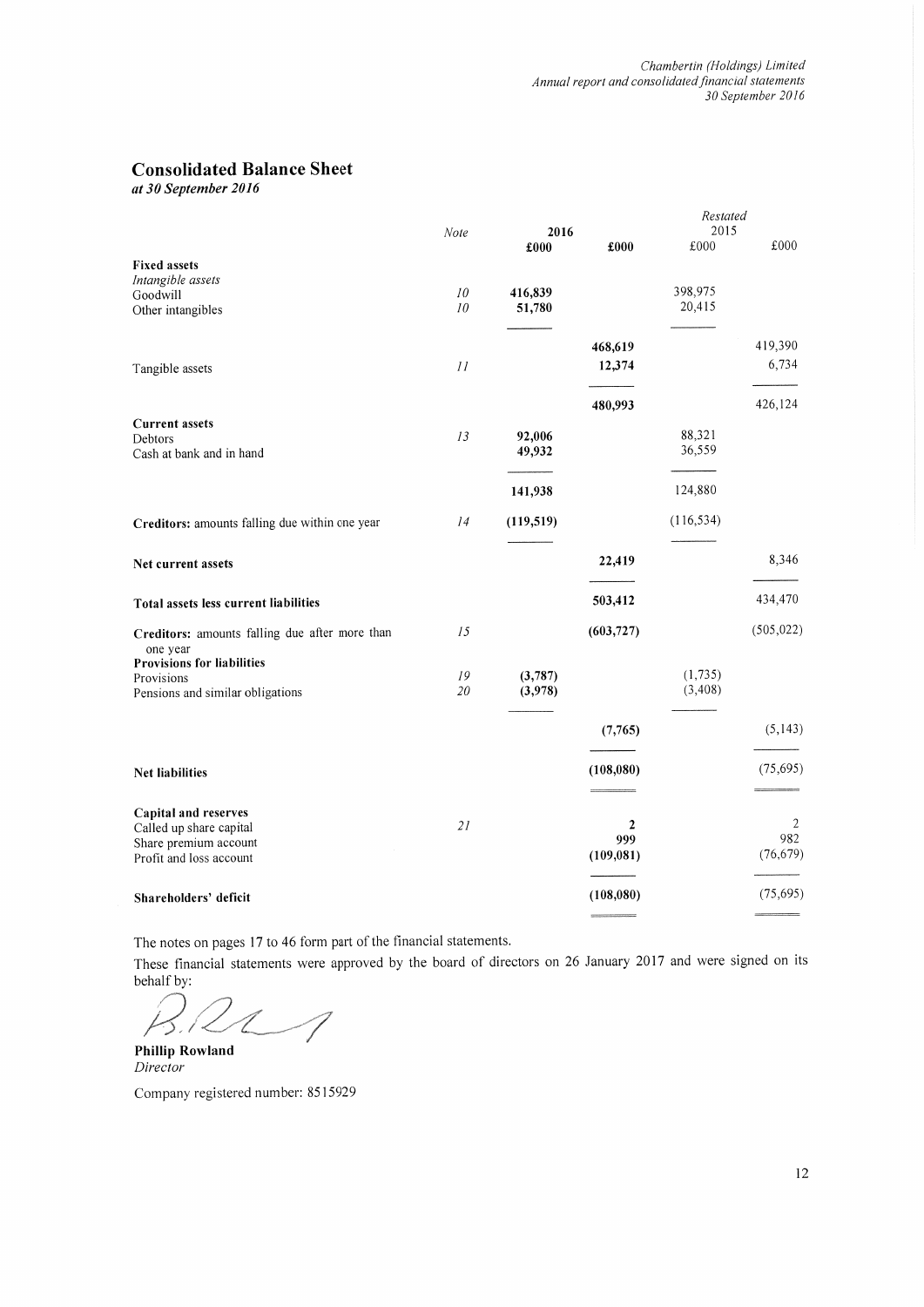# **Company Balance Sheet**

at 30 September 2016

|                                                                                                            | Note | £000  | 2016<br>£000                   | £000  | 2015<br>£000        |
|------------------------------------------------------------------------------------------------------------|------|-------|--------------------------------|-------|---------------------|
|                                                                                                            |      |       |                                |       |                     |
| <b>Fixed assets</b><br>Investments                                                                         | 12   |       | 805                            |       | 805                 |
| <b>Current assets</b><br>Debtors (including £4,902,000 (2015: £4,676,000)<br>due after more than one year) | 13   | 4,902 |                                | 4,676 |                     |
|                                                                                                            |      | 4,902 |                                | 4,676 |                     |
| Creditors: amounts falling due within one year                                                             | 14   | (2)   |                                |       |                     |
| Net current assets                                                                                         |      |       | 4,900                          |       | 4,676               |
| Total assets less current liabilities                                                                      |      |       | 5,705                          |       | 5,481               |
| Creditors: amounts falling due after more than<br>one year                                                 | 15   |       | (6, 450)                       |       | (5,673)             |
| <b>Net liabilities</b>                                                                                     |      |       | (745)                          |       | (192)               |
| Capital and reserves<br>Called up share capital<br>Share premium account<br>Profit and loss account        | 21   |       | $\mathbf{2}$<br>999<br>(1,746) |       | 2<br>982<br>(1,176) |
| Shareholders' deficit                                                                                      |      |       | (745)                          |       | (192)               |

The notes on pages 17 to 46 form part of the financial statements.

These financial statements were approved by the board of directors on 26 January 2017 and were signed on its behalf by:

BRIS

**Phillip Rowland** Director Company registered number: 8515929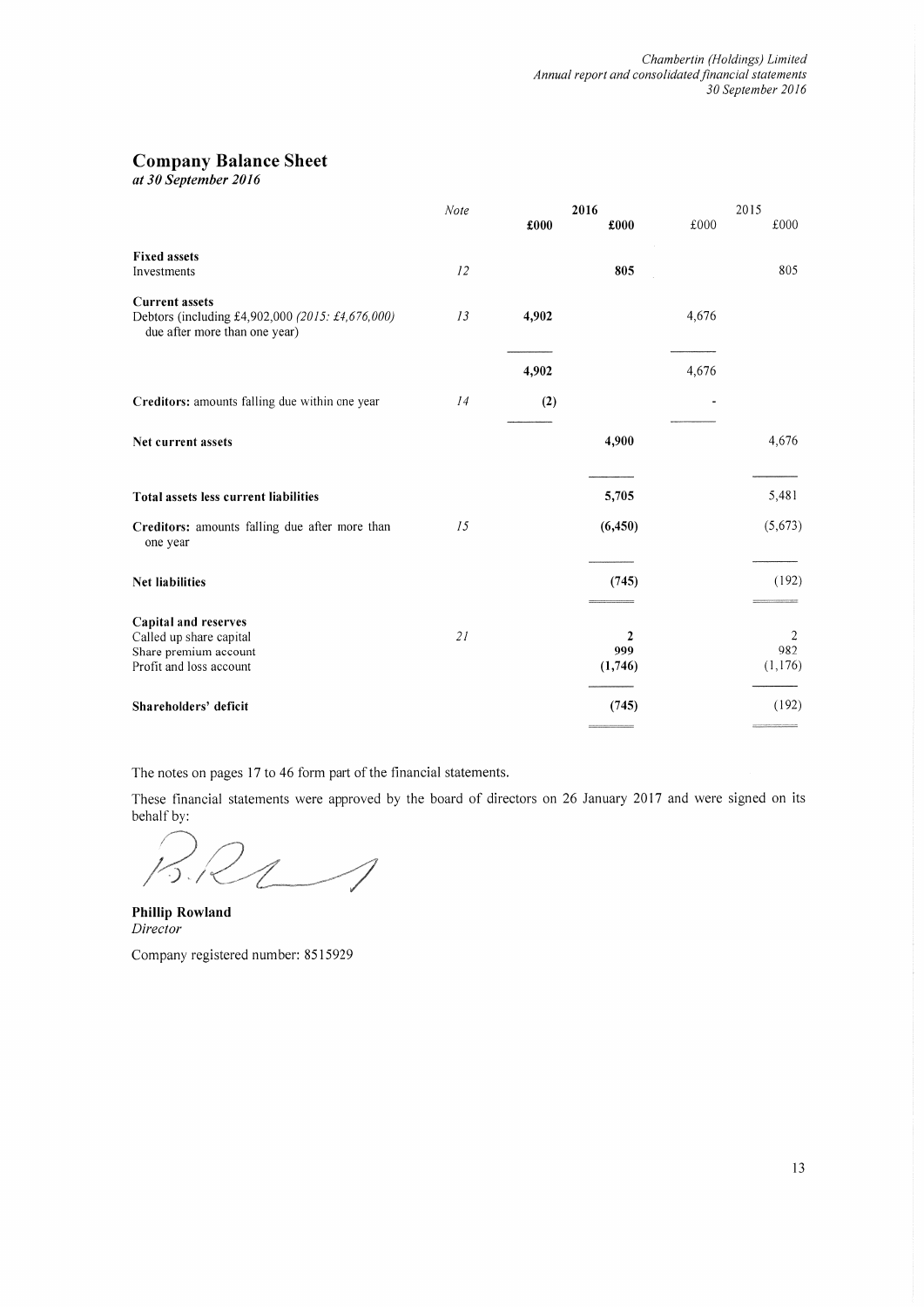# **Consolidated Statement of Changes in Equity**

|                                                            | <b>Note</b> | <b>Share</b><br>capital<br>£000 | <b>Share</b><br>premium<br>£000 | <b>Profit</b><br>and loss<br>£000 | <b>Total</b><br>equity<br>£000 |
|------------------------------------------------------------|-------------|---------------------------------|---------------------------------|-----------------------------------|--------------------------------|
| Balance at 1 October 2014                                  |             | 2                               | 982                             | (41, 572)                         | (40, 588)                      |
| Effect of change in accounting policy (FRS 102 transition) | 27          |                                 |                                 | (225)                             | (225)                          |
| Balance at 1 October 2014 restated                         |             | 2                               | 982                             | (41,797)                          | (40, 813)                      |
| Total comprehensive income for the period                  |             |                                 |                                 |                                   |                                |
| Loss as previously reported                                |             |                                 |                                 | (30,603)                          | (30,603)                       |
| FRS 102 transition adjustments                             | 27          |                                 |                                 | (510)                             | (510)                          |
|                                                            |             |                                 |                                 |                                   |                                |
| Restated loss for the year                                 |             |                                 |                                 | (31, 113)                         | (31, 113)                      |
| Other comprehensive income as previously reported          |             |                                 |                                 | (3,887)                           | (3,887)                        |
| FRS 102 transition adjustments                             | 27          |                                 |                                 | 118                               | 118                            |
| Restated other comprehensive income                        |             |                                 |                                 | (3,769)                           | (3,769)                        |
|                                                            |             |                                 |                                 |                                   |                                |
| Total comprehensive income for the period                  |             |                                 |                                 | (34, 882)                         | (34, 882)                      |
| <b>Balance at 30 September 2015</b>                        | 21          | $\mathbf{2}$                    | 982                             | (76, 679)                         | (75, 695)                      |
|                                                            |             |                                 |                                 |                                   |                                |

|                                                                                              | <b>Note</b> | <b>Share</b><br>capital<br>£000 | <b>Share</b><br>premium<br>£000 | <b>Profit</b><br>and loss<br>£000 | <b>Total</b><br>equity<br>£000 |
|----------------------------------------------------------------------------------------------|-------------|---------------------------------|---------------------------------|-----------------------------------|--------------------------------|
| Balance at 1 October 2015                                                                    |             | 2                               | 982                             | (76,679)                          | (75,695)                       |
| Total comprehensive income for the period<br>Loss for the year<br>Other comprehensive income |             |                                 |                                 | (36, 406)<br>4,004                | (36, 406)<br>4,004             |
| Total comprehensive income for the period                                                    |             |                                 |                                 | (32, 402)                         | (32, 402)                      |
| Transactions with owners, recorded directly in equity<br>Issue of shares                     | 21          |                                 | 17                              |                                   | 17                             |
| Total contributions by and distributions to owners                                           |             |                                 | 17                              |                                   | 17                             |
| <b>Balance at 30 September 2016</b>                                                          | 21          | $\mathbf{2}$                    | 999                             | (109, 081)                        | (108,080)                      |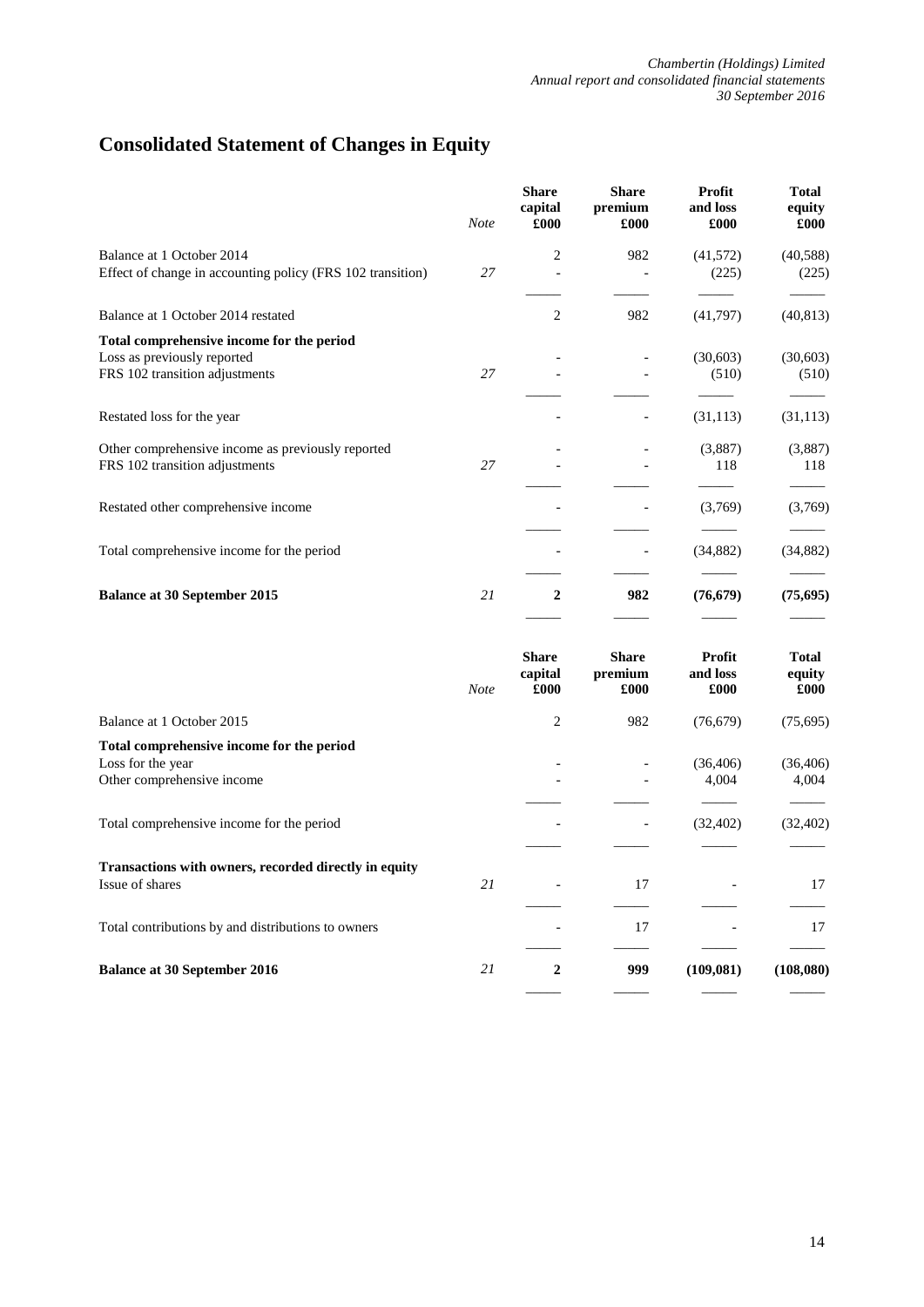# **Company Statement of Changes in Equity**

|                                                                          | <b>Share</b><br>capital<br>£000 | <b>Share</b><br>premium<br>£000 | Profit<br>and loss<br>£000 | <b>Total</b><br>equity<br>£000 |
|--------------------------------------------------------------------------|---------------------------------|---------------------------------|----------------------------|--------------------------------|
| Balance at 1 October 2014                                                | $\overline{c}$                  | 982                             | (661)                      | 323                            |
| Total comprehensive income for the period                                |                                 |                                 |                            |                                |
| Loss for the year                                                        |                                 |                                 | (515)                      | (515)                          |
| Total comprehensive income for the period                                |                                 |                                 | (515)                      | (515)                          |
| <b>Balance at 30 September 2015</b>                                      | $\overline{2}$                  | 982                             | (1,176)                    | (192)                          |
|                                                                          | <b>Share</b><br>capital<br>£000 | <b>Share</b><br>premium<br>£000 | Profit<br>and loss<br>£000 | <b>Total</b><br>equity<br>£000 |
| Balance at 1 October 2015                                                | $\overline{c}$                  | 982                             | (1,176)                    | (192)                          |
| Total comprehensive income for the period<br>Loss for the year           |                                 |                                 | (570)                      | (570)                          |
| Total comprehensive income for the period                                |                                 |                                 | (570)                      | (570)                          |
| Transactions with owners, recorded directly in equity<br>Issue of shares |                                 | 17                              |                            | 17                             |
| Total contributions by and distributions to owners                       |                                 | 17                              |                            | 17                             |
| <b>Balance at 30 September 2016</b>                                      | $\boldsymbol{2}$                | 999                             | (1,746)                    | (745)                          |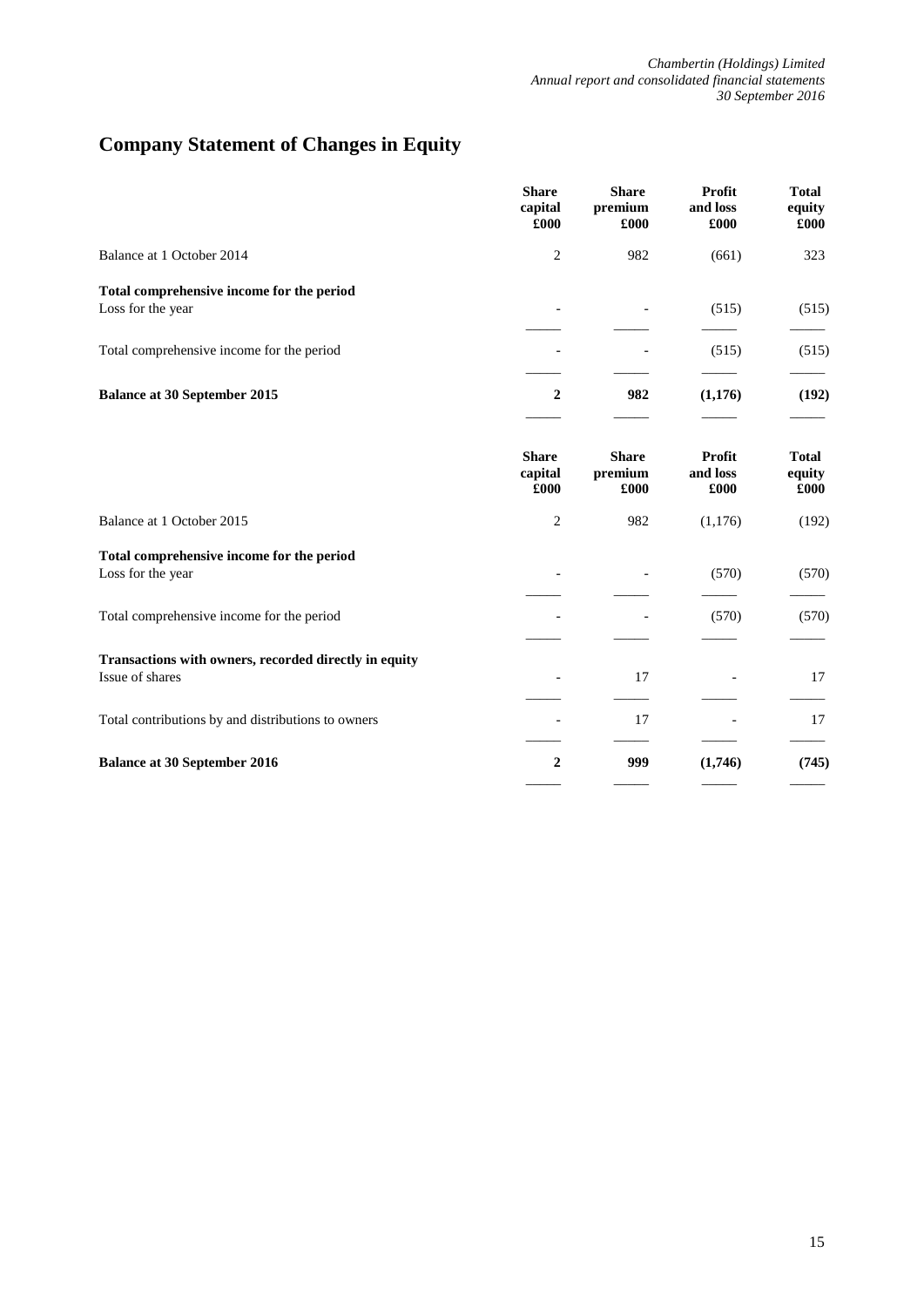# **Consolidated Cash Flow Statement**

*for year ended 30 September 2016*

|                                                                                       | <b>Note</b> | 2016          | 2015         |
|---------------------------------------------------------------------------------------|-------------|---------------|--------------|
|                                                                                       |             | £000          | £000         |
| <b>Cash flows from operating activities</b>                                           |             |               |              |
| Loss for the year                                                                     |             | (36, 406)     | (31, 113)    |
| Adjustments for:<br>Depreciation and amortisation                                     |             | 40,335        | 32,966       |
| Foreign exchange losses                                                               | 7,8         | 859           | (2,329)      |
| Interest receivable and similar income                                                | 7           | (189)         | (116)        |
| Interest payable and similar charges                                                  | 8           | 46,012        | 41,573       |
| Taxation                                                                              | 9           | (270)         | 1,226        |
|                                                                                       |             |               |              |
|                                                                                       |             | 50,341        | 42,207       |
| (Increase)/decrease in trade and other debtors                                        |             | 6,111         | (5,873)      |
| (Decrease)/increase in trade and other creditors                                      |             | (11, 018)     | 890          |
| (Decrease)/increase in provisions                                                     |             | 1,287         | 172          |
| Pension contributions in excess of service cost                                       |             | (406)         | (529)        |
|                                                                                       |             | 46,315        | 36,867       |
| Tax received/(paid)                                                                   |             | 337           | (1,156)      |
|                                                                                       |             |               |              |
| Net cash from operating activities                                                    |             | 46,652        | 35,711       |
|                                                                                       |             |               |              |
| <b>Cash flows from investing activities</b>                                           |             |               |              |
| Interest received                                                                     |             | 297           | 116          |
| Acquisition of subsidiaries                                                           |             | (40,210)      | (18, 726)    |
| Purchase of tangible fixed assets                                                     | 11          | (2, 865)      | (2,854)      |
| Proceeds from sale of tangible fixed assets<br>Purchase of software intangible assets | 10          | 30<br>(1,358) | 126<br>(907) |
| Capitalised development expenditure                                                   | 10          | (7, 387)      | (6,244)      |
|                                                                                       |             |               |              |
| Net cash from investing activities                                                    |             | (51, 493)     | (28, 489)    |
| <b>Cash flows from financing activities</b>                                           |             |               |              |
| Proceeds from the issue/(purchase) of share capital                                   |             | 40            | (21)         |
| Proceeds from new bank loans                                                          |             | 72,700        | 22,800       |
| Proceeds from new loan notes                                                          |             | 16,800        | 5,300        |
| Interest paid                                                                         |             | (15,765)      | (14, 365)    |
| Repayment of borrowings                                                               |             | (56, 821)     | (22,000)     |
| Payment of finance lease liabilities                                                  |             | (156)         | (795)        |
| Payment of facility fees                                                              |             | (510)         |              |
| Net cash from financing activities                                                    |             | 16,288        | (9,081)      |
| Net increase/(decrease) in cash and cash equivalents                                  |             | 11,447        | (1,859)      |
| Cash and cash equivalents at the beginning of the year                                |             | 36,559        | 39,542       |
| Effect of exchange rate fluctuations on cash held                                     |             | 1,926         | (1,124)      |
| Cash and cash equivalents at the end of the year                                      |             | 49,932        | 36,559       |
|                                                                                       |             |               |              |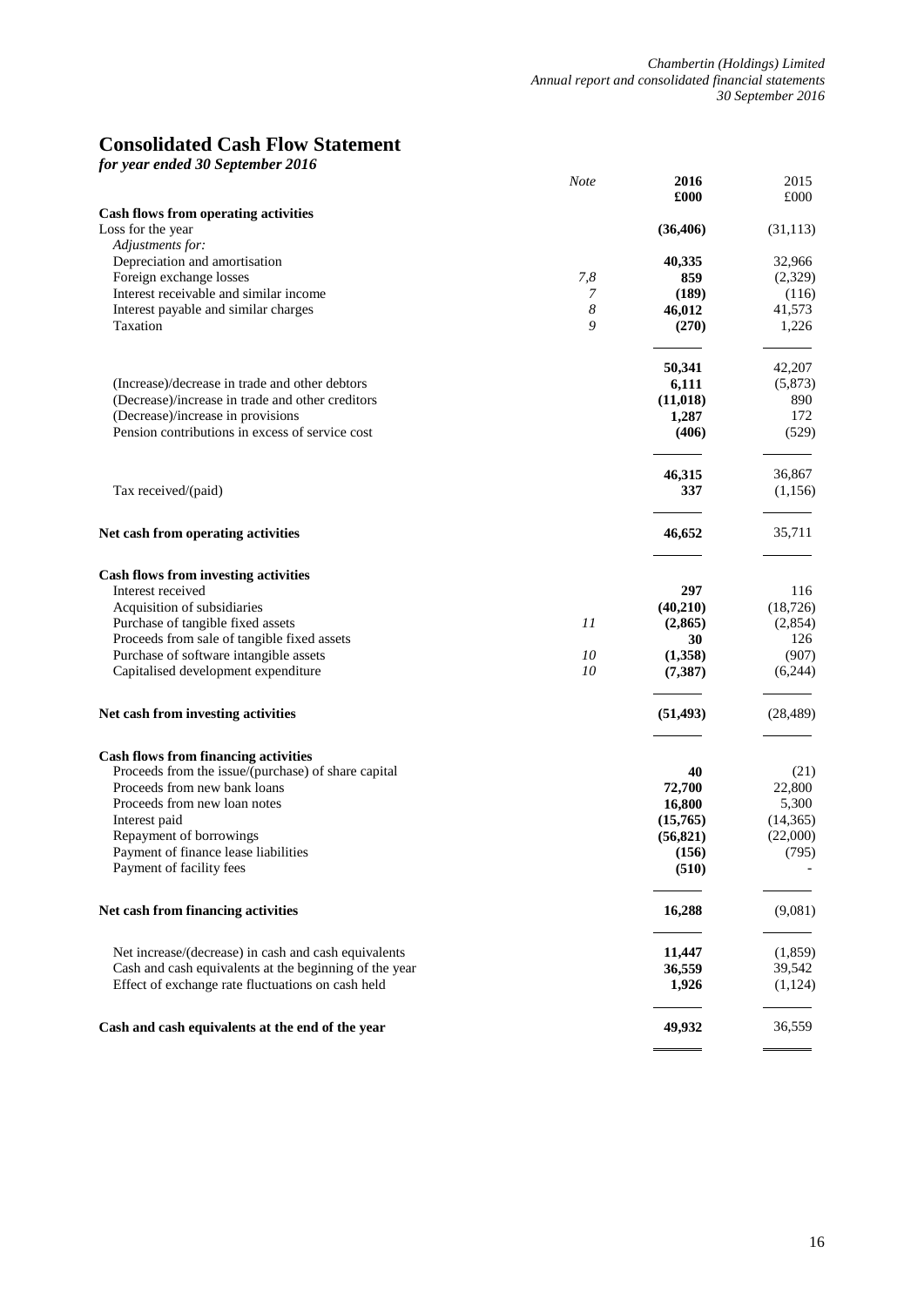# **Notes**

*(forming part of the financial statements)*

#### **1 Accounting policies**

Chambertin (Holdings) Limited (the "Company") is a company limited by shares and incorporated and domiciled in the UK.

These Group and parent company financial statements were prepared in accordance with Financial Reporting Standard 102 *The Financial Reporting Standard* applicable in the UK and Republic of Ireland (*"FRS 102"*) as issued in August 2014. The amendments to FRS 102 issued in July 2015 and effective immediately have been applied. The presentation currency of these financial statements is sterling. All amounts in the financial statements have been rounded to the nearest £1,000.

In the transition to FRS 102 from old UK GAAP, the Group has made measurement and recognition adjustments. An explanation of how the transition to FRS 102 has affected financial position and financial performance of the Group is provided in note 27.

In the transition to FRS 102 from old UK GAAP, the Company has made no measurement and recognition adjustments.

FRS 102 grants certain first-time adoption exemptions from the full requirements of FRS 102. The following exemptions have been taken in these financial statements:

- Business combinations Business combinations that took place prior to 30 September 2014 have not been restated.
- Lease incentives for leases commenced before 30 September 2014 the Group continued to account for lease incentives under previous UK GAAP.

The parent company is included in the consolidated financial statements, and is considered to be a qualifying entity under FRS 102 paragraphs 1.8 to 1.12. The following exemptions available under FRS 102 in respect of certain disclosures for the Company financial statements have been applied:

- The reconciliation of the number of shares outstanding from the beginning to the end of the period has not been included a second time;
- No separate parent company Cash Flow Statement with related notes is included; and
- Key Management Personnel compensation has not been included a second time.

The accounting policies set out below have, unless otherwise stated, been applied consistently to all periods presented in these financial statements.

Judgements made by the directors, in the application of these accounting policies that have significant effect on the financial statements and estimates with a significant risk of material adjustment in the next year are discussed in note 26.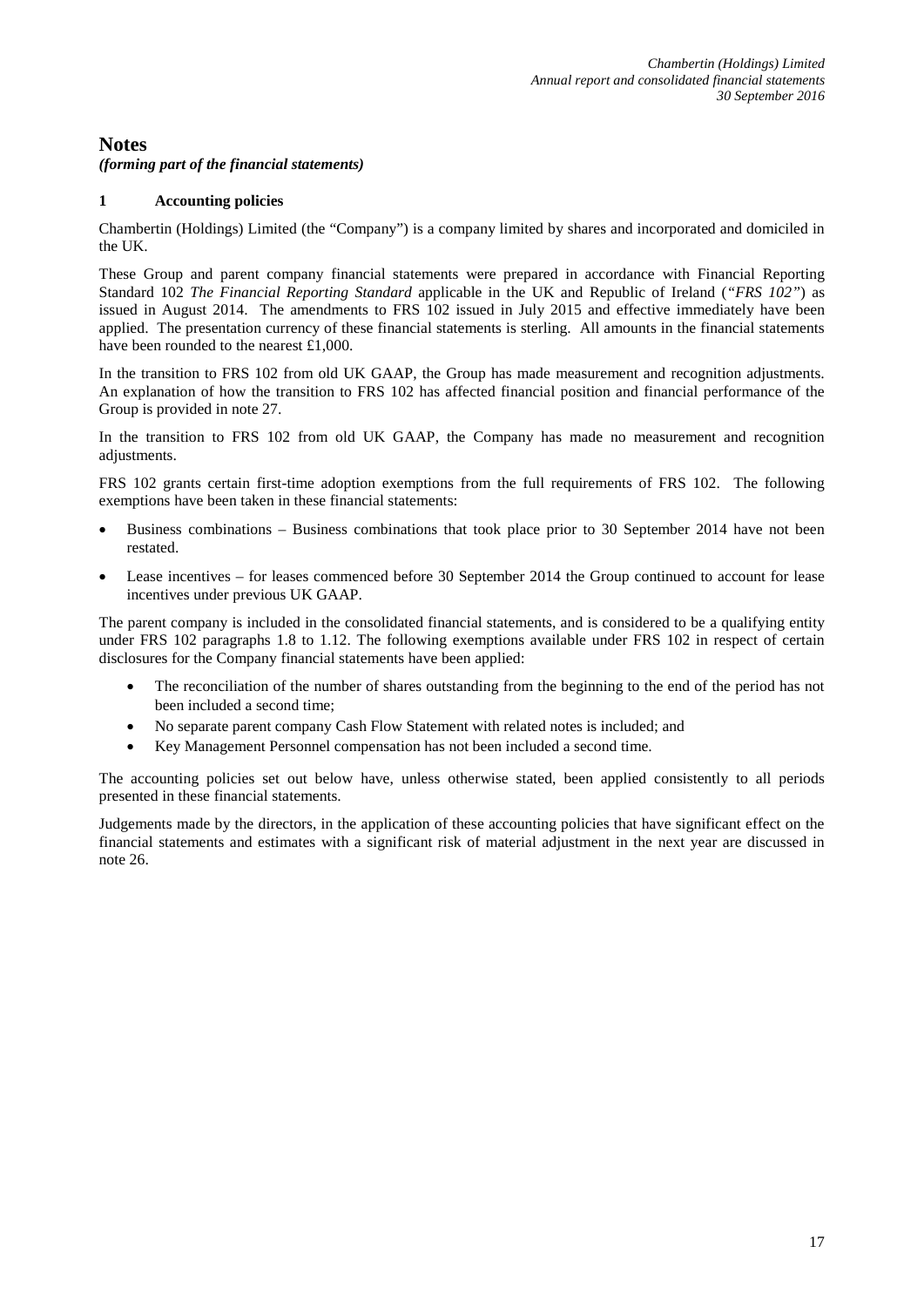# **1 Accounting policies** *(continued)*

# *1.1 Measurement convention*

The financial statements are prepared on the historical cost basis.

### *1.2 Going concern*

The Financial Reporting Council (FRC) issued *"Going Concern and Liquidity Risk: Guidance for Directors of UK Companies"* in 2009, and the directors have considered this when preparing these financial statements.

The Group has made a loss of £36.4m in the year to 30 September 2016 and as at that date had net liabilities of £108.1m and net current assets of £22.4m. It is noted that net current assets include a non-cash item of £42.2m in respect of deferred income primarily representing recurring maintenance and support income received in advance. After making allowance for this non-cash liability on an adjusted basis the Group has net current assets of £64.6m. It is also noted that significant factors in the year-end result were non-cash interest charges of £31.2m and that the Group continues to be cash generative.

The directors have prepared financial forecasts for the Group, comprising operating profit, balance sheet and cash flows to 31 March 2018.

For the purposes of their assessment of the appropriateness of the preparation of the Group's accounts on a going concern basis, the directors have considered the principal areas of uncertainty within the forecasts and the underlying assumptions, in particular those relating to market and customer risks, cost management and working capital management.

On the basis of these forecasts and these considerations, the directors have assessed future covenant compliance and headroom to 31 March 2018 and have concluded that it is appropriate for the financial statements for the period ended 30 September 2016 to be prepared on a going concern basis.

The Company has made a loss of £570k in the year to 30 September 2016 and as at that date had net liabilities of £745k. The company holds investments in subsidiaries that are forecast to remain cash generative with financial headroom. Having assessed these facts the directors are satisfied that the company would be able to access sufficient liquid resources to meet any obligations that fall due up to at least 31 March 2018. The company financial statements have been prepared on a going concern basis accordingly.

### *1.3 Basis of consolidation*

The consolidated financial statements include the financial statements of the Company and its subsidiary undertakings made up to 30 September 2016. A subsidiary is an entity that is controlled by the parent. The results of subsidiary undertakings are included in the consolidated profit and loss account from the date that control commences. Control is established when the Company has the power to govern the operating and financial policies of an entity so as to obtain benefits from its activities.

Under Section 408 of the Companies Act 2006 the Company is exempt from the requirement to present its own profit and loss account.

In the parent financial statements, investments in subsidiaries are carried at cost less impairment.

### *1.4 Turnover*

Turnover comprises the value of sales of licences, support, hosting, maintenance and training services, consulting contracts, hardware and outsourcing services. Turnover excludes both value added tax and transactions between group companies.

Revenue from the sale of initial licence fees is recognised at the point an irrevocable commitment to use the software is received from the customer. Revenue from the provision of annual licence fees, support, hosting and maintenance is recognised over the period to which the contracted service relates. Revenue from the provision of training and consultancy services is recognised when the services have been performed. Hardware sales are recognised on delivery. Hardware maintenance revenues are recognised evenly over the period to which they relate. Revenue from the delivery of outsourcing contracts is recognised over the life of the contract on a long term contract accounting basis.

The excess of amounts invoiced over revenue recognised is recorded as deferred income.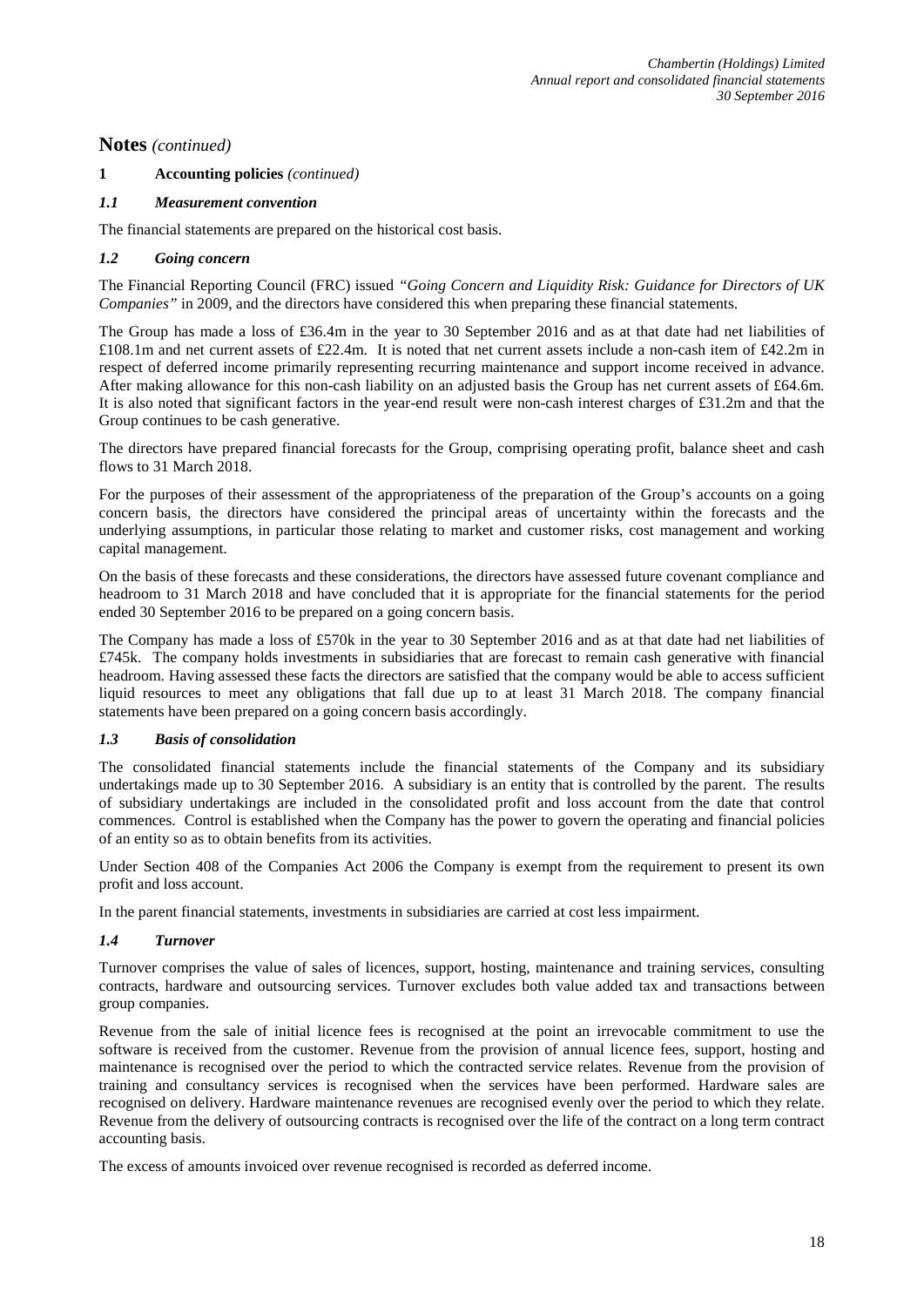# **1 Accounting policies** *(continued)*

# *1.5 Expenses*

#### *Operating lease*

Payments (excluding costs for services and insurance) made under operating leases are recognised in the profit and loss account on a straight-line basis over the term of the lease unless the payments to the lessor are structured to increase in line with expected general inflation; in which case the payments related to the structured increases are recognised as incurred. Lease incentives received are recognised in profit and loss over the term of the lease as an integral part of the total lease expense.

#### *Finance lease*

Minimum lease payments are apportioned between the finance charge and the reduction of the outstanding liability using the rate implicit in the lease. The finance charge is allocated to each period during the lease term so as to produce a constant periodic rate of interest on the remaining balance of the liability. Contingent rents are charged as expenses in the periods in which they are incurred.

#### *Interest receivable and Interest payable*

Interest payable and similar charges include interest payable, finance charges on shares classified as liabilities and finance leases recognised in profit or loss using the effective interest method, unwinding of the discount on provisions, and net foreign exchange losses that are recognised in the profit and loss account (see foreign currency accounting policy).

Other interest receivable and similar income include interest receivable on funds invested and net foreign exchange gains.

Interest income and interest payable are recognised in profit or loss as they accrue, using the effective interest method. Dividend income is recognised in the profit and loss account on the date the entity's right to receive payments is established. Foreign currency gains and losses are reported on a net basis.

### *1.6 Taxation*

Tax on the profit or loss for the year comprises current and deferred tax. Tax is recognised in the profit and loss account except to the extent that it relates to items recognised directly in equity or other comprehensive income, in which case it is recognised directly in equity or other comprehensive income.

Current tax is the expected tax payable or receivable on the taxable income or loss for the year, using tax rates enacted or substantively enacted at the balance sheet date, and any adjustment to tax payable in respect of previous years.

Deferred tax is provided on timing differences which arise from the inclusion of income and expenses in tax assessments in periods different from those in which they are recognised in the financial statements. Timing differences are not provided for differences relating to investments in subsidiaries to the extent that it is not probable that they will reverse in the foreseeable future and the reporting entity is able to control the reversal of the timing difference. Deferred tax is not recognised on permanent differences arising because certain types of income or expense are nontaxable or are disallowable for tax or because certain tax charges or allowances are greater or smaller than the corresponding income or expense.

Deferred tax is provided in respect of the additional tax that will be paid or avoided on differences between the amount at which an asset (other than goodwill) or liability is recognised in a business combination and the corresponding amount that can be deducted or assessed for tax. Goodwill is adjusted by the amount of such deferred tax.

Deferred tax is measured at the tax rate that is expected to apply to the reversal of the related difference, using tax rates enacted or substantively enacted at the balance sheet date. Deferred tax balances are not discounted.

Unrelieved tax losses and other deferred tax assets are recognised only to the extent that is it probable that they will be recovered against the reversal of deferred tax liabilities or other future taxable profits.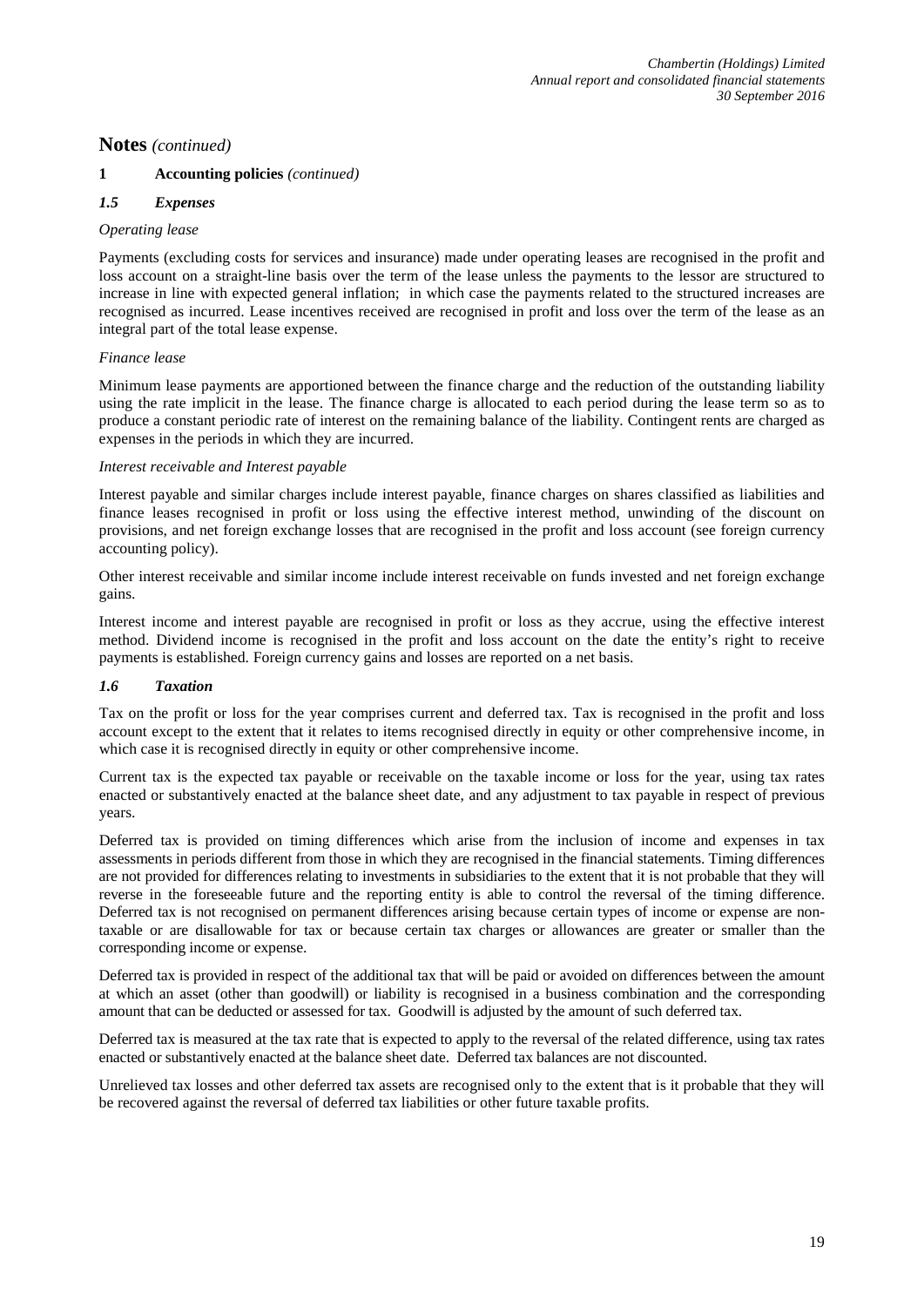# **1 Accounting policies** *(continued)*

### *1.7 Foreign currency*

Transactions in foreign currencies are translated to the Group companies' functional currency at the foreign exchange rate ruling at the date of the transaction. Monetary assets and liabilities denominated in foreign currencies at the balance sheet date are retranslated to the functional currency at the foreign exchange rate ruling at that date. Non-monetary assets and liabilities that are measured in terms of historical cost in a foreign currency are translated using the exchange rate at the date of the transaction. Foreign exchange differences arising on translation are recognised in the profit and loss account.

The assets and liabilities of foreign operations, including goodwill and fair value adjustments arising on consolidation, are translated to the Group's presentational currency, Sterling, at foreign exchange rates ruling at the balance sheet date. The revenues and expenses of foreign operations are translated at an average rate for the year where this rate approximates to the foreign exchange rates ruling at the dates of the transactions. Foreign exchange differences arising on retranslation are recognised in other comprehensive income.

#### *1.8 Business combinations*

Business combinations are accounted for using the purchase method as at the acquisition date, which is the date on which control is transferred to the entity. At the acquisition date, the group recognises goodwill as:

- the fair value of the consideration (excluding contingent consideration) transferred; plus
- estimated amount of contingent consideration (see below); plus
- the fair value of the equity instruments issued; plus
- directly attributable transaction costs; less
- the net recognised amount (generally fair value) of the identifiable assets acquired and liabilities and contingent liabilities assumed.

Consideration which is contingent on future events is recognised based on the estimated amount if the contingent consideration is probable and can be measured reliably. Any subsequent changes to the amount are treated as an adjustment to the cost of the acquisition.

FRS 102.35 grants certain exemptions from the full requirements of FRS 102 in the transition period. The Group elected not to restate business combinations that took place prior to 30 September 2014. In respect of acquisitions prior to that date, goodwill is included on the basis of its deemed cost, which represents the amount recorded under old UK GAAP. Intangible assets previously included in goodwill, are not recognised separately.

#### *1.9 Intangible assets and goodwill*

#### *Goodwill*

Goodwill is stated at cost less any accumulated amortisation and accumulated impairment losses. Goodwill is allocated to cash-generating units or group of cash-generating units that are expected to benefit from the synergies of the business combination from which it arose.

Goodwill for all acquisitions relates to anticipated future growth opportunities and synergies, including the value of the workforce.

#### *Research and development*

Expenditure on research activities is recognised in the profit and loss account as an expense as incurred.

Expenditure on development activities may be capitalised if the product or process is technically and commercially feasible and the Group intends and has the technical ability and sufficient resources to complete development, future economic benefits are probable and if the Group can measure reliably the expenditure attributable to the intangible asset during its development. Development activities involve design for, construction or testing of the production of new or substantially improved products or processes. The expenditure capitalised includes the cost of materials, direct labour and an appropriate proportion of overheads. Other development expenditure is recognised in the profit and loss account as an expense as incurred. Capitalised development expenditure is stated at cost less accumulated amortisation and less accumulated impairment losses.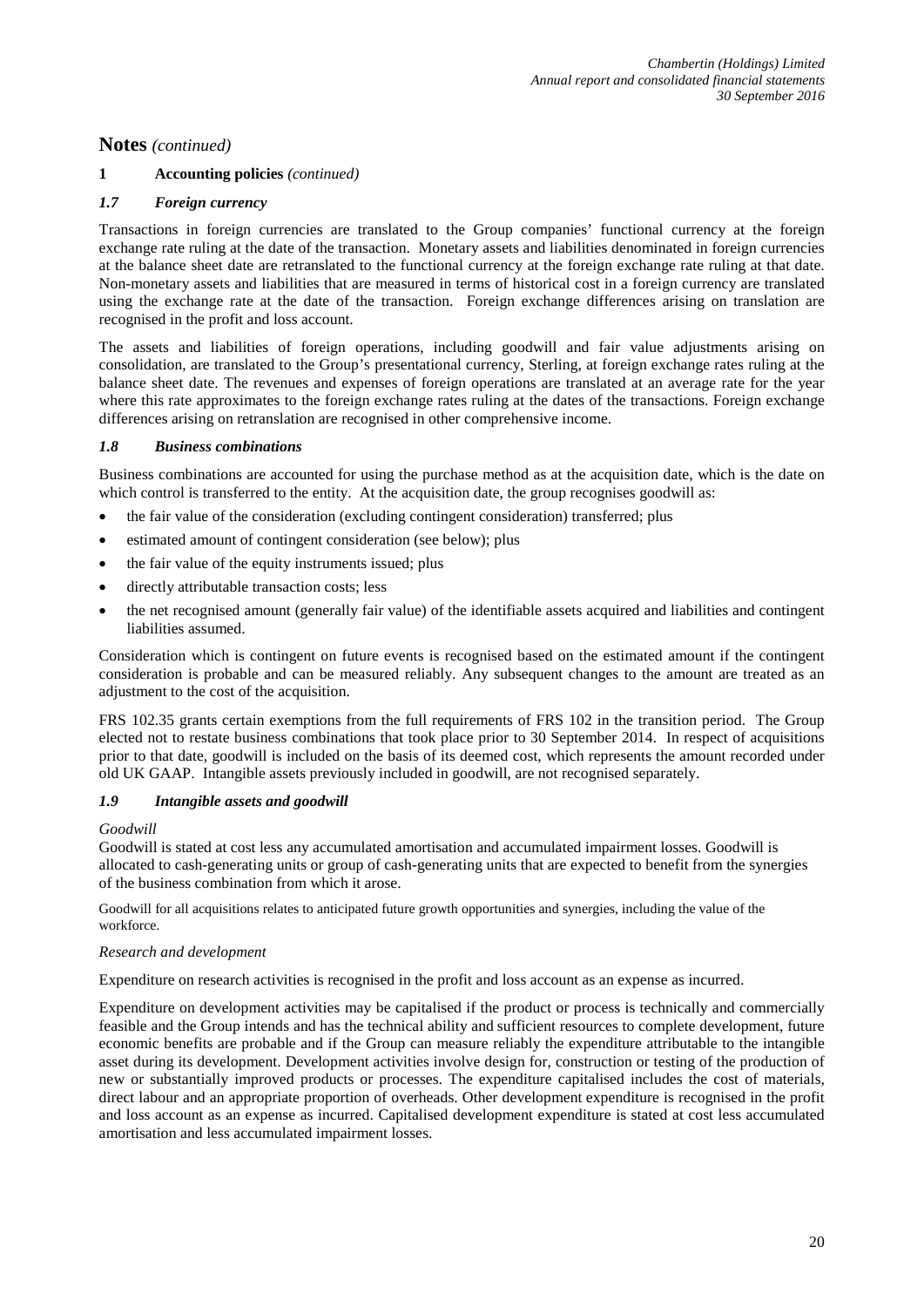#### **1 Accounting policies** *(continued)*

#### *1.9 Intangible assets and goodwill (continued)*

#### *Other intangible assets*

Other intangible assets that are acquired by the Group are stated at cost less accumulated amortisation and less accumulated impairment losses. The cost of intangible assets acquired in a business combination are capitalised separately from goodwill if the fair value can be measured reliably at the acquisition date.

#### *Amortisation*

Amortisation is charged to the profit or loss over the estimated useful lives of intangible assets. Intangible assets are amortised from the date they are available for use. The estimated useful lives are 3 years for capitalise development costs and 10 years for customer relationships.

Goodwill is amortised on a straight line basis over its useful life. Goodwill has no residual value. The finite useful life of goodwill is estimated to be 10 years.

The company reviews the amortisation period and method when events and circumstances indicate that the useful life may have changed since the last reporting date. Goodwill and other intangible assets are tested for impairment in accordance with Section 27 Impairment of assets when there is an indication that goodwill or an intangible asset may be impaired.

#### *1.10 Tangible fixed assets*

Tangible fixed assets are stated at cost less accumulated depreciation and accumulated impairment losses.

Where parts of an item of tangible fixed assets have different useful lives, they are accounted for as separate items of tangible fixed assets, for example land is treated separately from buildings.

Leases in which the entity assumes substantially all the risks and rewards of ownership of the leased asset are classified as finance leases. All other leases are classified as operating leases. Leased assets acquired by way of finance lease are stated on initial recognition at an amount equal to the lower of their fair value and the present value of the minimum lease payments at inception of the lease, including any incremental costs directly attributable to negotiating and arranging the lease. At initial recognition a finance lease liability is recognised equal to the fair value of the leased asset or, if lower, the present value of the minimum lease payments. The present value of the minimum lease payments is calculated using the interest rate implicit in the lease. Lease payments are accounted for as described at 1.5 above.

The company assesses at each reporting date whether tangible fixed assets (including those leased under a finance lease) are impaired.

Depreciation is charged to the profit and loss account on a straight-line basis over the estimated useful lives of each part of an item of tangible fixed assets. Leased assets are depreciated over the shorter of the lease term and their useful lives. Land is not depreciated. The estimated useful lives are as follows:

| $\bullet$ | buildings                                    | 50 years      |
|-----------|----------------------------------------------|---------------|
| $\bullet$ | leasehold property                           | 3 to 10 years |
| $\bullet$ | computer equipment and fixtures and fittings | 3 to 7 years  |

Depreciation methods, useful lives and residual values are reviewed if there is an indication of a significant change since last annual reporting date in the pattern by which the company expects to consume an asset's future economic benefits.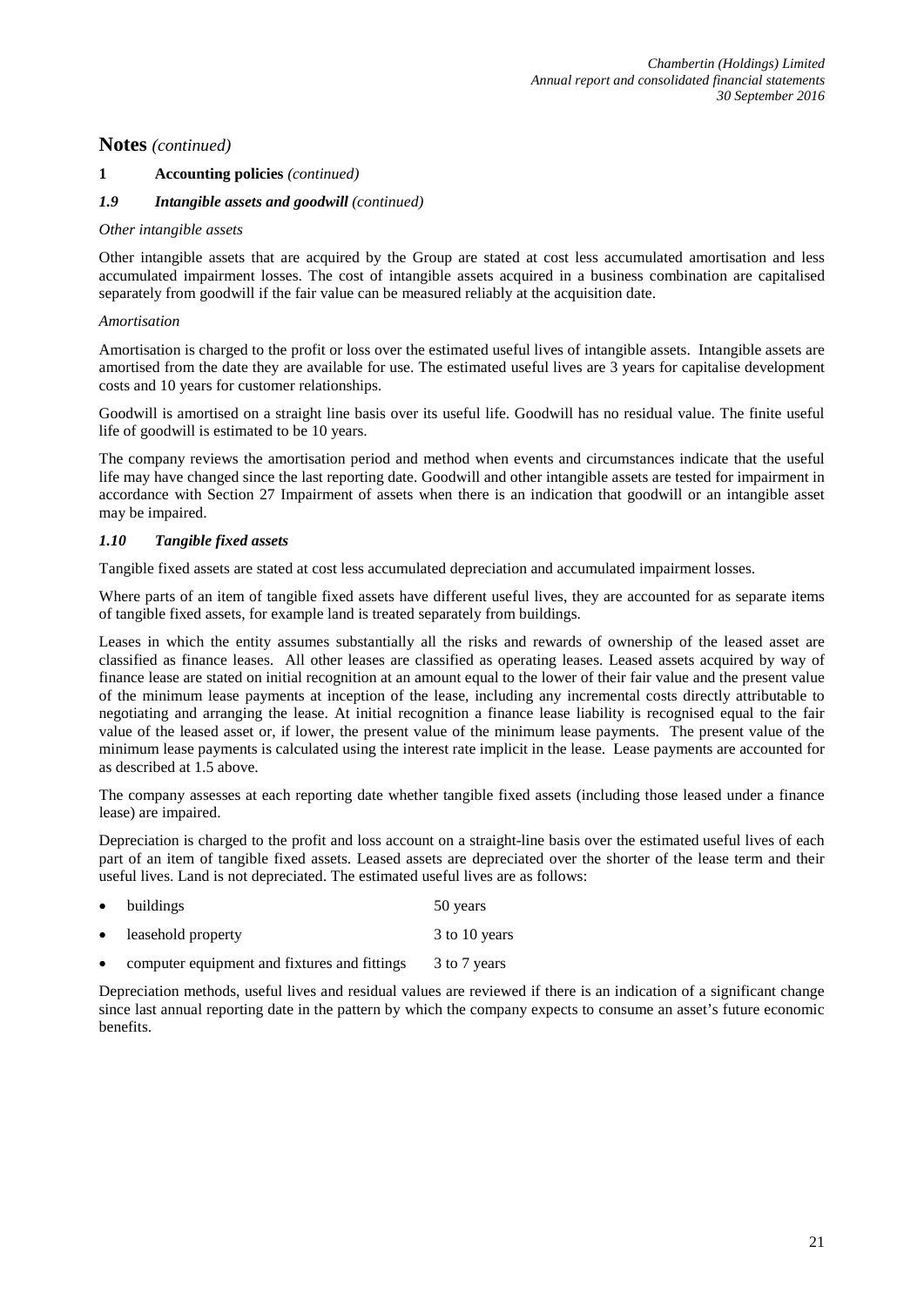#### **1 Accounting policies** *(continued)*

#### *1.11 Basic financial instruments*

#### *Trade and other debtors / creditors*

Trade and other debtors are recognised initially at transaction price less attributable provisions. Trade and other creditors are recognised at transaction price. Subsequent to initial recognition they are measured at cost, less provisions according to any perceived risks.

#### *Interest-bearing borrowings classified as basic financial instruments*

Interest-bearing borrowings are recognised at the value of future payments. An assessment of the value of interest bearing borrowings has been undertaken as at the year end. No material differences exist between book and fair value.

#### *Cash and cash equivalents*

Cash and cash equivalents comprise cash balances and call deposits. Bank overdrafts that are repayable on demand and form an integral part of the Company's cash management are included as a component of cash and cash equivalents for the purpose only of the cash flow statement.

#### *1.12 Impairment excluding deferred tax assets*

#### *Financial assets (including trade and other debtors)*

A financial asset not carried at fair value through profit or loss is assessed at each reporting date to determine whether there is objective evidence that it is impaired. A financial asset is impaired if objective evidence indicates that a loss event has occurred after the initial recognition of the asset, and that the loss event had a negative effect on the estimated future cash flows of that asset that can be estimated reliably.

An impairment loss in respect of a financial asset measured at amortised cost is calculated as the difference between its carrying amount and the present value of the estimated future cash flows discounted at the asset's original effective interest rate. For financial instruments measured at cost less impairment an impairment is calculated as the difference between its carrying amount and the best estimate of the amount that the Group would receive for the asset if it were to be sold at the reporting date. Interest on the impaired asset continues to be recognised through the unwinding of the discount. Impairment losses are recognised in profit or loss. When a subsequent event causes the amount of impairment loss to decrease, the decrease in impairment loss is reversed through profit or loss.

#### *Non-financial assets*

The carrying amounts of the entity's non-financial assets, other than deferred tax assets, are reviewed at each reporting date to determine whether there is any indication of impairment. If any such indication exists, then the asset's recoverable amount is estimated. The recoverable amount of an asset or cash-generating unit is the greater of its value in use and its fair value less costs to sell. In assessing value in use, the estimated future cash flows are discounted to their present value using a pre-tax discount rate that reflects current market assessments of the time value of money and the risks specific to the asset. For the purpose of impairment testing, assets that cannot be tested individually are grouped together into the smallest group of assets that generates cash inflows from continuing use that are largely independent of the cash inflows of other assets or groups of assets (the "cash-generating unit"). The goodwill acquired in a business combination, for the purpose of impairment testing is allocated to cash-generating units ("CGU") that are expected to benefit from the synergies of the combination. For the purpose of goodwill impairment testing, if goodwill cannot be allocated to individual CGUs or groups of CGUs on a non-arbitrary basis, the impairment of goodwill is determined using the recoverable amount of the acquired entity in its entirety, or if it has been integrated then the entire group of entities into which it has been integrated.

An impairment loss is recognised if the carrying amount of an asset or its CGU exceeds its estimated recoverable amount. Impairment losses are recognised in profit or loss. Impairment losses recognised in respect of CGUs are allocated first to reduce the carrying amount of any goodwill allocated to the units, and then to reduce the carrying amounts of the other assets in the unit (group of units) on a *pro rata* basis.

An impairment loss is reversed if and only if the reasons for the impairment have ceased to apply.

Impairment losses recognised in prior periods are assessed at each reporting date for any indications that the loss has decreased or no longer exists. An impairment loss is reversed only to the extent that the asset's carrying amount does not exceed the carrying amount that would have been determined, net of depreciation or amortisation, if no impairment loss had been recognised.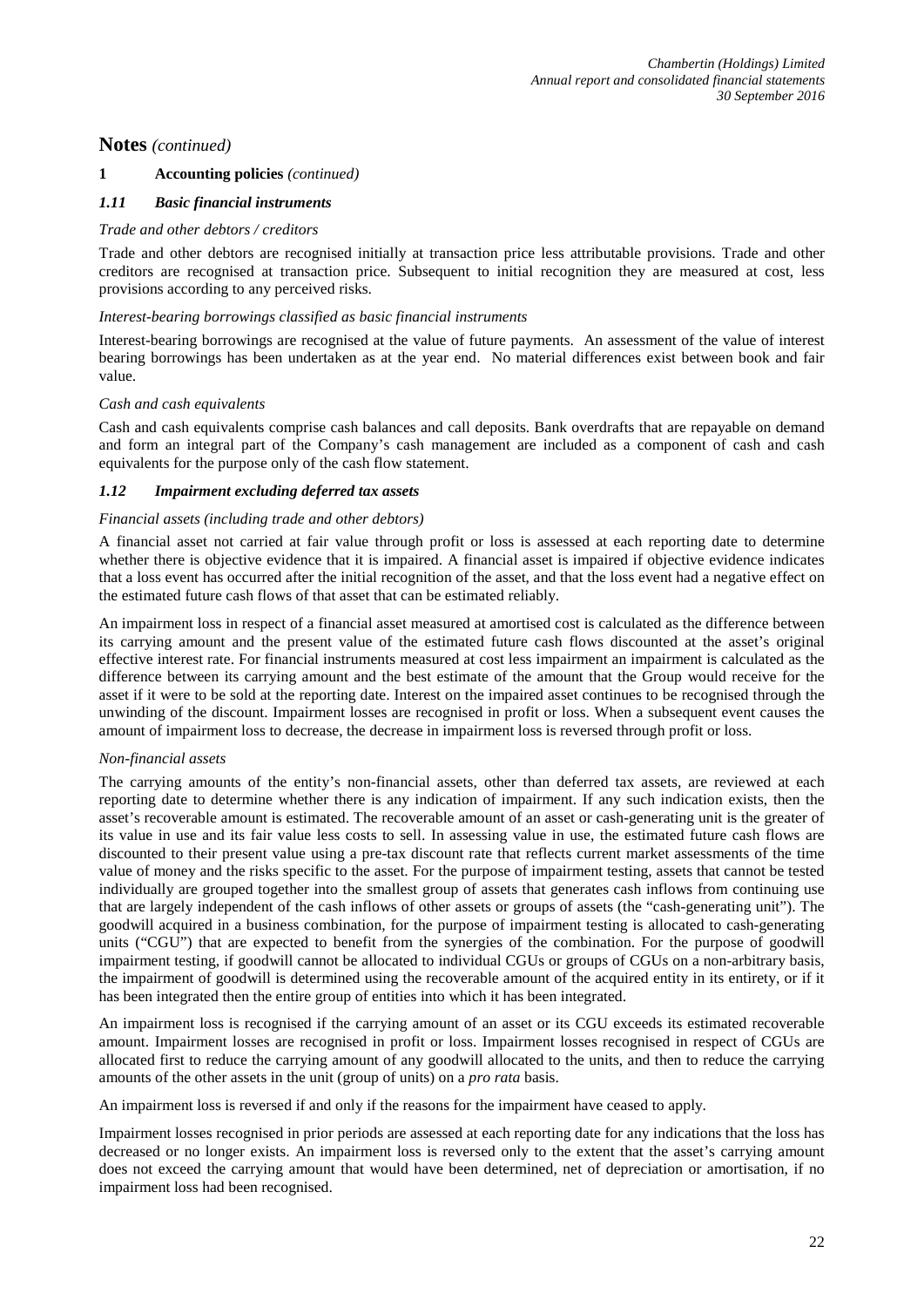# **1 Accounting policies** *(continued)*

# *1.13 Employee benefits*

### *Defined contribution pension plans*

A defined contribution plan is a post-employment benefit plan under which the company pays fixed contributions into a separate entity and will have no legal or constructive obligation to pay further amounts. Obligations for contributions to defined contribution pension plans are recognised as an expense in the profit and loss account in the periods during which services are rendered by employees.

### *Defined benefit plans*

A defined benefit plan is a post-employment benefit plan other than a defined contribution plan. The entity's net obligation in respect of defined benefit plans is calculated separately for each plan by estimating the amount of future benefit that employees have earned in return for their service in the current and prior periods; that benefit is discounted to determine its present value. The fair value of any plan assets is deducted. The entity determines the net interest expense (income) on the net defined benefit liability (asset) for the period by applying the discount rate as determined at the beginning of the annual period to the net defined benefit liability (asset) taking account of changes arising as a result of contributions and benefit payments.

The discount rate is the yield at the balance sheet date on AA credit rated bonds denominated in the currency of, and having maturity dates approximating to the terms of the entity's obligations. A valuation is performed annually by a qualified actuary using the projected unit credit method. The entity recognises net defined benefit plan assets to the extent that it is able to recover the surplus either through reduced contributions in the future or through refunds from the plan.

Changes in the net defined benefit liability arising from employee service rendered during the period, net interest on net defined benefit liability, and the cost of plan introductions, benefit changes, curtailments and settlements during the period are recognised in profit or loss.

Remeasurement of the net defined benefit liability/asset is recognised in other comprehensive income in the period in which it occurs.

#### *1.14 Provisions*

A provision is recognised in the balance sheet when the entity has a present legal or constructive obligation as a result of a past event, that can be reliably measured and it is probable that an outflow of economic benefits will be required to settle the obligation. Provisions are recognised at the best estimate of the amount required to settle the obligation at the reporting date.

Where the parent Company enters into financial guarantee contracts to guarantee the indebtedness of other companies within its group, the company treats the guarantee contract as a contingent liability in its individual financial statements until such time as it becomes probable that the company will be required to make a payment under the guarantee.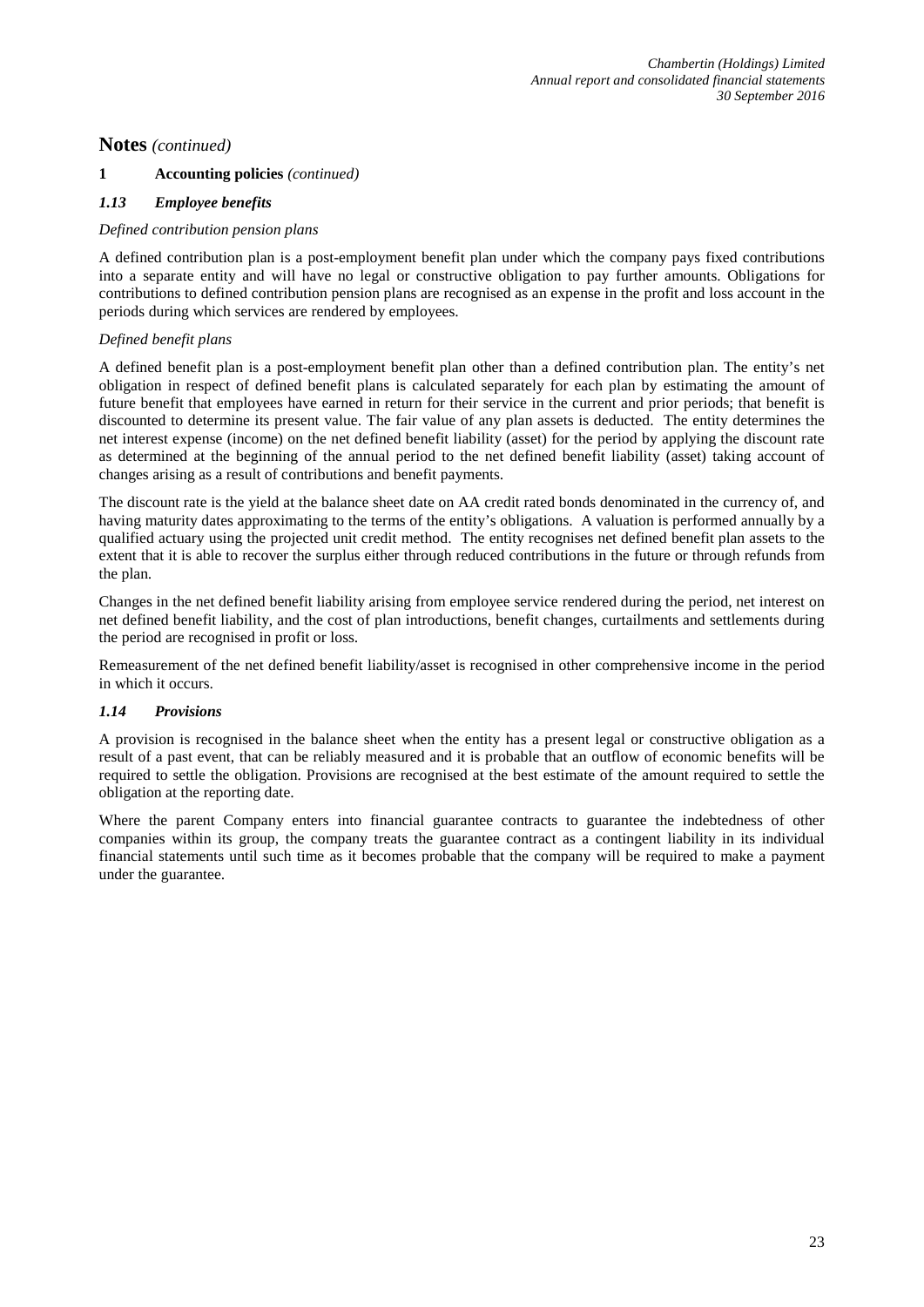# **2 Acquisitions and disposal of businesses**

#### *Acquisitions in the current period*

On 20 April 2016, the Group acquired the entire share capital of Alahar Limited for consideration of £2,970,000 plus acquisition costs of £102,000. The company's wholly owned subsidiary, Norwel Computer Services Limited, specialises in application software and related services for the legal sector and local authorities. The business contributed revenue of £735,000 and net profit of £289,000 to the revenue and net loss for the year.

#### *Effect of acquisition*

The acquisition had the following effect on the Group's assets and liabilities.

|                                                | <b>Book values</b> | <b>Fair value</b><br>adjustments | <b>Recognised</b><br>values<br>on acquisition |
|------------------------------------------------|--------------------|----------------------------------|-----------------------------------------------|
|                                                | £000               | £000                             | £000                                          |
| Acquiree's net assets at the acquisition date: |                    |                                  |                                               |
| Tangible fixed assets                          | 37                 |                                  | 37                                            |
| Intangible assets                              | 104                | 2,004                            | 2,108                                         |
| Trade and other debtors                        | 227                | $\overline{\phantom{0}}$         | 227                                           |
| Cash                                           | 829                | $\overline{\phantom{0}}$         | 829                                           |
| Trade and other creditors                      | (520)              |                                  | (520)                                         |
| Deferred tax liabilities                       | (6)                | (394)                            | (400)                                         |
| Provisions                                     |                    | (35)                             | (35)                                          |
| Net identifiable assets and liabilities        | 671                | 1,575                            | 2,246                                         |
| Total cost of business combination:            |                    |                                  |                                               |
| Consideration paid:                            |                    |                                  |                                               |

| Initial cash consideration relating to business combination<br>Costs directly attributable to the business combination | 2.970<br>102 |
|------------------------------------------------------------------------------------------------------------------------|--------------|
| Total consideration                                                                                                    | 3,072        |
| Goodwill on acquisition                                                                                                | 826          |

Adjustments have been made to recognise the fair value of assets and liabilities as at the date of acquisition.

The expected useful life of goodwill and other intangible assets stemming from this acquisition is 10 years.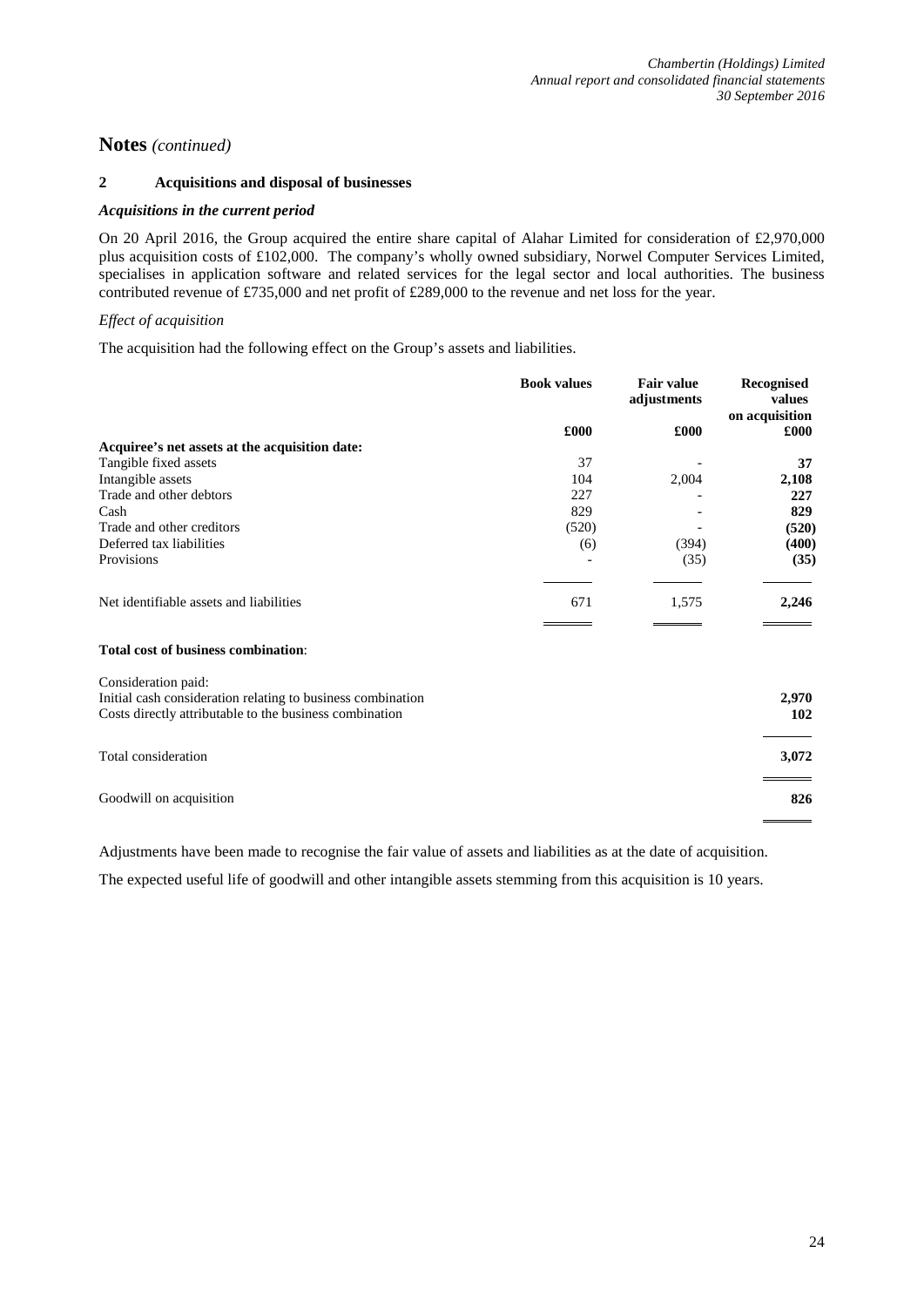# **2 Acquisitions of businesses** *(continued)*

#### *Acquisitions in the current period (continued)*

On 28 April 2016, the Group acquired the entire share capital of IPL Group Limited for an enterprise value of £69,319,000 including acquisition costs of £976,000 and debt of £38,021,000 which was repaid on acquisition. IPL Group provides digital solutions to the public and private sectors. The business contributed revenue of £14,659,000 and net profit of £2,771,000 to the revenue and net loss for the year.

#### *Effect of acquisition*

The acquisition had the following effect on the Group's assets and liabilities.

|                                                                                    | <b>Book values</b> | <b>Fair value</b><br>adjustments | Recognised<br>values<br>on acquisition |
|------------------------------------------------------------------------------------|--------------------|----------------------------------|----------------------------------------|
|                                                                                    | £000               | £000                             | £000                                   |
| Acquiree's net liabilities at the acquisition date:                                |                    |                                  |                                        |
| Tangible fixed assets                                                              | 5,484              |                                  | 5,484                                  |
| Intangible assets                                                                  | 326                | 25,423                           | 25,749                                 |
| Trade and other debtors                                                            | 9,038              | (20)                             | 9,018                                  |
| Cash                                                                               | 1,831              |                                  | 1,831                                  |
| Interest-bearing loans and borrowings                                              | (38,021)           |                                  | (38, 021)                              |
| Trade and other creditors                                                          | (4,742)            | (2,486)                          | (7,228)                                |
| Deferred tax liabilities                                                           | (19)               | (4, 436)                         | (4, 455)                               |
| Provisions                                                                         |                    | (730)                            | (730)                                  |
| Net identifiable assets and liabilities                                            | (26,103)           | 17,751                           | (8,352)                                |
| <b>Total cost of business combination:</b>                                         |                    |                                  |                                        |
| Consideration paid:<br>Initial cash consideration relating to business combination |                    |                                  | 30,322                                 |
| Costs directly attributable to the business combination                            |                    |                                  | 976                                    |
| Total consideration                                                                |                    |                                  | 31,298                                 |
| Goodwill on acquisition                                                            |                    |                                  | 39,650                                 |

Adjustments have been made to recognise the fair value of assets and liabilities as at the date of acquisition.

The expected useful life of goodwill and other intangible assets stemming from this acquisition is 10 years.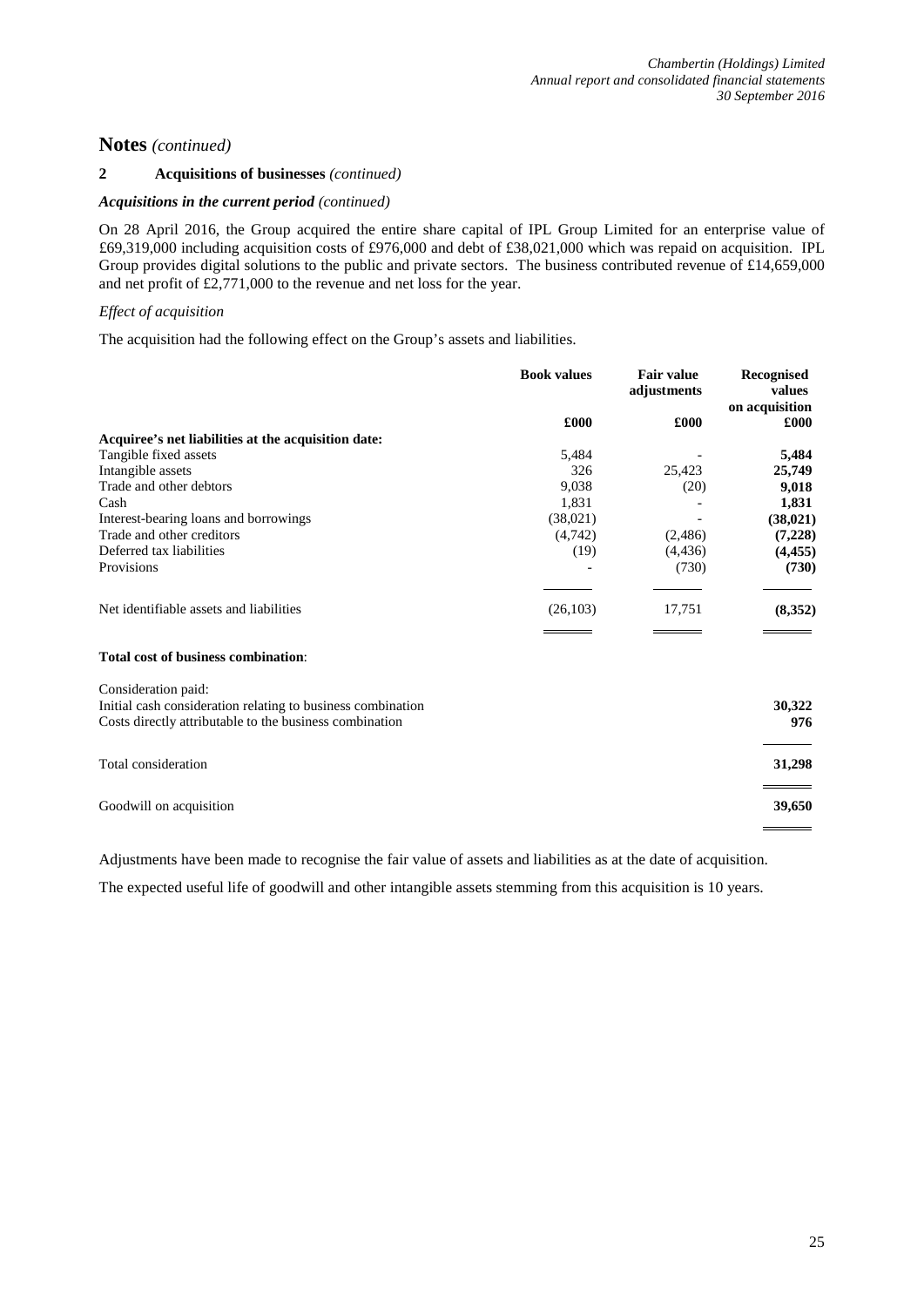### **2 Acquisitions of businesses** *(continued)*

#### *Acquisitions in the current period (continued)*

On 21 July 2016, the Group acquired the entire share capital of SFW Limited for consideration of £9,942,000 plus acquisition costs of £285,000. The company provides digital services the public sector. The business contributed revenue of £1,582,000 and net loss after tax of £43,000.

### *Effect of acquisition*

The acquisition had the following effect on the Group's assets and liabilities.

|                                                | <b>Book values</b> | <b>Fair value</b><br>adjustments | <b>Recognised</b><br>values<br>on acquisition |
|------------------------------------------------|--------------------|----------------------------------|-----------------------------------------------|
|                                                | £000               | £000                             | £000                                          |
| Acquiree's net assets at the acquisition date: |                    |                                  |                                               |
| Tangible fixed assets                          | 259                |                                  | 259                                           |
| Intangible assets                              |                    | 6,829                            | 6,829                                         |
| Trade and other debtors                        | 1,380              | (90)                             | 1,290                                         |
| Cash                                           | 2,256              |                                  | 2,256                                         |
| Trade and other creditors                      | (1,355)            |                                  | (1,355)                                       |
| Deferred tax liabilities                       | (5)                | (1,348)                          | (1,353)                                       |
| Net identifiable assets and liabilities        | 2,535              | 5,391                            | 7,926                                         |
|                                                |                    |                                  |                                               |

#### **Total cost of business combination**:

| 9.942  |
|--------|
| 285    |
| 10,227 |
| 2,301  |
|        |

Adjustments have been made to recognise the fair value of assets and liabilities as at the date of acquisition.

The expected useful life of goodwill and other intangible assets stemming from this acquisition is 10 years.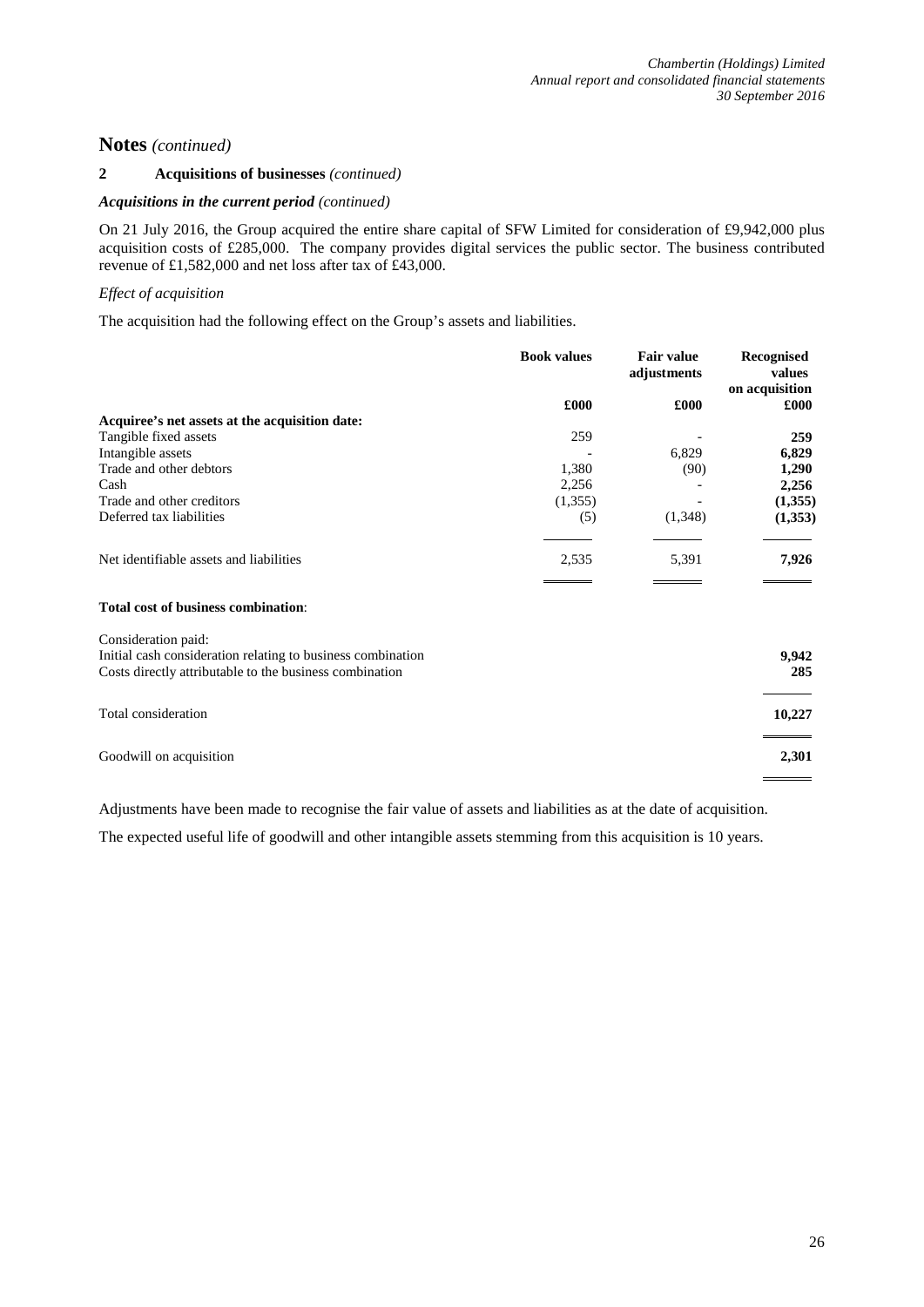### **2 Acquisitions of businesses** *(continued)*

#### *Acquisitions in the prior period*

The Group acquired Asidua Holdings Limited on 10 November 2014 and WTG Technologies Group Limited on 8 September 2015. Those businesses contributed revenue of £8,329,000 and net profit after tax of £749,000 to the results of the Group in the prior year.

Subsequently, in accordance with FRS 102, the provisional fair values have been adjusted to recognise assets and liabilities as at the dates of acquisition:

|                                                       | <b>Fair value</b><br>adjustments<br>£000 |
|-------------------------------------------------------|------------------------------------------|
| Intangible assets                                     | 10,262                                   |
| Trade and other creditors<br>Deferred tax liabilities | (105)<br>(2,223)                         |
| Net adjustment to identifiable assets and liabilities | 7,934                                    |
| Total cost of business combination:                   |                                          |
| Adjustment to consideration                           |                                          |
| Adjustment to goodwill on acquisition                 | (7, 934)                                 |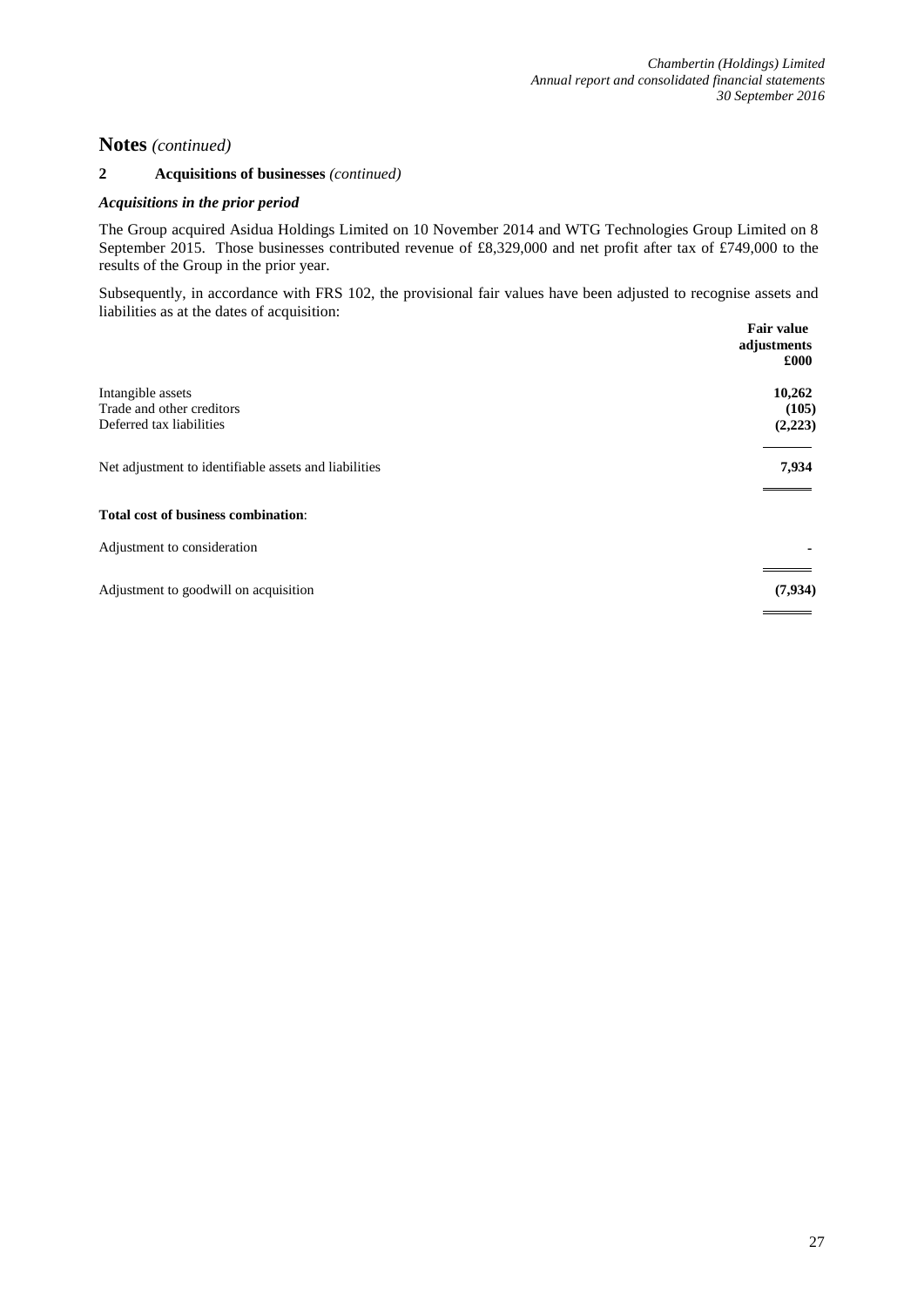# **3 Turnover**

|                                                                                                                                                                            | 2016<br>£000                          | 2015<br>£000                          |
|----------------------------------------------------------------------------------------------------------------------------------------------------------------------------|---------------------------------------|---------------------------------------|
| Sale of goods<br>Rendering of services                                                                                                                                     | 68,208<br>199,485                     | 73,275<br>160,777                     |
| Total turnover                                                                                                                                                             | 267,693                               | 234,052                               |
|                                                                                                                                                                            | 2016                                  | 2015                                  |
| By activity:                                                                                                                                                               | £000                                  | £000                                  |
| Owned software and related equipment<br>Third party software and services<br>Implementation and consulting services<br>Recurring support, managed services and outsourcing | 44,092<br>24,116<br>66,884<br>132,601 | 45,502<br>27,773<br>46,166<br>114,611 |
| Total turnover                                                                                                                                                             | 267,693                               | 234,052                               |
| By geographical market:                                                                                                                                                    |                                       |                                       |
| United Kingdom<br>Australasia and Far East<br>North America                                                                                                                | 217,588<br>44,700<br>5,405            | 187,282<br>41,997<br>4,773            |
| Total turnover                                                                                                                                                             | 267,693                               | 234,052                               |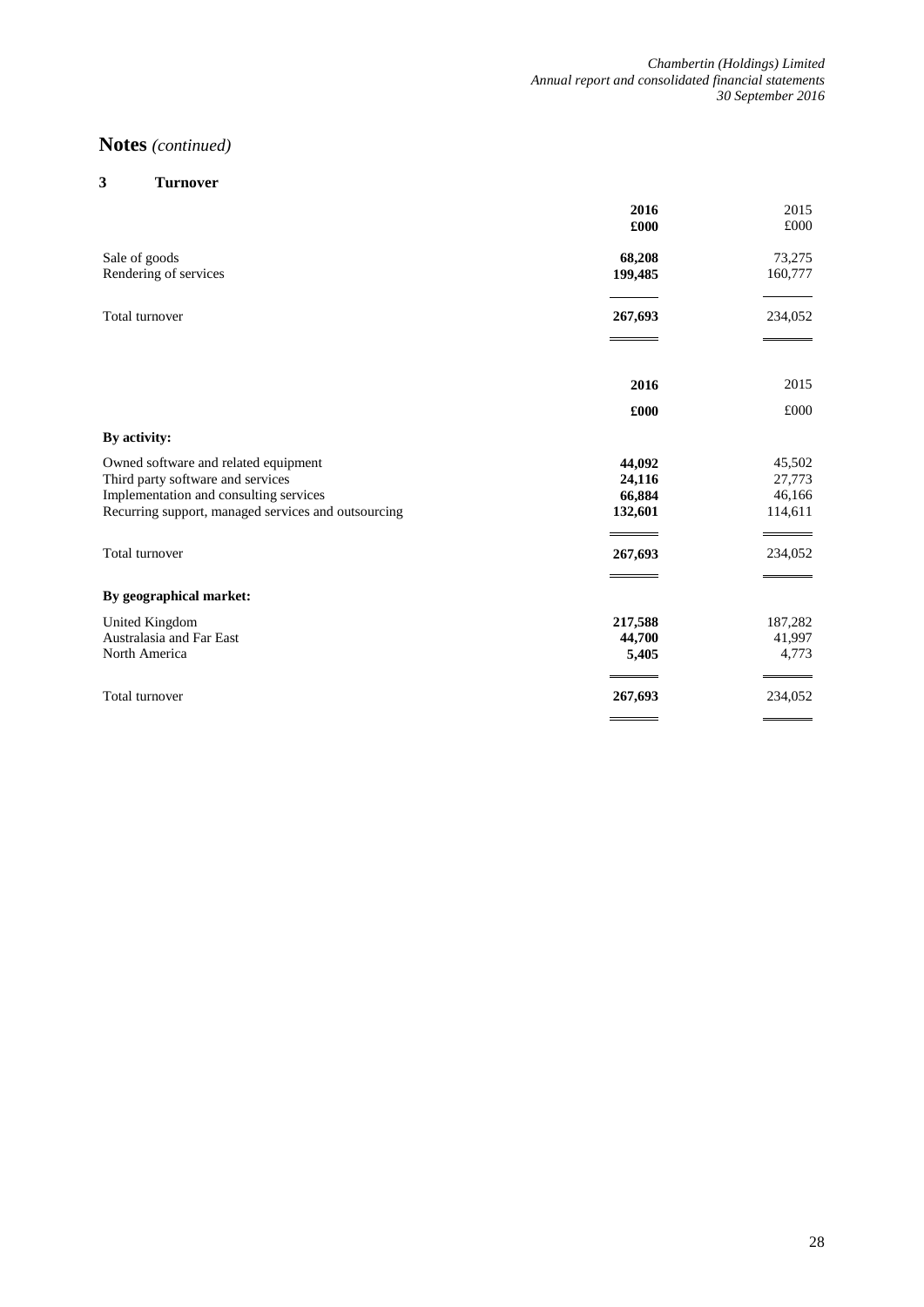#### **4 Expenses and auditor's remuneration**

*Included in profit/loss are the following:*

|                                                         |        | Restated |
|---------------------------------------------------------|--------|----------|
|                                                         | 2016   | 2015     |
|                                                         | £000   | £000     |
| Depreciation of tangible fixed assets:                  |        |          |
| Owned assets                                            | 2.965  | 3.270    |
| Amortisation                                            | 37,370 | 29.697   |
| Exceptional costs – included in administrative expenses | 2,378  | 2.797    |
| Project Centum – included in administrative expenses    | 2,390  | 1,816    |
|                                                         |        |          |

During the year the group incurred £2,378,000 *(2015: £2,797,000)* of costs relating to the strategic reorganisation of its operations, which related to redundancy, location closure costs and aborted acquisition costs.

Following the acquisition of the Civica Group in 2013, the Group commenced Project Centum to build a stronger platform for growth. Costs incurred during 2016 were £2,390,000 *(2015: £1,816,000)*. These costs are not core to the operations of the Group's activities and separate disclosure allows users of the accounts to better understand the underlying trading performance and to create a better comparative for future trading periods.

*Auditor's remuneration:*

|                                                                                                                      | 2016 | 2015 |
|----------------------------------------------------------------------------------------------------------------------|------|------|
|                                                                                                                      | £000 | £000 |
| Audit of these financial statements<br>Amounts receivable by the company's auditor and its associates in respect of: | 42   | 35   |
| Audit of financial statements of subsidiaries of the company                                                         | 220  | 178  |
| Taxation and other services                                                                                          | 26   |      |
|                                                                                                                      |      |      |

#### **5 Staff numbers and costs**

The average number of persons employed by the Group (including directors) during the year, analysed by category, was as follows:

|                                                               | <b>Number of employees</b> |         |
|---------------------------------------------------------------|----------------------------|---------|
|                                                               | 2016                       | 2015    |
| Technical                                                     | 2,339                      | 2,098   |
| Sales and marketing                                           | 185                        | 210     |
| Finance and administration                                    | 388                        | 357     |
|                                                               | 2,912                      | 2,665   |
| The aggregate payroll costs of these persons were as follows: |                            |         |
|                                                               | 2016                       | 2015    |
|                                                               | £000                       | £000    |
| Wages and salaries                                            | 110,355                    | 94,090  |
| Social security costs                                         | 10,364                     | 8,643   |
| Contributions to defined contribution plans                   | 7,365                      | 6,420   |
|                                                               | 128,084                    | 109,153 |
|                                                               |                            |         |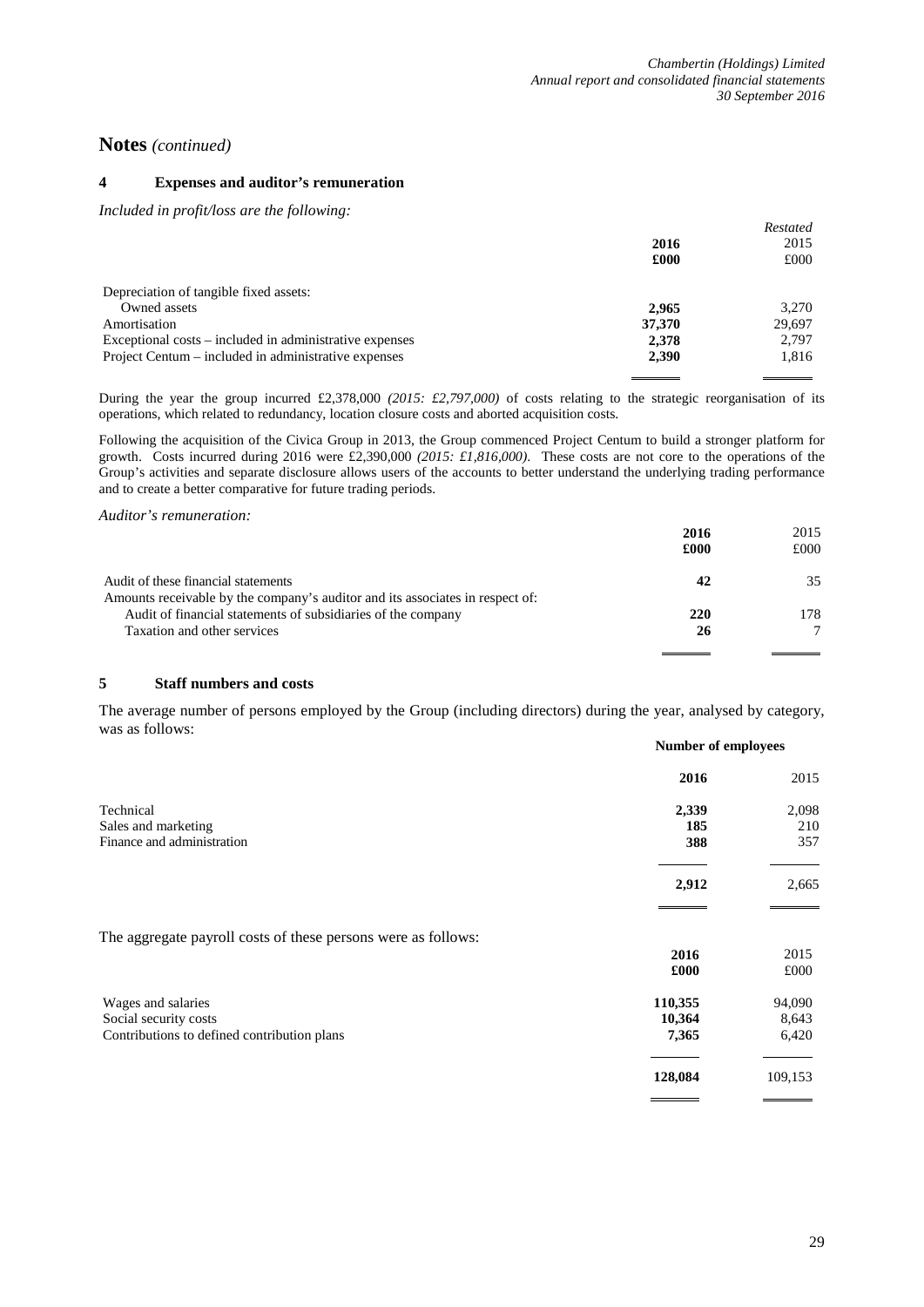#### **6 Directors' remuneration**

|                                                       | 2016  | 2015  |
|-------------------------------------------------------|-------|-------|
|                                                       | £000  | £000  |
| Directors' remuneration                               | 1,636 | 1.044 |
| Company contributions to money purchase pension plans | 38    | 72    |
|                                                       |       |       |

The aggregate of remuneration of the highest paid director was £698,000 *(2015: £630,000)*, and company pension contributions of £20,000 *(2015: £41,000)* were made to a money purchase scheme on their behalf.

|                                                                                                        | Number of directors<br>2016 | 2015 |
|--------------------------------------------------------------------------------------------------------|-----------------------------|------|
| Retirement benefits are accruing to the following number of directors under:<br>Money purchase schemes |                             |      |
|                                                                                                        |                             |      |

Transactions with key management personnel are disclosed in note 24.

#### **7 Interest receivable and similar income**

|                                                                     | 2016<br>£000          | Restated<br>2015<br>£000 |
|---------------------------------------------------------------------|-----------------------|--------------------------|
| <b>Bank</b> interest<br>Exchange differences on inter-company loans | 189<br>$\blacksquare$ | 116<br>2,329             |
| Total interest receivable and similar income                        | 189                   | 2,445                    |

# **8 Interest payable and similar charges**

|                                                                                                                                                     | 2016<br>£000         | Restated<br>2015<br>£000                  |
|-----------------------------------------------------------------------------------------------------------------------------------------------------|----------------------|-------------------------------------------|
| Interest payable on financial liabilities<br>Exchange differences on inter-company loans<br>Net interest expense on net defined benefit liabilities | 45,887<br>859<br>125 | 41,435<br>$\overline{\phantom{a}}$<br>138 |
| Total interest payable and similar charges                                                                                                          | 46,871               | 41,573                                    |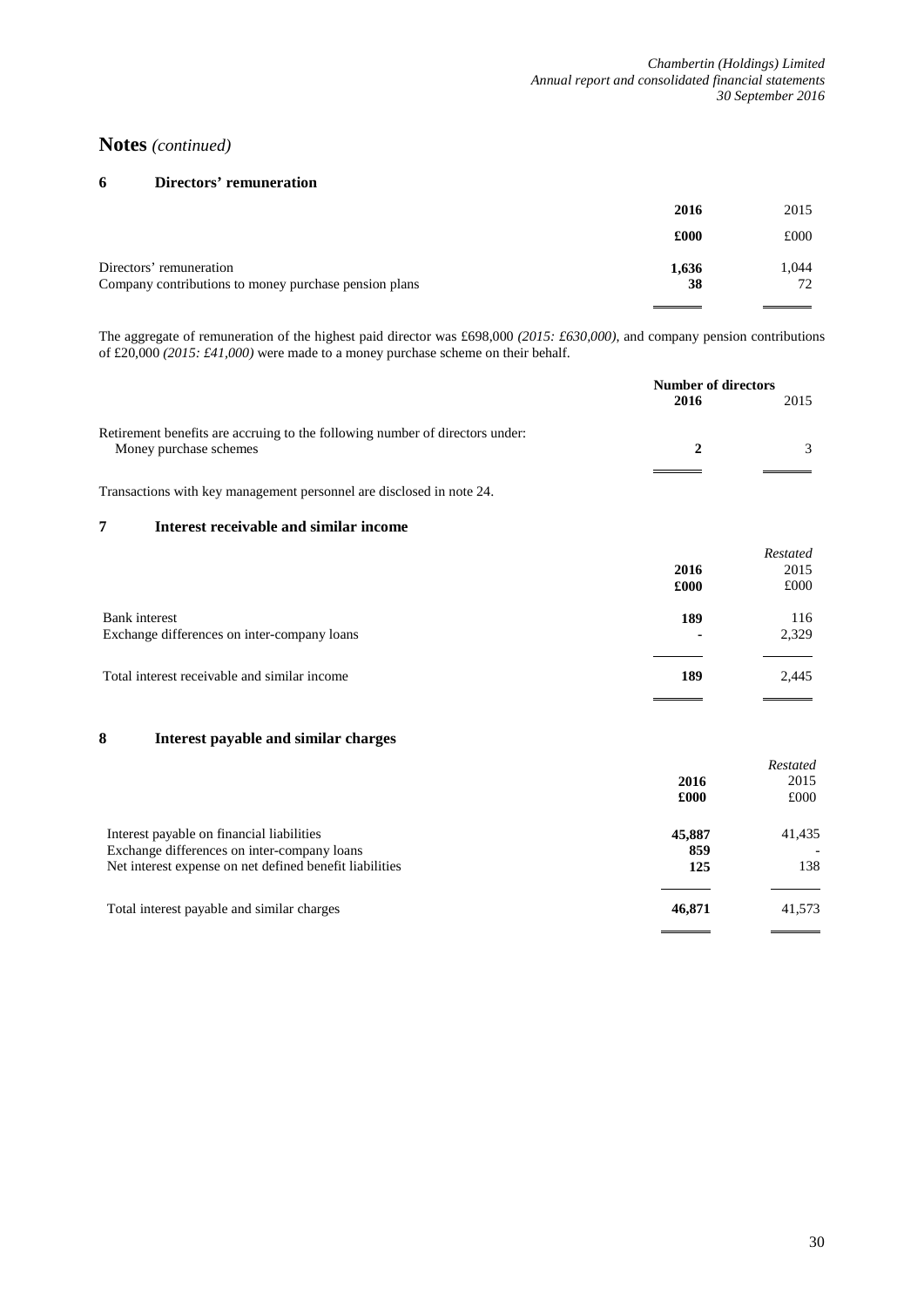# **9 Taxation**

# **Total tax expense recognised in the profit and loss account, other comprehensive income and equity**

|                                                           |         |       | Restated |         |
|-----------------------------------------------------------|---------|-------|----------|---------|
|                                                           | 2016    |       | 2015     |         |
|                                                           | £000    | £000  | £000     | £000    |
| Current tax                                               |         |       |          |         |
| UK corporation tax on income for the period               |         |       |          |         |
| UK corporation tax adjustment in respect of prior periods | 66      |       | (317)    |         |
| Overseas tax on income for the period                     | (1,399) |       | 215      |         |
| Overseas tax adjustment in respect of prior periods       | 523     |       |          |         |
| Total current tax                                         |         | (810) |          | (102)   |
| Deferred tax (see note 18)                                |         |       |          |         |
| Origination and reversal of timing differences            | 1,068   |       | (628)    |         |
| Change in tax rate                                        | 880     |       |          |         |
| Adjustments in respect of previous periods                | (818)   |       | (493)    |         |
| Total deferred tax                                        |         | 1,130 |          | (1,121) |
| Tax credit relating to changes in accounting policies     |         |       |          | 14      |
| Total tax                                                 |         | 320   |          | (1,209) |
|                                                           |         |       |          |         |

|                                                                                         | <b>Current tax</b><br>£000 | 2016<br>Deferred tax<br>£000 | <b>Total tax</b><br>£000 | Current tax<br>£000 | <b>Restated</b><br>2015<br>Deferred tax<br>£000 | Total tax<br>£000 |
|-----------------------------------------------------------------------------------------|----------------------------|------------------------------|--------------------------|---------------------|-------------------------------------------------|-------------------|
| Recognised in Profit and loss<br>account<br>Recognised in other<br>comprehensive income | (810)<br>۰                 | 1,080<br>50                  | 270<br>50                | (102)               | (1,124)<br>17                                   | (1,226)<br>17     |
| Total tax                                                                               | (810)                      | 1,130                        | 320                      | (102)               | (1,107)                                         | (1,209)           |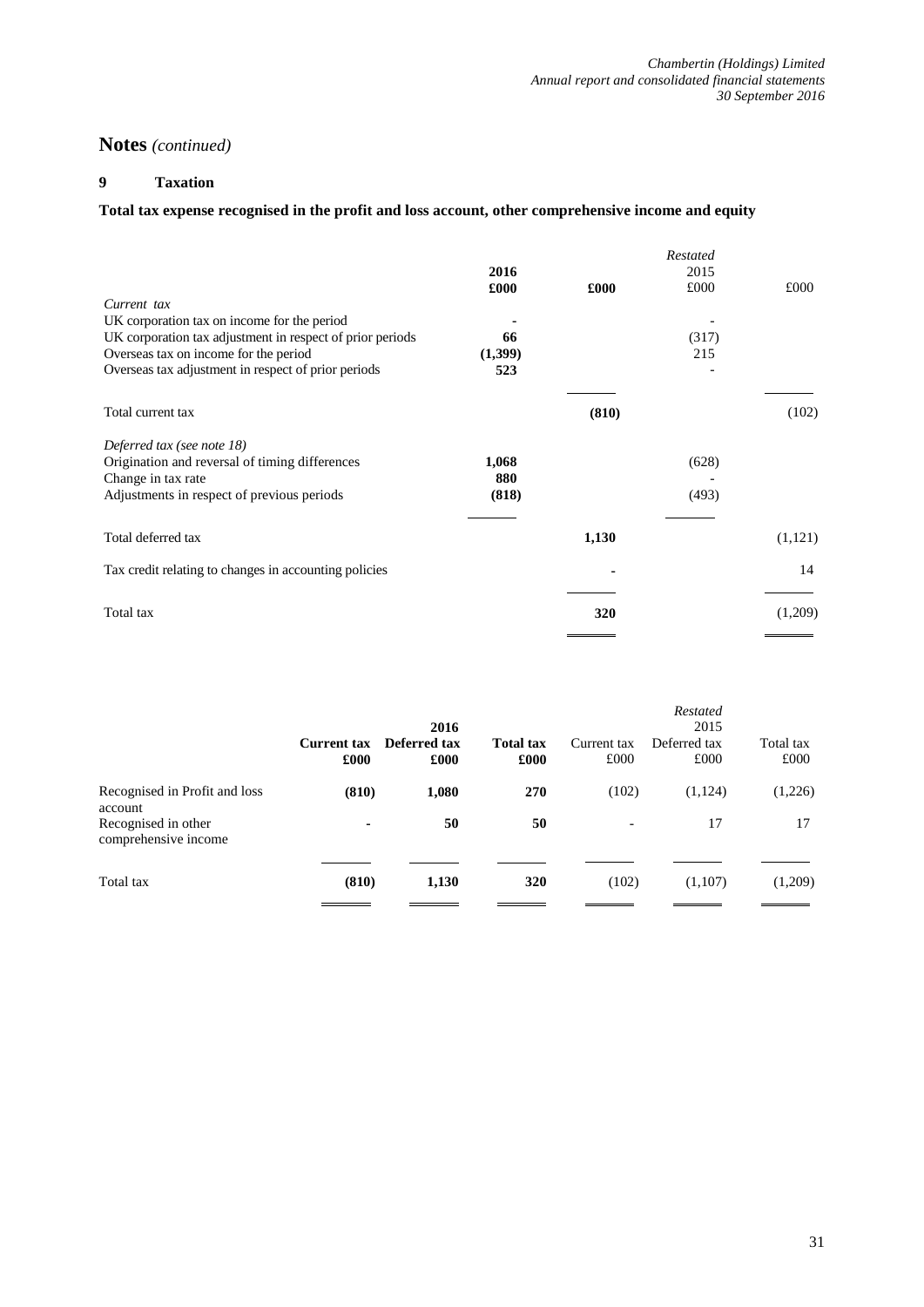# **9 Taxation** *(continued)*

*Analysis of current tax recognised in profit and loss*

|                                                 | 2016<br>£000 | 2015<br>£000 |
|-------------------------------------------------|--------------|--------------|
| UK corporation tax<br>Foreign tax               | 66<br>(876)  | (317)<br>215 |
| Total current tax recognised in profit and loss | (810)        | (102)        |

#### **Reconciliation of effective tax rate**

|                                                            |           | Restated  |
|------------------------------------------------------------|-----------|-----------|
|                                                            | 2016      | 2015      |
|                                                            | £000      | £000      |
| Loss for the year                                          | (36, 406) | (31, 113) |
| Total tax credit/(expense) recognised in profit and loss   | 270       | (1,226)   |
| Loss excluding taxation                                    | (36,676)  | (29, 887) |
| Tax using the UK corporation tax rate of 20% (2015: 20.5%) | 7,335     | 6,127     |
| Non-deductible expenses                                    | (3,177)   | (2,937)   |
| Goodwill amortisation                                      | (4,834)   | (4,594)   |
| Deductions for items not in the P&L account                | 341       |           |
| Tax losses arising in the year not recognised              | (374)     | (82)      |
| Recognition of previously unrecognised tax losses          | 51        | 797       |
| Effect of corporation tax rates in foreign jurisdictions   | 157       | 260       |
| Corporation tax adjustment in respect of previous periods  | 590       | (316)     |
| Deferred tax adjustment in respect of previous periods     | (818)     | (493)     |
| Deferred tax change of rate adjustment                     | 999       | 12        |
| Total tax credit/(expense) included in profit or loss      | 270       | (1,226)   |
|                                                            |           |           |

The main rate of UK corporation tax reduced from 21% to 20% on 1 April 2015, therefore the average corporation tax rate for the year ended 30 September 2016 was 20% *(2015: 20.5%)*. Legislation was introduced in the Finance (no 2) Act 2015 to reduce the main rate of Corporation Tax to 19% from 1 April 2017. Finance Act 2016 has set the Corporation Tax rate from 1 April 2020 at 17%, which was substantively enacted at the balance sheet date.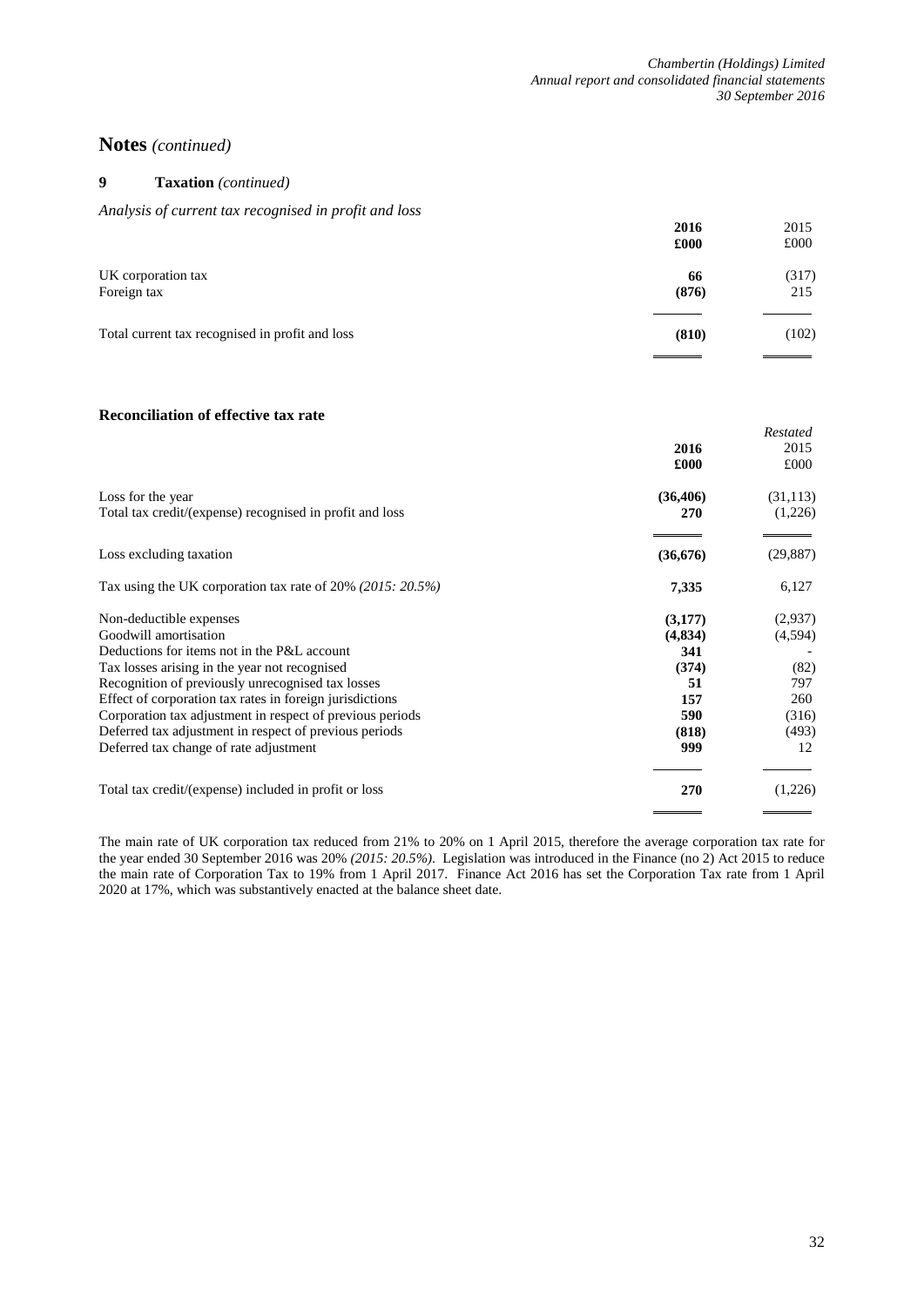# **10 Intangible assets and goodwill**

| Group                                      |                  | <b>Customer</b>       |                         |               |                      |
|--------------------------------------------|------------------|-----------------------|-------------------------|---------------|----------------------|
|                                            | Goodwill<br>£000 | relationships<br>£000 | <b>Software</b><br>£000 | costs<br>£000 | <b>Total</b><br>£000 |
| Cost                                       |                  |                       |                         |               |                      |
| At beginning of the year (restated)        | 450,966          | 10,262                | 3,182                   | 22,616        | 487,026              |
| Acquisitions through business combinations | 42,587           | 34,256                | 326                     | 104           | 77,273               |
| Other acquisitions - internally developed  |                  |                       |                         | 5,415         | 5,415                |
| Other acquisitions - externally purchased  |                  |                       | 1,358                   | 1,972         | 3,330                |
| Effect of movements in foreign exchange    |                  |                       |                         | 2,233         | 2,233                |
| At end of the year                         | 493,553          | 44,518                | 4,866                   | 32,340        | 575,277              |
| <b>Amortisation and impairment</b>         |                  |                       |                         |               |                      |
| At beginning of the year (restated)        | 51,991           | 549                   | 2,122                   | 12,974        | 67,636               |
| Amortisation for the year                  | 24,723           | 4,734                 | 1,189                   | 6,724         | 37,370               |
| Effect of movements in foreign exchange    |                  |                       |                         | 1,652         | 1,652                |
| At end of the year                         | 76,714           | 5,283                 | 3,311                   | 21,350        | 106,658              |
| Net book value                             |                  |                       |                         |               |                      |
| At 30 September 2015 (restated)            | 398,975          | 9,713                 | 1,060                   | 9,642         | 419,390              |
| At 30 September 2016                       | 416,839          | 39,235                | 1,555                   | 10,990        | 468,619              |
|                                            |                  |                       |                         |               |                      |

#### *Amortisation charge*

The amortisation charge is recognised in the administrative expenses line in the profit and loss account.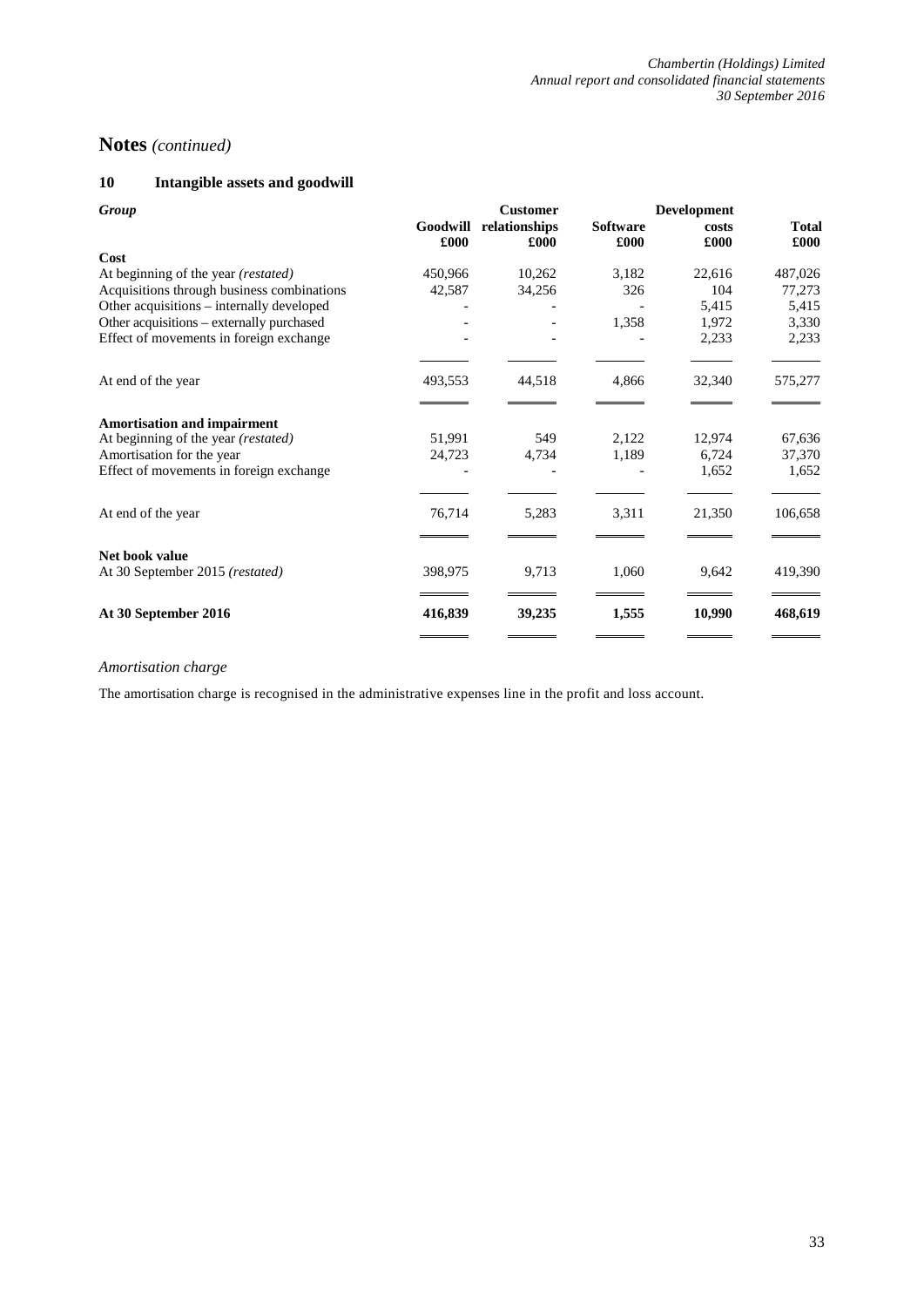# **11 Tangible fixed assets**

| Group                                      | Freehold<br>land and | Leasehold        | Computer<br>equipment,<br>fixtures and |                      |
|--------------------------------------------|----------------------|------------------|----------------------------------------|----------------------|
|                                            | buildings<br>£000    | property<br>£000 | fittings<br>£000                       | <b>Total</b><br>£000 |
| Cost                                       |                      |                  |                                        |                      |
| At beginning of the year (restated)        | 1,357                | 1,642            | 8,701                                  | 11,700               |
| Acquisitions through business combinations | 5,146                | 11               | 623                                    | 5,780                |
| <b>Additions</b>                           |                      | 959              | 1,906                                  | 2,865                |
| Disposals                                  |                      |                  | (106)                                  | (106)                |
| Effect of movements in foreign exchange    |                      | 11               | 2,727                                  | 2,738                |
| At end of the year                         | 6,503                | 2,623            | 13,851                                 | 22,977               |
|                                            |                      |                  |                                        |                      |
| <b>Depreciation and impairment</b>         |                      |                  |                                        |                      |
| At beginning of the year (restated)        | 97                   | 428              | 4,441                                  | 4,966                |
| Depreciation charge for the year           | 153                  | 433              | 2,676                                  | 3,262                |
| Disposals                                  |                      |                  | (57)                                   | (57)                 |
| Effect of movements in foreign exchange    |                      | 11               | 2,421                                  | 2,432                |
| At end of the year                         | 250                  | 872              | 9,481                                  | 10,603               |
|                                            |                      |                  |                                        |                      |
| Net book value                             |                      |                  |                                        |                      |
| At 30 September 2015 (restated)            | 1,260                | 1,214            | 4,260                                  | 6,734                |
| At 30 September 2016                       | 6,253                | 1,751            | 4,370                                  | 12,374               |
|                                            |                      |                  |                                        |                      |

# **12 Fixed asset investments**

*Cost and net book value* At 30 September 2015 and 30 September 2016 805

**Shares in subsidiary undertakings Company £000**

l.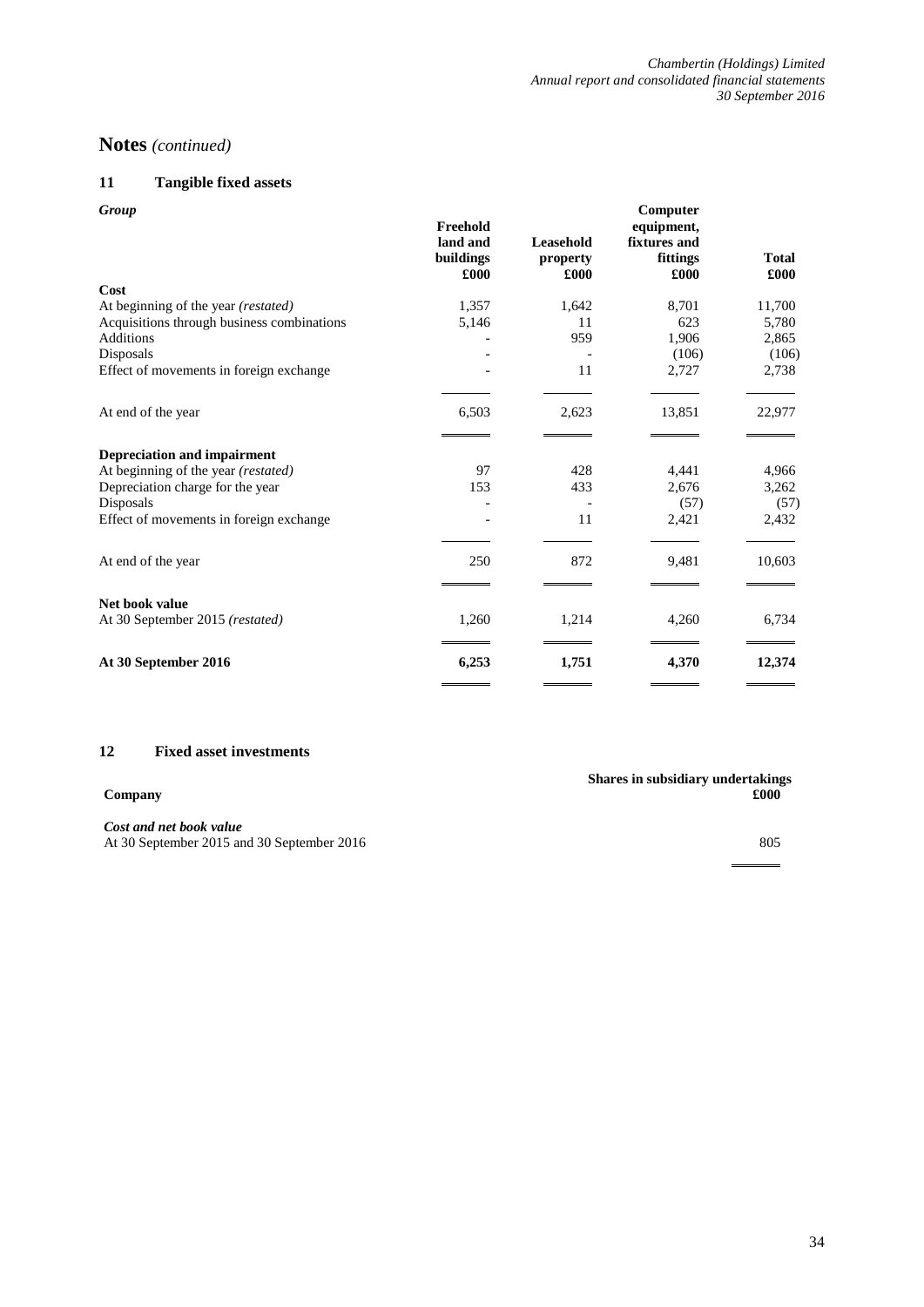# **12 Fixed asset investments** *(continued)*

Shares in subsidiary undertakings (which are included in these Group accounts) at the year-end are as follows:

| Company                                    | <b>Country of incorporation</b> | <b>Principal activities</b> | Class and % of<br>shares held |
|--------------------------------------------|---------------------------------|-----------------------------|-------------------------------|
| Active companies:                          |                                 |                             |                               |
| <b>Chambertin Finance Limited</b>          | United Kingdom                  | Holding company             | Ordinary 100%                 |
| Chambertin Midco Limited *                 | United Kingdom                  | Holding company             | Ordinary 100%                 |
| Chambertin Acquisition Limited *           | <b>United Kingdom</b>           | Holding company             | Ordinary 100%                 |
| Cornwall TopCo Limited *                   | United Kingdom                  | Holding company             | Ordinary 100%                 |
| Cornwall MidCo Limited *                   | United Kingdom                  | Holding company             | Ordinary 100%                 |
| Cornwall BidCo Limited *                   | United Kingdom                  | Holding company             | Ordinary 100%                 |
| Civica Group Limited *                     | <b>United Kingdom</b>           | Holding company             | Ordinary 100%                 |
| Civica Holdings Limited *                  | United Kingdom                  | Holding company             | Ordinary 100%                 |
| Civica UK Limited *                        | United Kingdom                  | Trading **                  | Ordinary 100%                 |
| Civica Services Limited *                  | <b>United Kingdom</b>           | Trading **                  | Ordinary 100%                 |
| Civica Pty Limited *                       | Australia                       | Trading **                  | Ordinary 100%                 |
| Civica Solutions Pty Ltd *                 | Australia                       | Trading **                  | Ordinary 100%                 |
| Civica Education Pty Ltd *                 | Australia                       | Trading **                  | Ordinary 100%                 |
| Civica Pte Limited *                       | Singapore                       | Trading **                  | Ordinary 100%                 |
| Creative Microsystems Limited *            | USA                             | Trading **                  | Ordinary 100%                 |
| Chambertin Australia Holdco Pty Limited *  | Australia                       | Holding company             | Ordinary 100%                 |
| Chambertin Australia Bidco Pty Limited *   | Australia                       | Holding company             | Ordinary 100%                 |
| Civica Technologies Limited *              | United Kingdom                  | Holding company             | Ordinary 100%                 |
| Asidua Holdings Limited *                  | Northern Ireland                | Holding company             | Ordinary 100%                 |
| Asidua Limited *                           | Northern Ireland                | Trading **                  | Ordinary 100%                 |
| Asidua Ireland Limited *                   | Republic of Ireland             | Trading **                  | Ordinary 100%                 |
| WTG Technologies Group Limited *           | United Kingdom                  | Holding company             | Ordinary 100%                 |
| WTG Technologies Limited *                 | United Kingdom                  | Trading **                  | Ordinary 100%                 |
| Alahar Limited *                           | United Kingdom                  | Holding company             | Ordinary 100%                 |
| Norwel Computer Services Limited *         | United Kingdom                  | Trading **                  | Ordinary 100%                 |
| IPL Group Limited *                        | United Kingdom                  | Holding company             | Ordinary 100%                 |
| IPL Information Processing Limited *       | United Kingdom                  | Trading **                  | Ordinary 100%                 |
| SFW Limited *                              | <b>United Kingdom</b>           | Trading **                  | Ordinary 100%                 |
| SFW India Private Limited *                | India                           | Trading **                  | Ordinary 100%                 |
| Dormant companies:                         |                                 |                             |                               |
| Corero Business Systems Limited *          | United Kingdom                  | Inactive                    | Ordinary 100%                 |
| Coldharbour Systems Limited *              | <b>United Kingdom</b>           | Inactive                    | Ordinary 100%                 |
| CCS IT Limited *                           | <b>United Kingdom</b>           | Inactive                    | Ordinary 100%                 |
| Civica Financial Systems Limited *         | United Kingdom                  | Inactive                    | Ordinary 100%                 |
| Gateway Computing Limited *                | United Kingdom                  | Inactive                    | Ordinary 100%                 |
| Public Sector Costing Associates Limited * | United Kingdom                  | Inactive                    | Ordinary 100%                 |
| Civica Trustees Limited *                  | <b>United Kingdom</b>           | Inactive                    | Ordinary 100%                 |
| Sudiar Limited *                           | United Kingdom                  | Inactive                    | Ordinary 100%                 |
| Radius Pension Trustees Limited *          | <b>United Kingdom</b>           | Inactive                    | Ordinary 100%                 |
| Asidua (GB) Limited *                      | Northern Ireland                | Inactive                    | Ordinary 100%                 |
| IPL Holdings Limited *                     | United Kingdom                  | Inactive                    | Ordinary 100%                 |
| IPL Type B Limited *                       | United Kingdom                  | Inactive                    | Ordinary 100%                 |
| IPL Software Products Limited *            | United Kingdom                  | Inactive                    | Ordinary 100%                 |
| IPL Consultancy Services Limited *         | United Kingdom                  | Inactive                    | Ordinary 100%                 |
| Cornwall Australia Pty Ltd *               | Australia                       | Inactive                    | Ordinary 100%                 |
| WHICS Product Pty Ltd *                    | Australia                       | Inactive                    | Ordinary 100%                 |
| Karmet Pty Ltd *                           | Australia                       | Inactive                    | Ordinary 100%                 |
| England Consulting Pty Ltd *               | Australia                       | Inactive                    | Ordinary 100%                 |
| Genasys Systems Pty Limited *              | Australia                       | Inactive                    | Ordinary 100%                 |
|                                            |                                 |                             |                               |

\* Interests held indirectly

\*\* All trading companies' principal activities are in line with those of the Group, being the provision of software, digital solutions and technology-based outsourcing services, primarily to the public sector and regulated markets.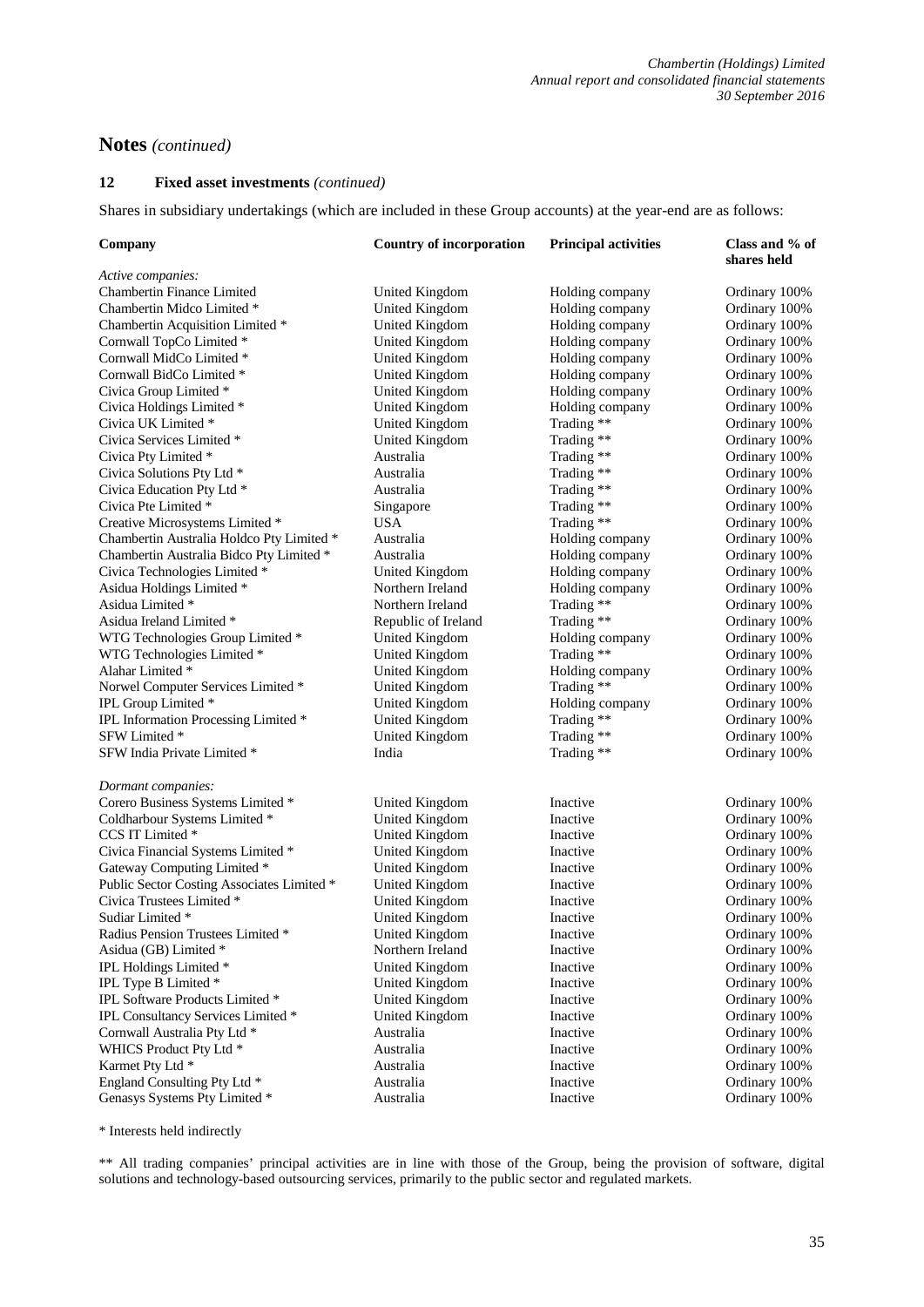#### **13 Debtors**

|                                    | Group  |          | Company |       |
|------------------------------------|--------|----------|---------|-------|
|                                    |        | Restated |         |       |
|                                    | 2016   | 2015     | 2016    | 2015  |
|                                    | £000   | £000     | £000    | £000  |
| Trade debtors                      | 36,419 | 26,581   |         |       |
| Amounts owed by group undertakings |        |          | 4,902   | 4,676 |
| Amounts recoverable on contracts   | 44,721 | 48,742   |         |       |
| Prepayments and other debtors      | 10,566 | 7,382    |         |       |
| Deferred tax assets (see note 18)  | 281    | 4,494    |         |       |
| Corporation tax                    | 19     | 1,122    |         |       |
|                                    | 92,006 | 88,321   | 4,902   | 4,676 |
| Due within one year                | 92,006 | 88,321   |         |       |
| Due after more than one year       |        |          | 4,902   | 4,676 |
|                                    | 92,006 | 88,321   | 4,902   | 4,676 |
|                                    |        |          |         |       |

Debtors include amounts owed by group undertakings to the Company of £4,902,000 *(2015: £4,676,000)* due after more than one year. Recoverability of this debtor is reviewed annually and the intention of the Company not to recall it within less than one year is communicated to the relevant group undertaking. No interest is accrued, and the fair value is not materially different to the book value.

#### **14 Creditors: amounts falling due within one year**

|                                                | Group   |          | Company |      |
|------------------------------------------------|---------|----------|---------|------|
|                                                |         | Restated |         |      |
|                                                | 2016    | 2015     | 2016    | 2015 |
|                                                | £000    | £000     | £000    | £000 |
| Bank loans and overdrafts (see note 16)        | 22,652  | 20,949   |         |      |
| Obligations under finance leases (see note 17) |         | 95       |         |      |
| Trade creditors                                | 14,159  | 12,998   |         |      |
| Taxation and social security                   | 10,449  | 8,413    |         |      |
| Accruals and other creditors                   | 30,013  | 24,729   |         |      |
| Deferred income                                | 42,246  | 49,165   |         |      |
| Corporation tax                                |         |          | 2       |      |
| Contingent consideration                       |         | 185      |         |      |
|                                                |         |          |         |      |
|                                                | 119,519 | 116,534  |         |      |
|                                                |         |          |         |      |

#### **15 Creditors: amounts falling after more than one year**

|                                              | Group   |         | Company |       |
|----------------------------------------------|---------|---------|---------|-------|
|                                              | 2016    | 2015    | 2016    | 2015  |
|                                              | £000    | £000    | £000    | £000  |
| Bank loans and overdrafts (see note 16)      | 293,579 | 239,041 | ٠       |       |
| Shareholder loan notes                       | 229,751 | 212,951 | 4.773   | 4,573 |
| Accrued interest on shareholders' loan notes | 80,397  | 53,030  | 1,676   | 1,099 |
| Amounts owed to group undertakings           |         |         |         |       |
|                                              | 603,727 | 505,022 | 6,450   | 5,673 |
|                                              |         |         |         |       |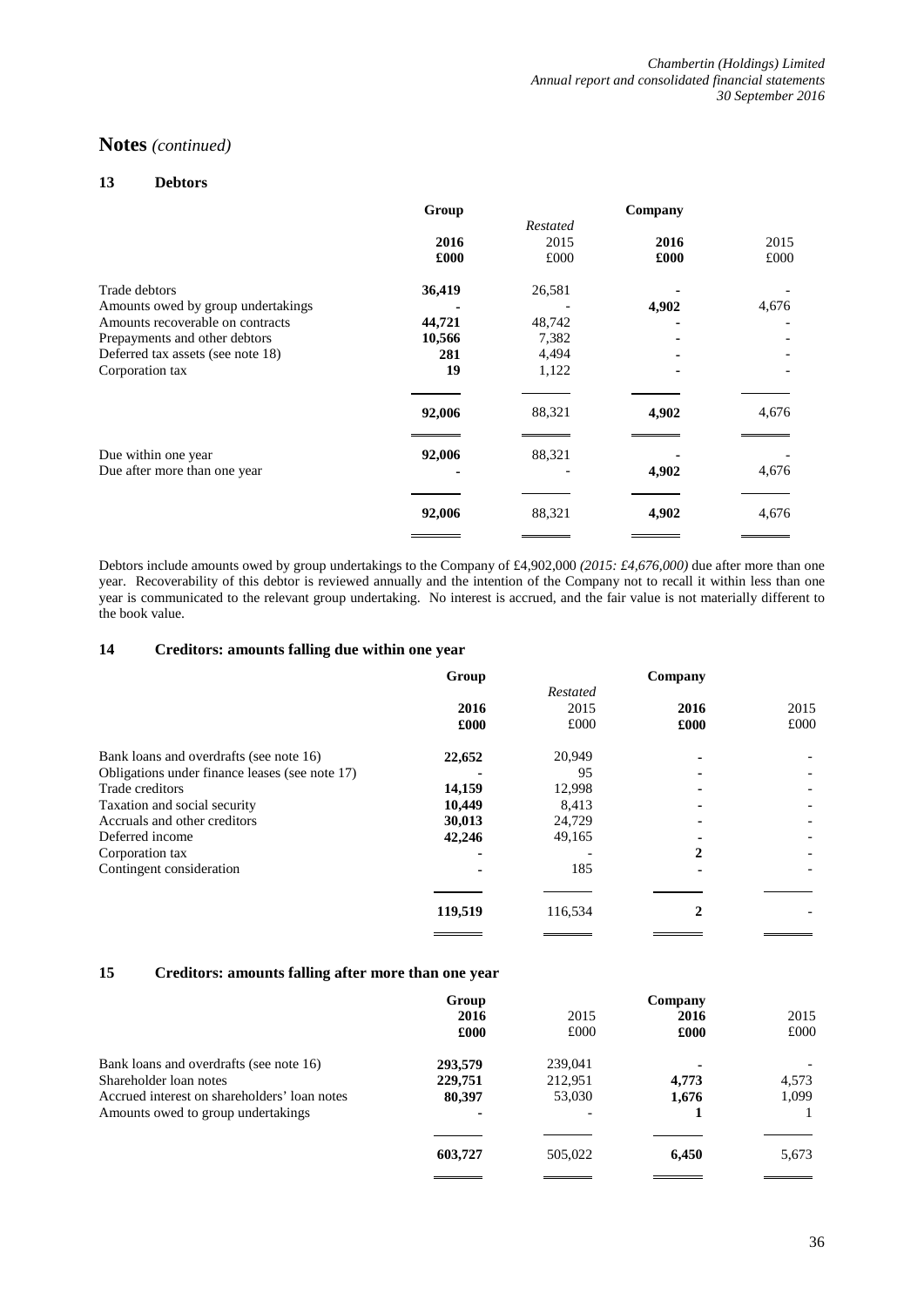### **16 Interest-bearing loans and borrowings**

This note provides information about the contractual terms of the Group's and parent Company's interest-bearing loans and borrowings.

|                                                 | Group<br>2016<br>£000 | 2015<br>£000 | Company<br>2016<br>£000 | 2015<br>£000 |
|-------------------------------------------------|-----------------------|--------------|-------------------------|--------------|
| Creditors falling due more than one year        |                       |              |                         |              |
| Secured bank loans                              | 293,579               | 239,041      |                         |              |
| Shareholder loan notes                          | 229,751               | 212,951      | 4,773                   | 4,573        |
| Accrued interest on shareholders' loan notes    | 80,397                | 53,030       | 1,676                   | 1,099        |
|                                                 |                       |              |                         |              |
|                                                 | 603,727               | 505,022      | 6,449                   | 5,672        |
|                                                 |                       |              |                         |              |
| Creditors falling due within less than one year |                       |              |                         |              |
| Secured bank loans                              | 22,652                | 20,949       |                         |              |
| Finance lease liabilities                       |                       | 95           |                         |              |
|                                                 |                       |              |                         |              |
|                                                 | 22,652                | 21,044       |                         |              |
|                                                 |                       |              |                         |              |

The Group's bank loans and revolving credit facility are secured by way of a fixed and floating charge over the assets of the Group. Bank loans attract interest rates at LIBOR plus margins of between 3.0% and 4.75% and are denominated in Sterling. £30,600,000 *(2015: £36,900,000)* is repayable by regular instalments, and the remaining is repayable at maturity.

Shareholder loan notes are subordinated to the Group's bank facilities and are denominated in Sterling. They attract interest at rates of 10% which is accrued and rolled up. The loan notes and accrued interest are due for repayment in 2062.

### **17 Other interest-bearing loans and borrowings**

Finance lease liabilities are payable as follows:

| Group              | <b>Minimum</b> | Minimum  |
|--------------------|----------------|----------|
|                    | lease          | lease    |
|                    | payments       | payments |
|                    | 2016           | 2015     |
|                    | £000           | £000     |
| Less than one year | ٠              | 95       |
|                    |                |          |
|                    | ۰              | 95       |
|                    |                |          |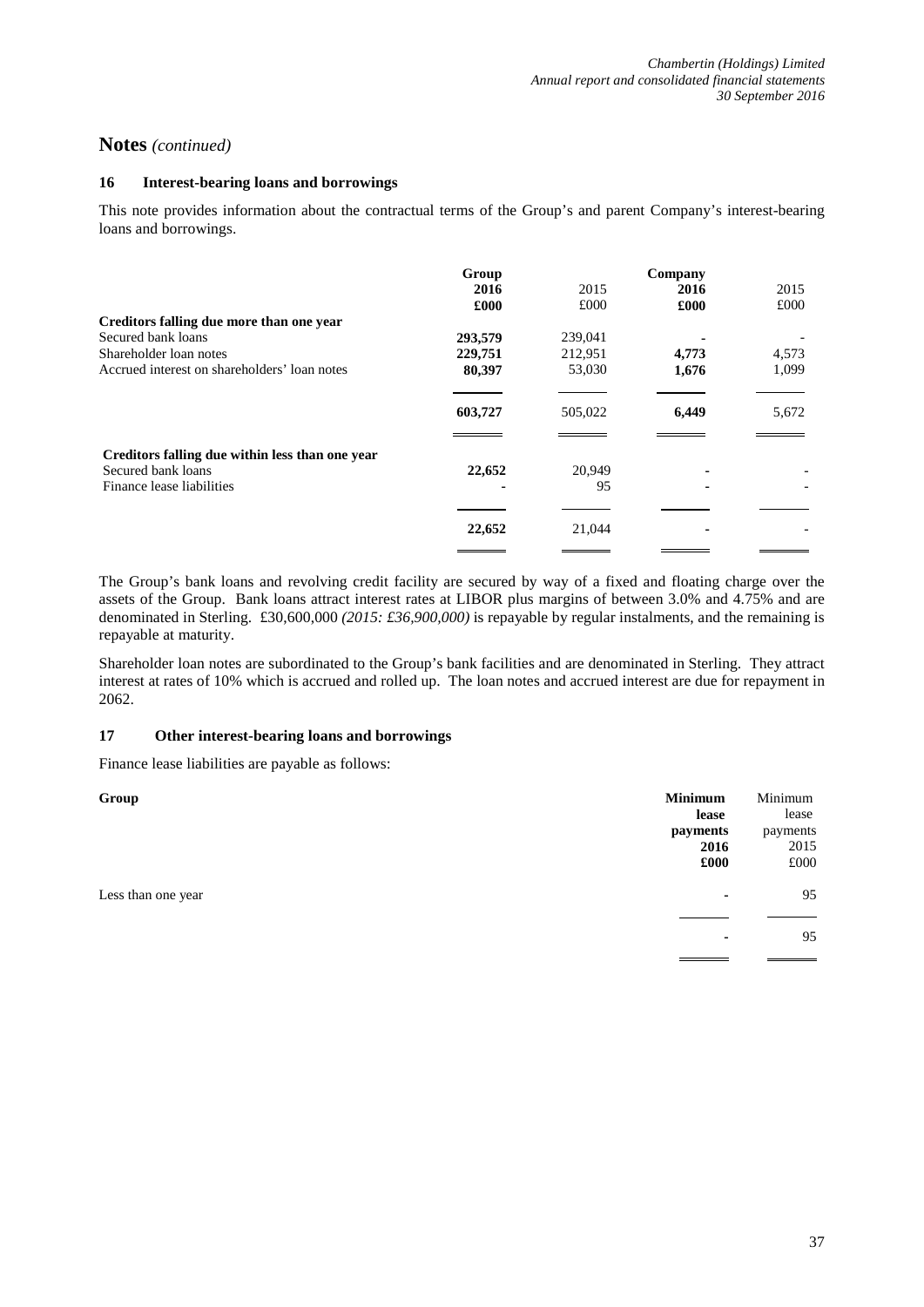#### **18 Deferred tax assets and liabilities**

Deferred tax assets and liabilities are attributable to the following:

| Group                               | <b>Assets</b> |       | <b>Liabilities</b> |                          | <b>Net</b> |         |
|-------------------------------------|---------------|-------|--------------------|--------------------------|------------|---------|
|                                     | 2016          | 2015  | 2016               | 2015                     | 2016       | 2015    |
|                                     | £000          | £000  | £000               | £000                     | £000       | £000    |
| Accelerated capital allowances      | 1,487         | 1,754 |                    |                          | 1,487      | 1,754   |
| Arising on business combinations    |               |       | (6,670)            | (1, 943)                 | (6,670)    | (1,943) |
| Employee benefits                   | 676           | 683   | ٠                  | -                        | 676        | 683     |
| Unused tax losses                   |               | 234   | ٠                  | $\overline{\phantom{a}}$ |            | 234     |
| Other                               | 4,788         | 3,986 | ۰                  | (220)                    | 4,788      | 3,766   |
| Deferred tax assets / (liabilities) | 6,951         | 6,657 | (6,670)            | (2,163)                  | 281        | 4,494   |
|                                     |               |       |                    |                          |            |         |

The group has tax losses arising in the UK of £46,376,000 *(2015: £46,695,000)* that are available indefinitely for offset against future taxable profits of those companies in which the losses arose. Deferred tax assets have not been recognised in respect of these losses as they may not be used to offset taxable profits elsewhere in the group, and they have arisen in subsidiaries that have no ability to use these losses in the foreseeable future.

The amount of the net reversal of deferred tax liabilities expected to occur next year is £1,516,000, relating to the reversal of existing timing differences on intangible fixed assets, and a net increase of deferred tax assets of £89,000 relating to the origination of new timing differences on tangible fixed assets.

#### **Company**

The company has no deferred tax assets or liabilities, either recognised or unrecognised.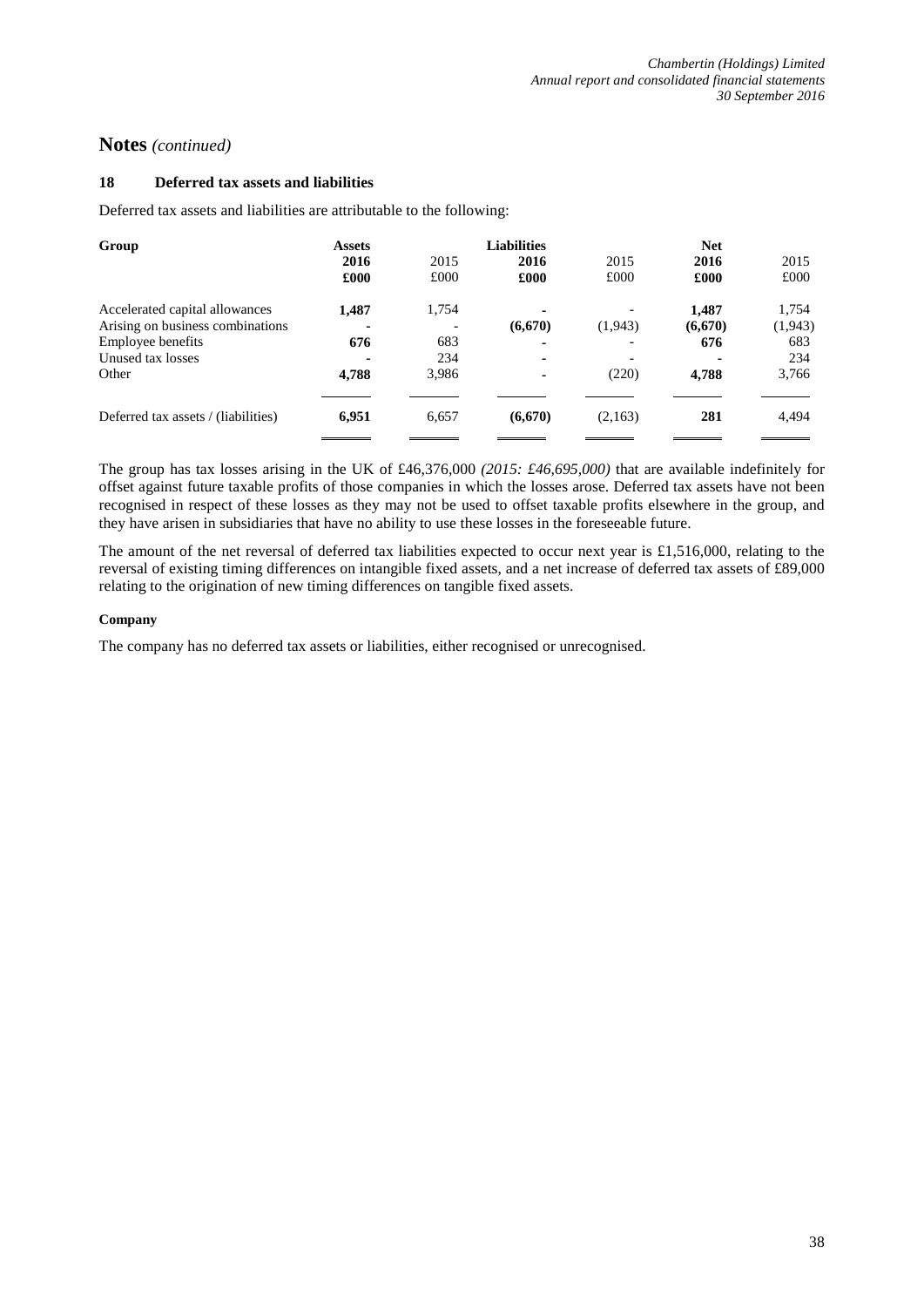#### **19 Provisions**

| Group                                          | Other<br>provisions<br>£000 | <b>Property</b><br>provisions<br>£000 | <b>Total</b><br>£000   |
|------------------------------------------------|-----------------------------|---------------------------------------|------------------------|
| Balance at beginning of the year               |                             | 1,735                                 | 1,735                  |
| Provisions utilised during the year            |                             | (186)                                 | (186)                  |
| Amounts arising from acquisitions              |                             | 765                                   | 765                    |
| Balance sheet reclassification during the year |                             | 471                                   | 471                    |
| Created during the year                        | 1,000                       |                                       | 1,000                  |
| Effect of movements in foreign exchange        |                             | $\overline{c}$                        | $\mathfrak{D}_{\cdot}$ |
| Balance at end of the year                     | 1,000                       | 2.787                                 | 3,787                  |

Property provisions relate to dilapidation provisions. These are utilised as costs are incurred. Other provisions relate to potential liabilities.

#### **20 Employee benefits**

#### **Defined contribution plans**

The Group operates a defined benefit scheme, the Radius Group Pension Scheme ("the Radius Scheme"), and is a participating employer in two other defined benefit pension schemes, The Sanderson Group Retirement Benefit Scheme ("the Group Scheme") and The Pension and Life Assurance Plan of Sanderson Systems Limited ("the Systems Scheme"). The schemes were acquired on the acquisition of the Civica Group.

#### **Radius Scheme**

The Radius Scheme is a self-administered pension scheme which provides retirement benefits to current and former employees. Prior to 1 October 2001, the scheme provided benefits on both a defined contribution and defined benefit basis. The defined benefit section was closed to members, with the exception of long service staff in January 1995. With effect from 1 October 2001 all future benefits for all staff have accrued on a defined contribution basis. The scheme is closed to new members, but certain employees continue to have deferred benefits accrued.

The latest actuarial valuation was at 5 April 2015.

#### **Group Scheme and Systems Scheme**

The Group Scheme and Systems Scheme are sectionalised, and the assets and liabilities attributable to the Group are ring-fenced. The Group has no accountability for the other participating employers' assets and liabilities.

The employers are required to make contributions at a level that is set to make good any past service deficit, as the schemes are both closed to new members and future accrual. The funding arrangements have been agreed as a fixed percentage.

The latest actuarial valuation of the Group Scheme was at 1 April 2014, and the Systems Scheme was at 1 November 2014.

The Group includes the assets and liabilities of these arrangements in the consolidated balance sheet. Current service costs, curtailment and settlement gains and losses, and net interest on the net defined benefit liability are included in the profit and loss account in the period to which they relate. Actuarial gains and losses are recognised in other comprehensive income. The information disclosed below is in respect of the whole of the three plans of the Group.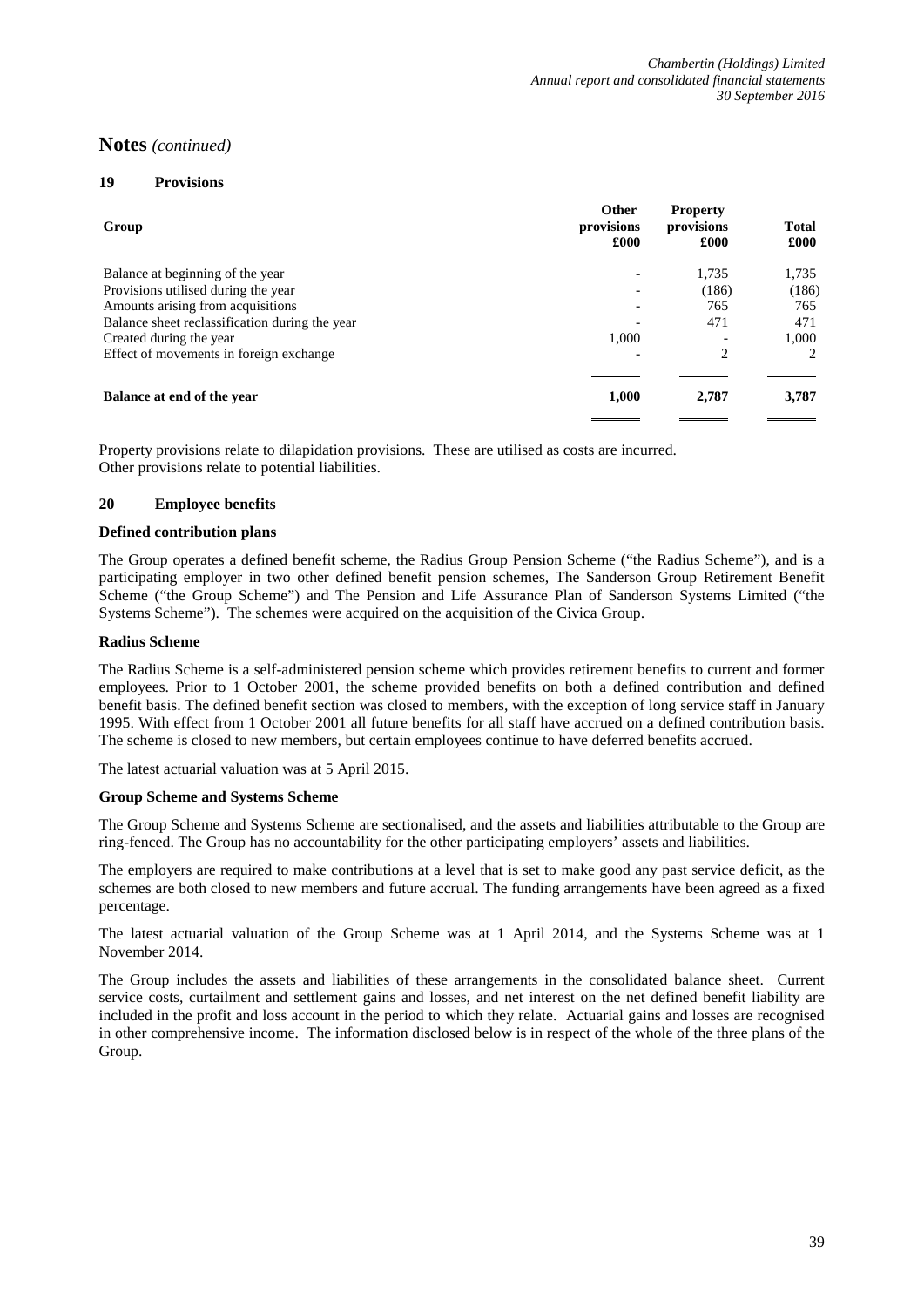#### **20 Employee benefits** *(continued)*

| Net pension (liability)/asset                                                                                   |                                      |
|-----------------------------------------------------------------------------------------------------------------|--------------------------------------|
|                                                                                                                 | 2016<br>£000                         |
| Defined benefit obligation<br>Plan assets                                                                       | (28,906)<br>24,928                   |
| Net pension (liability)/asset                                                                                   | (3,978)                              |
| Movements in present value of defined benefit obligation                                                        | 2016                                 |
|                                                                                                                 | £000                                 |
| At 30 September 2015 (restated)<br>Interest expense<br>Remeasurement: actuarial gains/(losses)<br>Benefits paid | (24, 516)<br>(908)<br>(4,208)<br>726 |
| At 30 September 2016                                                                                            | (28,906)                             |
| Movements in fair value of plan assets                                                                          |                                      |
|                                                                                                                 | 2016<br>£000                         |
| At 30 September 2015 (restated)<br>Interest income                                                              | 21,108<br>783                        |
| Remeasurement: return on plan assets less interest income<br>Contributions by employer<br>Benefits paid         | 3,357<br>406<br>(726)                |
| At 30 September 2016                                                                                            | 24,928                               |

*Expense recognised in the profit and loss account*

|                                               | 2016<br>£000 | Restated<br>2015<br>£000 |
|-----------------------------------------------|--------------|--------------------------|
| Net interest on net defined benefit liability | (125)        | (139)                    |
| Total expense recognised in profit or loss    | (125)        | (139)                    |

The total recognised in the statement of other comprehensive income are remeasurement gains/(losses) of (£851,000) *(2015: (£82,000))*.

l.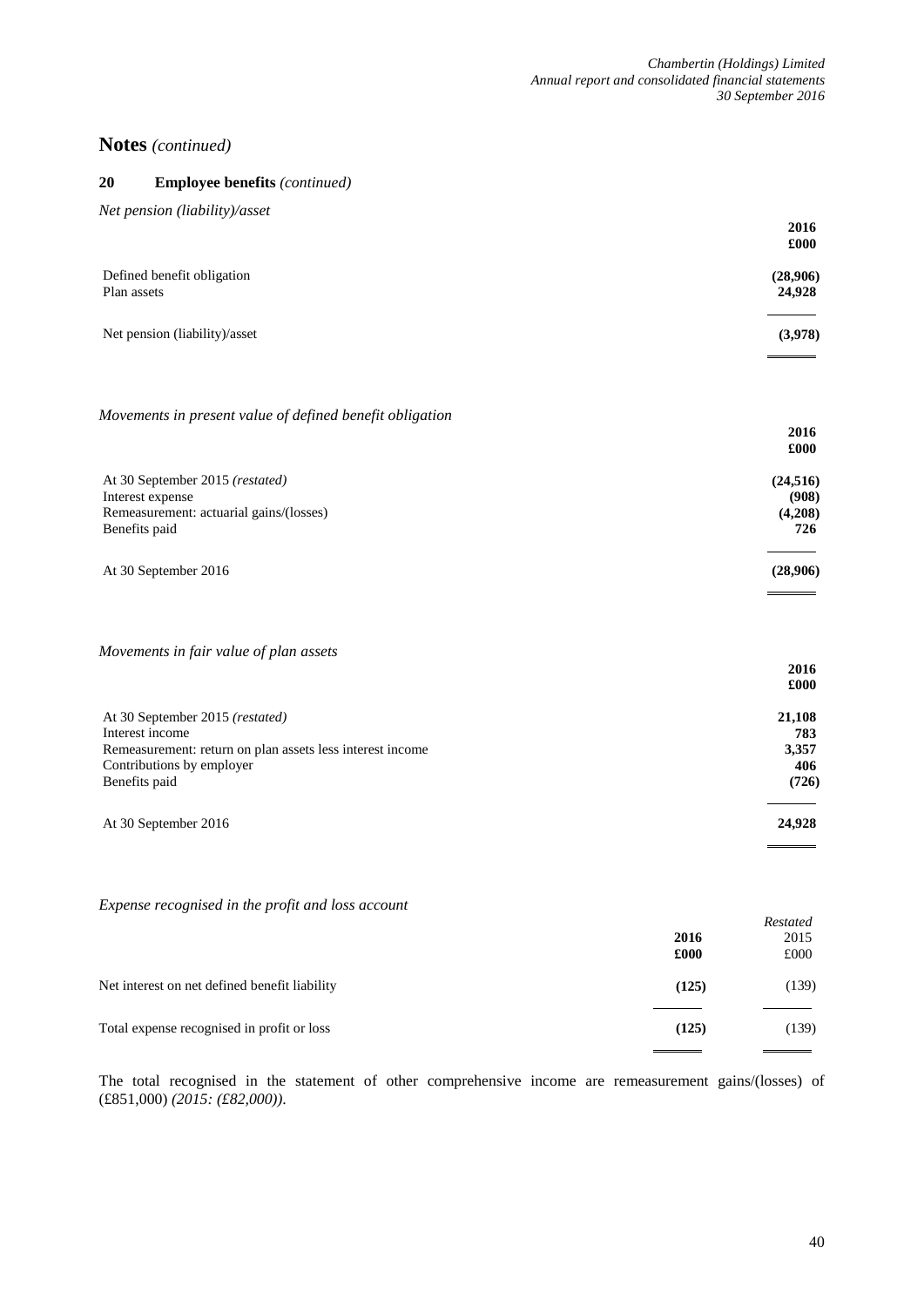### **20 Employee benefits** *(continued)*

The fair value of the plan assets and the return on those assets were as follows:

|                              |                   | Restated   |
|------------------------------|-------------------|------------|
|                              | 2016              | 2015       |
|                              | <b>Fair value</b> | Fair value |
|                              | £000              | £000       |
| Equities                     | 10,703            | 8,891      |
| Fixed income bonds           | 6,464             | 5,265      |
| Group pension contract       | 2,778             | 2,679      |
| Cash                         | 576               | 757        |
| Guaranteed annuity rates     | 4,407             | 3,516      |
|                              | 24,928            | 21,108     |
| Actual return on plan assets | 3,357             | 548        |

Principal actuarial assumptions at the year-end and the range of values (expressed as weighted averages) applied to the schemes were as follows:

|                          | 2016          | 2015        |
|--------------------------|---------------|-------------|
|                          | $\frac{0}{0}$ | %           |
| Discount rate            | $2.3 - 2.9$   | $3.5 - 4.0$ |
| Inflation rate (RPI)     | $2.5 - 3.2$   | $2.7 - 3.1$ |
| Future pension increases | $2.4 - 5.0$   | $2.3 - 5.0$ |
|                          |               |             |

In valuing the liabilities of the pension funds at 30 September 2016, mortality assumptions have been made as indicated below.

The assumptions relating to longevity underlying the pension liabilities at the balance sheet date are based on standard actuarial mortality tables and include an allowance for future improvements in longevity. The assumptions are equivalent to expecting a 65-year old to live for a number of years as follows:

- Current pensioner aged 65: 21.9 to 22.8 years (male), 23.9 to 25.2 years (female).
- Future retiree upon reaching 65: 23.2 to 24.1 years (male), 25.4 to 26.6 years (female).

#### **Defined contribution plans**

The Group operates a number of defined contribution pension plans.

The total expense relating to these plans in the current year was £7,365,000 *(2015: £6,420,000).*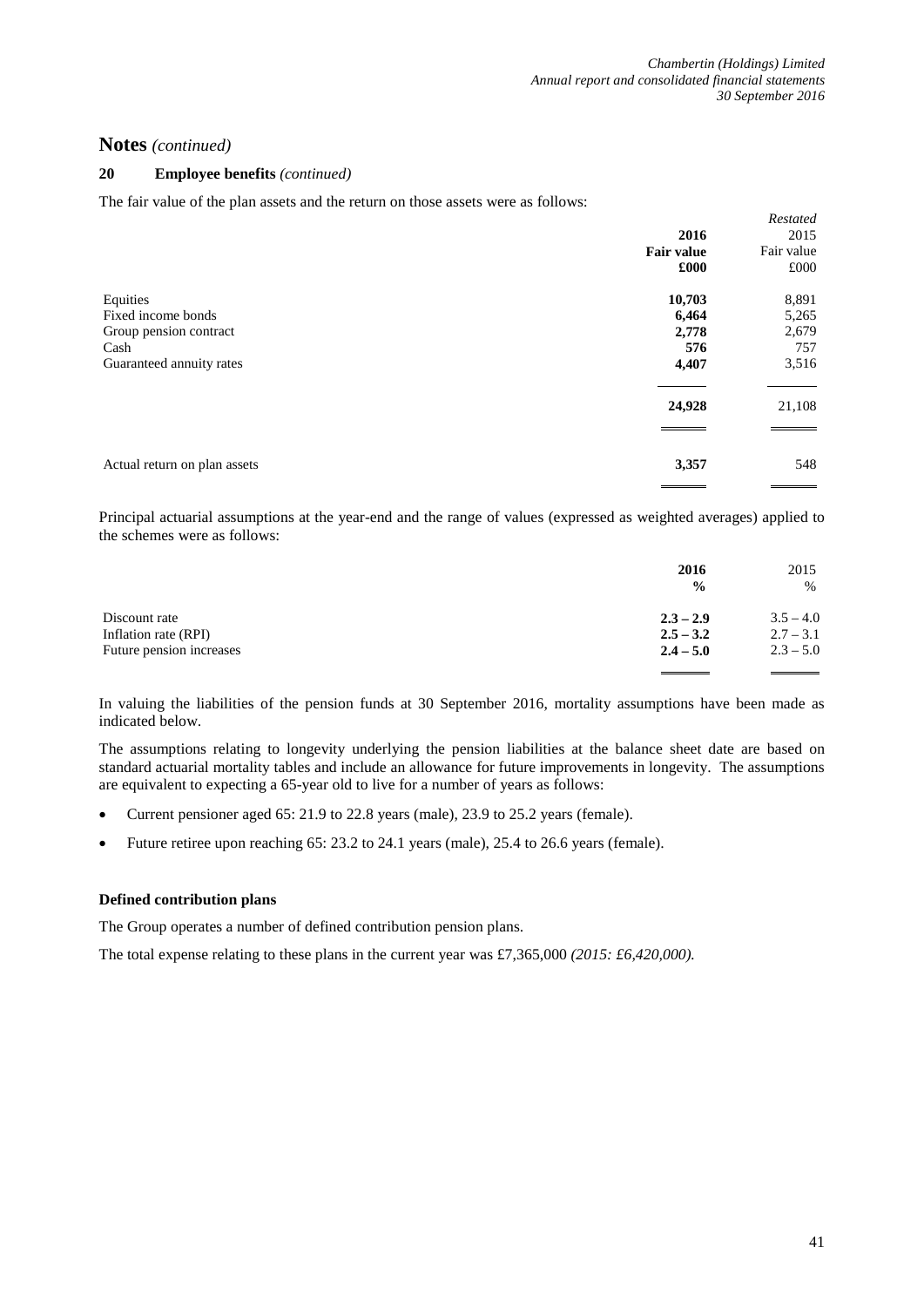# **21 Capital and reserves**

| <b>Share capital</b>                       |                                                                                                |      |                        |
|--------------------------------------------|------------------------------------------------------------------------------------------------|------|------------------------|
|                                            |                                                                                                |      | <b>Ordinary shares</b> |
| In thousands of shares                     |                                                                                                |      | 2016                   |
| On issue at beginning of the year          |                                                                                                |      | 1,733                  |
| Issued for cash                            |                                                                                                |      | 17                     |
| On issue at end of the year $-$ fully paid |                                                                                                |      | 1,750                  |
|                                            |                                                                                                |      |                        |
|                                            | During the year the Company issued 17,250 D ordinary shares for cash consideration of £17,250. |      |                        |
|                                            |                                                                                                | 2016 | 2015                   |
|                                            |                                                                                                | £    | £                      |
| Allotted, called up and fully paid         |                                                                                                |      |                        |
| 719,412 (2015: 719,412)                    | A ordinary shares of £0.001 each                                                               | 719  | 719                    |
| 750.000 (2015) 750.000)                    | R ordinary charge of f0.000000013 agob                                                         |      |                        |

| 750,000 (2015: 750,000)                   | B ordinary shares of £0.000000013 each |       |       |
|-------------------------------------------|----------------------------------------|-------|-------|
| 30,588 (2015: 30,588)                     | C ordinary shares of $£0.001$ each     | 31    | 31    |
| 249,996 (2015: 232,746)                   | D ordinary shares of $£0.001$ each     | 250   | 233   |
| 4(2015:4)                                 | E ordinary shares of £200 each         | 800   | 800   |
| Total (classified in shareholders' funds) |                                        | 1.800 | 1.783 |
|                                           |                                        |       |       |

The holders of A, C, D and E ordinary shares are entitled to receive dividends as declared from time to time and holders of B, D and E ordinary shares are entitled to one vote per share at meetings of the Company.

#### **Reserves**

Reserves of the Group represent the following:

#### *Share premium*

The excess of consideration received for shares issued above their nominal value net of transaction costs.

#### *Profit and loss*

Cumulative total comprehensive income net of distributions to shareholders.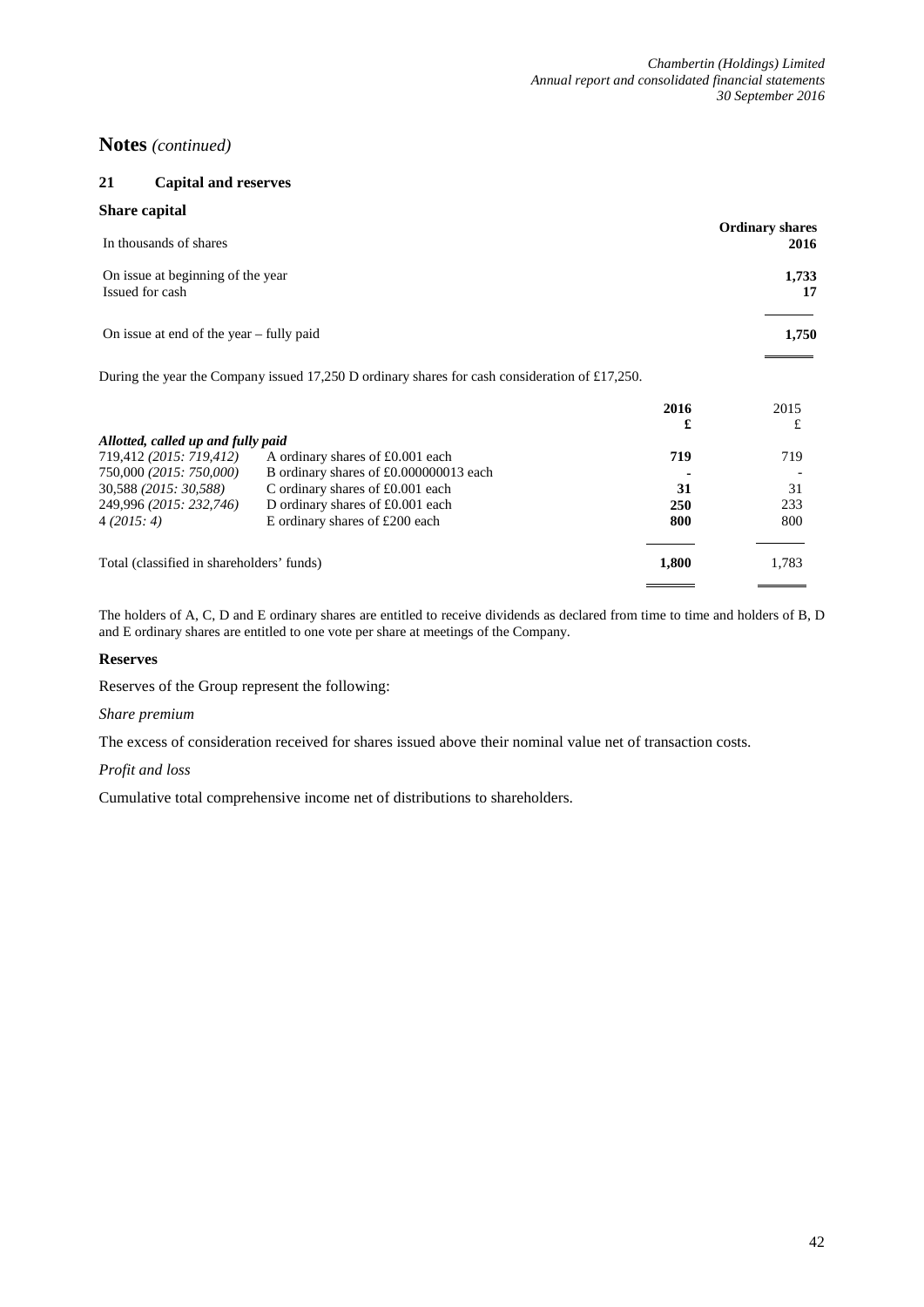#### **22 Financial instruments**

#### *Carrying amount of financial instruments*

The balance sheet and notes to the financial statements provide information on the carrying amounts of financial assets and liabilities.

#### **23 Operating leases**

Non-cancellable operating lease rentals are payable as follows:

|                            | Group  |        | Company                  |                          |
|----------------------------|--------|--------|--------------------------|--------------------------|
|                            | 2016   | 2015   | 2016                     | 2015                     |
|                            | £000   | £000   | £000                     | £000                     |
| Less than one year         | 4,221  | 3,248  |                          | $\overline{\phantom{a}}$ |
| Between one and five years | 9,607  | 11,205 | -                        | $\overline{\phantom{a}}$ |
| More than five years       | 8,998  | 10,282 |                          | $\overline{\phantom{0}}$ |
|                            |        |        |                          |                          |
|                            | 22,826 | 24,735 | $\overline{\phantom{0}}$ |                          |
|                            |        |        |                          |                          |

During the year £5,130,000 was recognised as an expense in the profit and loss account in respect of operating leases *(2015: £4,067,000)*.

### **24 Related parties**

#### *Group*

#### *Transactions with key management personnel*

Total compensation of key management personnel (the directors) in the year amounted to £1,674,000 *(2015: £1,116,000)*. Key management personnel own 28.12% of the issued share capital of the Company.

Key management personnel subscribed for loan notes totalling £200,000 *(2015: £nil)* issued by the Group during the year. The balance outstanding at the year-end was £8,209,000 *(2015: £8,009,000)*. These loan notes accrued interest of £1,005,000 during the year *(2015: £914,000)*, and the accrued interest balance at the year-end was £2,937,000 *(2015: £1,933,000)*.

#### *Other related party transactions*

71.88% of the issued share capital of the Company is held by a company incorporated in Canada, OPE Chambertin Investment Limited, which is a subsidiary of OMERS Administration Corporation (OAC) which is a non-share capital corporation company continued pursuant to the Ontario Municipal Employees Retirement System Act 2006.

OAC subscribed for loan notes totalling £16,600,000 *(2015: £5,300,000)* issued by the Group during the year. The balance outstanding at the year-end was £221,542,000 *(2015: £204,942,000)*. The interest charged on OAC's loan notes during the year was £26,363,000 *(2015: £23,085,000)*, and the accrued interest at the year-end was £77,460,000 *(2015: £51,097,000)*, all of which will be settled in the form of Payment In Kind Notes.

Monitoring fees and expenses of £368,000 *(2015: £371,000)* were paid to OMERS Private Equity Inc during the year.

#### *Company*

#### *Transactions with key management personnel*

Key management personnel subscribed for loan notes totalling £200,000 *(2015: £nil)* issued by the Company during the year. The balance outstanding at the year-end was £4,773,000 *(2015: £4,573,000)*. These loan notes accrued interest of £577,000 during the year *(2015: £521,000)*, and the accrued interest balance at the year-end was £1,676,000 *(2015: £1,099,000)*.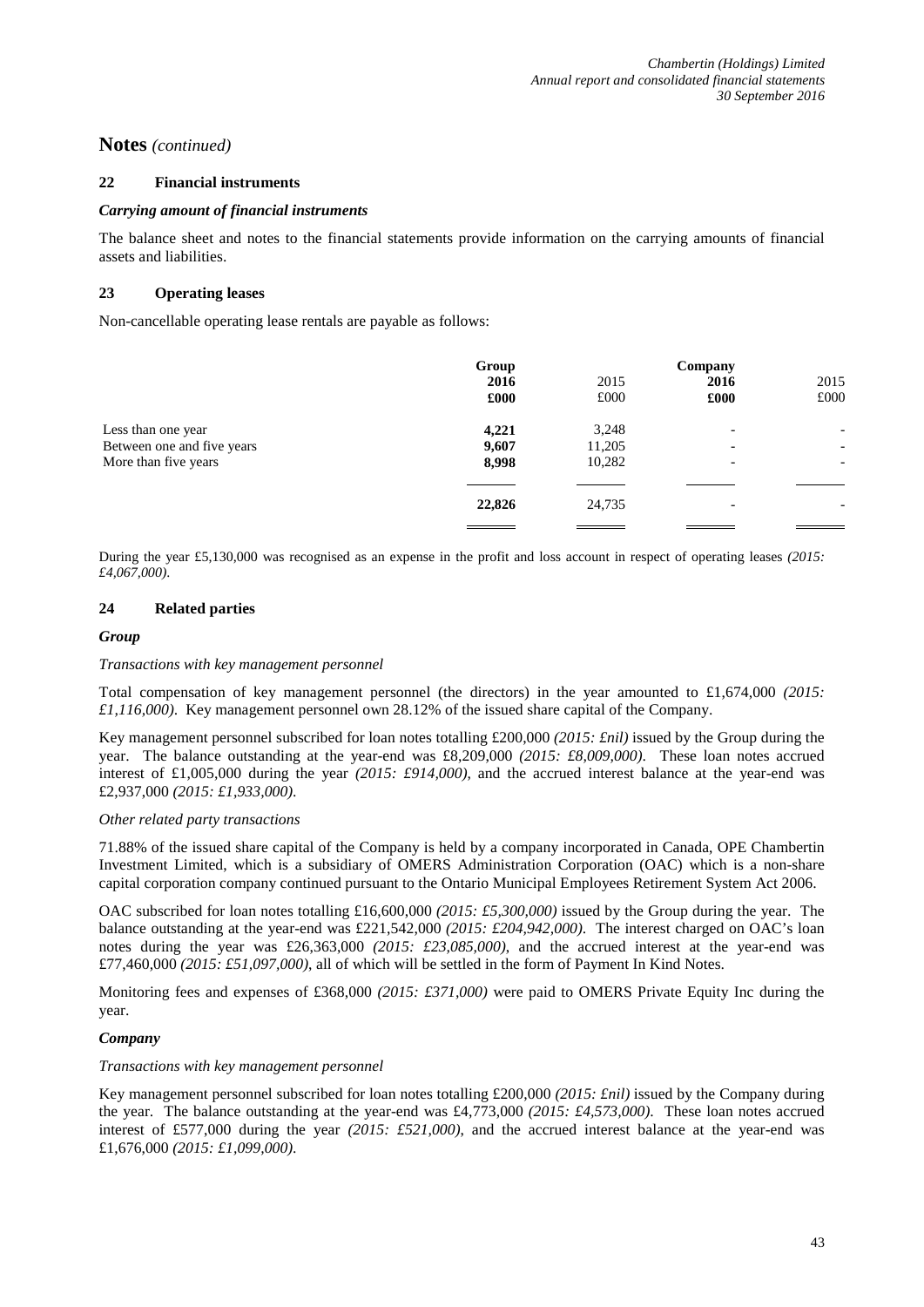#### **25 Subsequent event**

Subsequent to the balance sheet date, the Group has acquired the entire share capital of Abritas Limited, a company incorporated in the United Kingdom. Its principal activities are the provision of web-based application software and related services for the UK social housing sector, with annual turnover of approximately £5m.

### **26 Accounting estimates and judgements**

#### *Key sources of estimation uncertainty*

The preparation of financial statements requires management to make estimates and judgements that affect the reported values of assets and liabilities, profits and losses, and associated disclosures. Estimates and judgements are continually evaluated based on historical experience and other factors such as expected future events. Actual values may differ to management estimates, and those estimates may be revised in the future either positively or negatively depending upon actual outcomes or changes in expectations.

Key assumptions and other sources of estimation uncertainty at the balance sheet date that may cause material adjustment to the carrying amounts of assets or liabilities within the next financial year are as follows:

#### *Pension assumptions*

The Group makes assumptions regarding variables used in calculating the defined benefit pension scheme valuations and disclosures. These assumptions are made in conjunction with advice from independent actuaries, and are disclosed in note 20.

#### *Revenue recognition*

Accounting judgements are applied to recognition of revenue, in particular the 'unbundling' of different elements of certain multi-element contracts and selection of the most appropriate revenue model where contracts are long term in nature.

In both of these cases a range of acceptable outcomes are possible. Therefore, it is important that the approach and methodologies adopted are appropriate and consistently applied.

### *Fair values*

Fair values of identifiable intangible assets recognised in business combinations relate to customer contracts and relationships at the date of each acquisition, as disclosed in note 2.

The key assumptions to calculate the fair values are the existence and value of contracts/customer relationships, rates of customer attrition, and the weighted average cost of capital.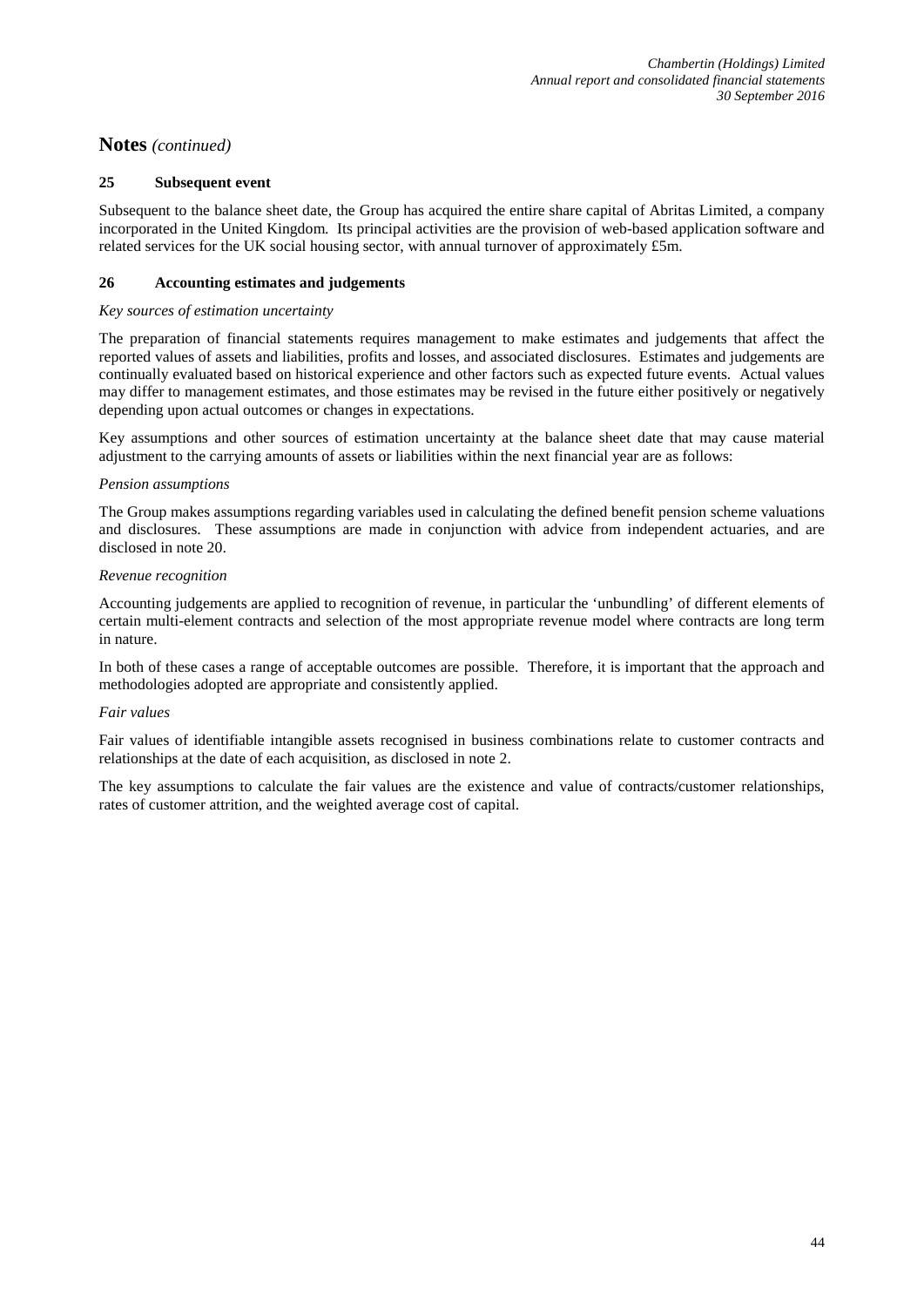# **27 Explanation of transition to FRS 102 from old UK GAAP**

As stated in note 1, these are the Group's and Company's first financial statements prepared in accordance with FRS 102.

The accounting policies set out in note 1 have been applied in preparing the financial statements for the year ended 30 September 2016 and the comparative information presented in these financial statements for the year ended 30 September 2015.

#### *Group*

In preparing its FRS 102 balance sheet, the Group has adjusted amounts reported previously in financial statements prepared in accordance with its old basis of accounting (old UK GAAP). An explanation of how the transition from old UK GAAP to FRS 102 has affected the Group's financial position and financial performance is set out below.

*Reconciliation of comprehensive income and equity from old UK GAAP to FRS 102*

| <b>Note</b> | Comprehensive<br>income for the<br>year ended 30<br>September 2015<br>£000 | Equity as at 30<br>September 2015<br>£000  | Equity as at 30<br>September 2014<br>£000                                                      |
|-------------|----------------------------------------------------------------------------|--------------------------------------------|------------------------------------------------------------------------------------------------|
|             | (34, 490)                                                                  | (75,078)                                   | (40, 588)                                                                                      |
| a)          |                                                                            |                                            |                                                                                                |
|             |                                                                            | (8,209)                                    |                                                                                                |
|             |                                                                            | 10,262                                     |                                                                                                |
|             |                                                                            | (2,053)                                    |                                                                                                |
|             | 110                                                                        | 110                                        |                                                                                                |
|             | (443)                                                                      | (443)                                      |                                                                                                |
| b)          |                                                                            |                                            |                                                                                                |
|             |                                                                            |                                            |                                                                                                |
|             |                                                                            |                                            | (894)                                                                                          |
| c)          |                                                                            |                                            |                                                                                                |
|             |                                                                            |                                            | 835                                                                                            |
|             |                                                                            |                                            |                                                                                                |
|             |                                                                            |                                            |                                                                                                |
| d)          |                                                                            |                                            |                                                                                                |
|             |                                                                            |                                            | (166)                                                                                          |
|             |                                                                            |                                            |                                                                                                |
|             |                                                                            |                                            |                                                                                                |
| e)          |                                                                            |                                            |                                                                                                |
|             |                                                                            |                                            | (983)                                                                                          |
|             |                                                                            |                                            | 983                                                                                            |
|             |                                                                            |                                            |                                                                                                |
|             |                                                                            |                                            |                                                                                                |
| f)          |                                                                            |                                            |                                                                                                |
|             |                                                                            |                                            |                                                                                                |
|             |                                                                            |                                            |                                                                                                |
|             | (34, 882)                                                                  | (75, 695)                                  | (40, 813)                                                                                      |
|             |                                                                            | (220)<br>147<br>43<br>(29)<br>829<br>(829) | 105<br>(999)<br>835<br>(220)<br>147<br>(166)<br>43<br>(29)<br>(1,060)<br>1,060<br>170<br>(170) |